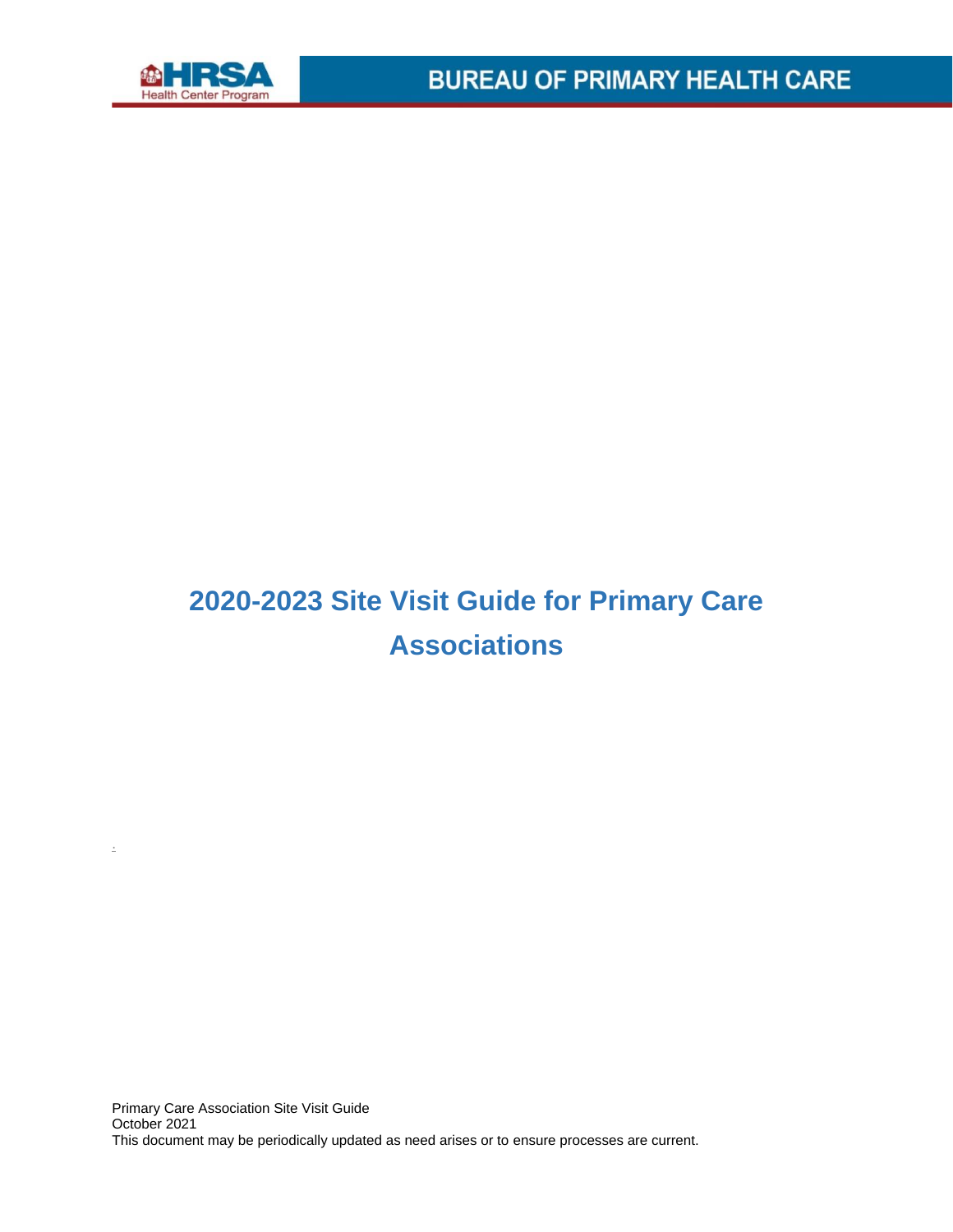## **Table of Contents**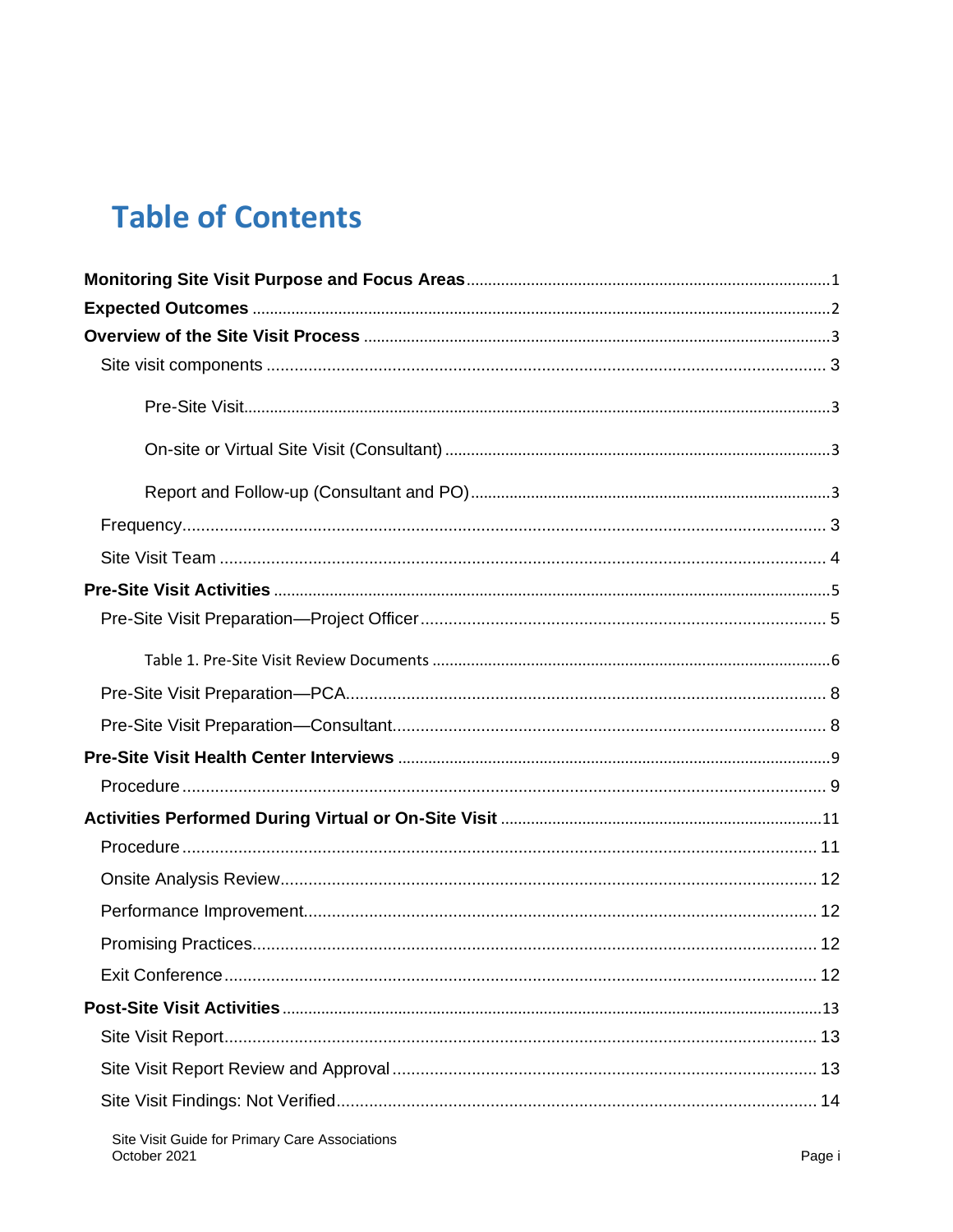| Appendix A: Suggested Pre-Site or Virtual Site Visit Kick-Off Call Agenda-PO and |         |
|----------------------------------------------------------------------------------|---------|
| Appendix B: Suggested Pre-Site or Virtual Site Visit Kick-Off Call Agenda-PO,    |         |
|                                                                                  |         |
|                                                                                  |         |
|                                                                                  |         |
|                                                                                  |         |
|                                                                                  |         |
|                                                                                  |         |
|                                                                                  |         |
|                                                                                  |         |
|                                                                                  |         |
|                                                                                  |         |
|                                                                                  |         |
|                                                                                  |         |
|                                                                                  |         |
|                                                                                  |         |
|                                                                                  |         |
|                                                                                  |         |
|                                                                                  |         |
| Goal C: Foster a Workforce to Address Current and Emerging Needs36               |         |
|                                                                                  |         |
|                                                                                  |         |
|                                                                                  |         |
| Appendix H: Exit Conference—(Site Visit Verification Result Form)  42            |         |
| Primary Care Association Site Visit Guide<br>October 2021                        | Page ii |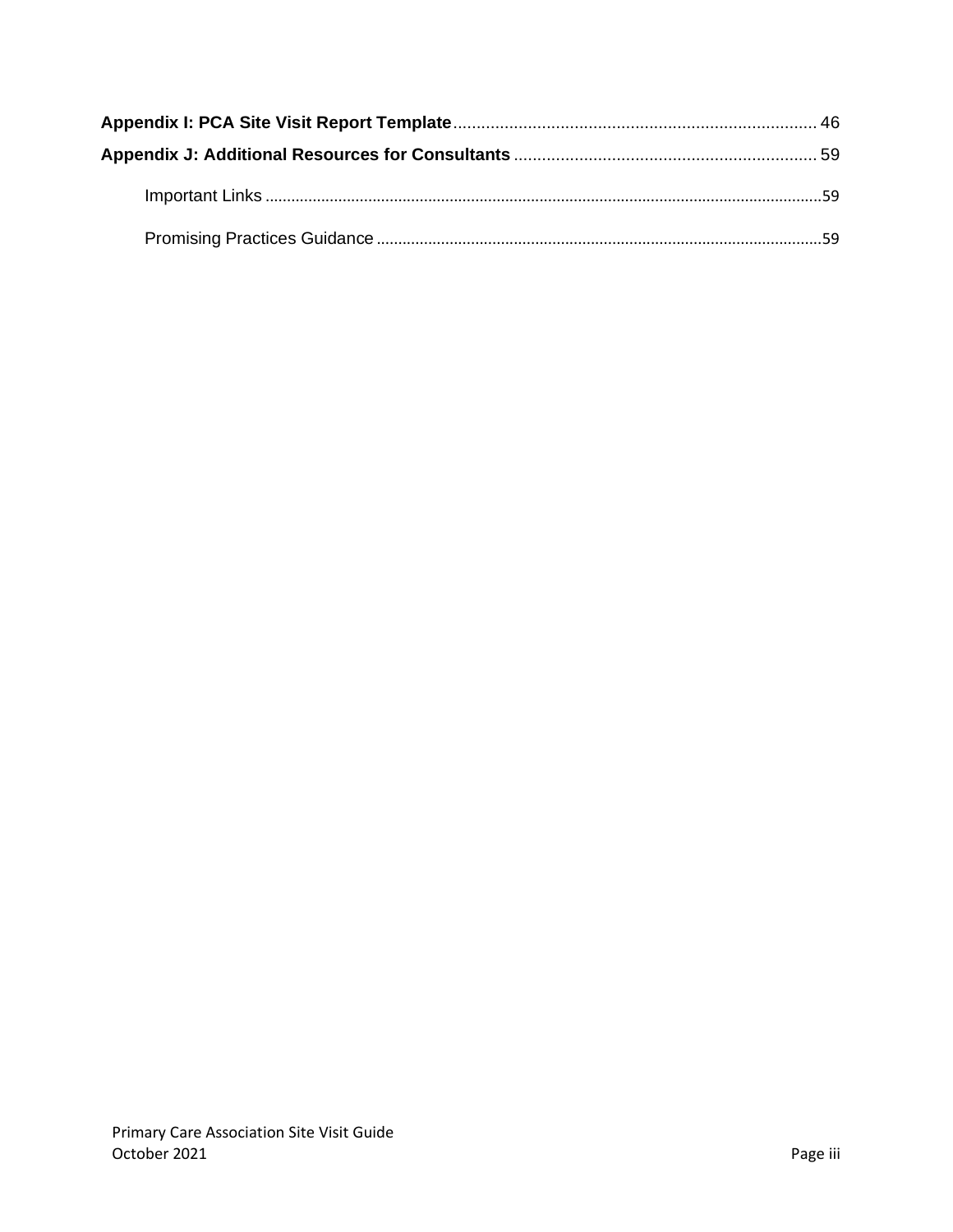# Primary Care Association Site Visit Guide

The Primary Care Association (PCA) Site Visit Guide defines the purpose, requirements, and processes the Health Services and Resources Administration (HRSA), Bureau of Primary Health Care (BPHC), undertakes to conduct face-to-face or virtual monitoring site visits to PCAs. Under the direction of BPHC, one or two consultants conduct a site visit to a PCA once during the project period (July 1, 2020 – July 31, 2023). The consultants and the PCA Project Officers (PO) complete a site visit report that documents the PCA's achievement of program requirements described in the PCA Cooperative Agreement Notice of Funding Opportunity (NOFO) [HRSA-20-021.](https://bphc.hrsa.gov/programopportunities/fundingopportunities/HCCN/hrsa-19-011-nofo.pdf) The report also informs ongoing PO program monitoring to ensure the PCA is meeting program goals and objectives. After BPHC review and approval, BPHC shares the final approved report with the PCA.

## <span id="page-4-0"></span>**Monitoring Site Visit Purpose and Focus Areas**

PCAs funded in fiscal year (FY) 2020 are required to support health centers to improve the health of individuals and communities by providing training and technical assistance (T/TA) to meet five goals.

- Increase access to comprehensive primary care.
- Accelerate value-based care delivery.
- Foster a workforce to address current and emerging needs.
- Enhance emergency preparedness and response.
- Advance health center clinical quality and performance.

Site visits<sup>1</sup> support BPHC oversight of the PCA program and are intended to:

- Provide an objective assessment of PCA progress on program goals and objectives, and accomplishment of the PCA program requirements outlined in the NOFO.
- Share accomplishments, challenges, and lessons learned.

<sup>1</sup> As part of its ongoing program oversight responsibilities, U.S. Department of Health and Human Services (HHS) regulations (45 CFR Part 74.51, see: [http://go.usa.gov/B3hd](https://www.ecfr.gov/current/title-45/part-74)) permit HRSA to "make site visits, as needed." In addition, 45 CFR part 74.53 states that "HHS awarding agencies, the HHS Inspector General, the U.S. Comptroller General, or any of their duly authorized representatives, have the right of timely and unrestricted access to any books, documents, papers, or other records of recipients that are pertinent to the awards, in order to make audits, examinations, excerpts, transcripts and copies of such documents. This right also includes timely and reasonable access to a recipient's personnel for the purpose of interview and discussion related to such documents." Therefore, if appropriate as part of the site visit, HRSA staff and/or consultants conducting site visits as HRSA's authorized representatives, may review a PCA's relevant documents in order to assess and verify PCA requirements. It is permissible to have HRSA staff or consultants sign confidentiality statements or related documents. However, to avoid delays in the process, requests should be made prior to the start of the site visit.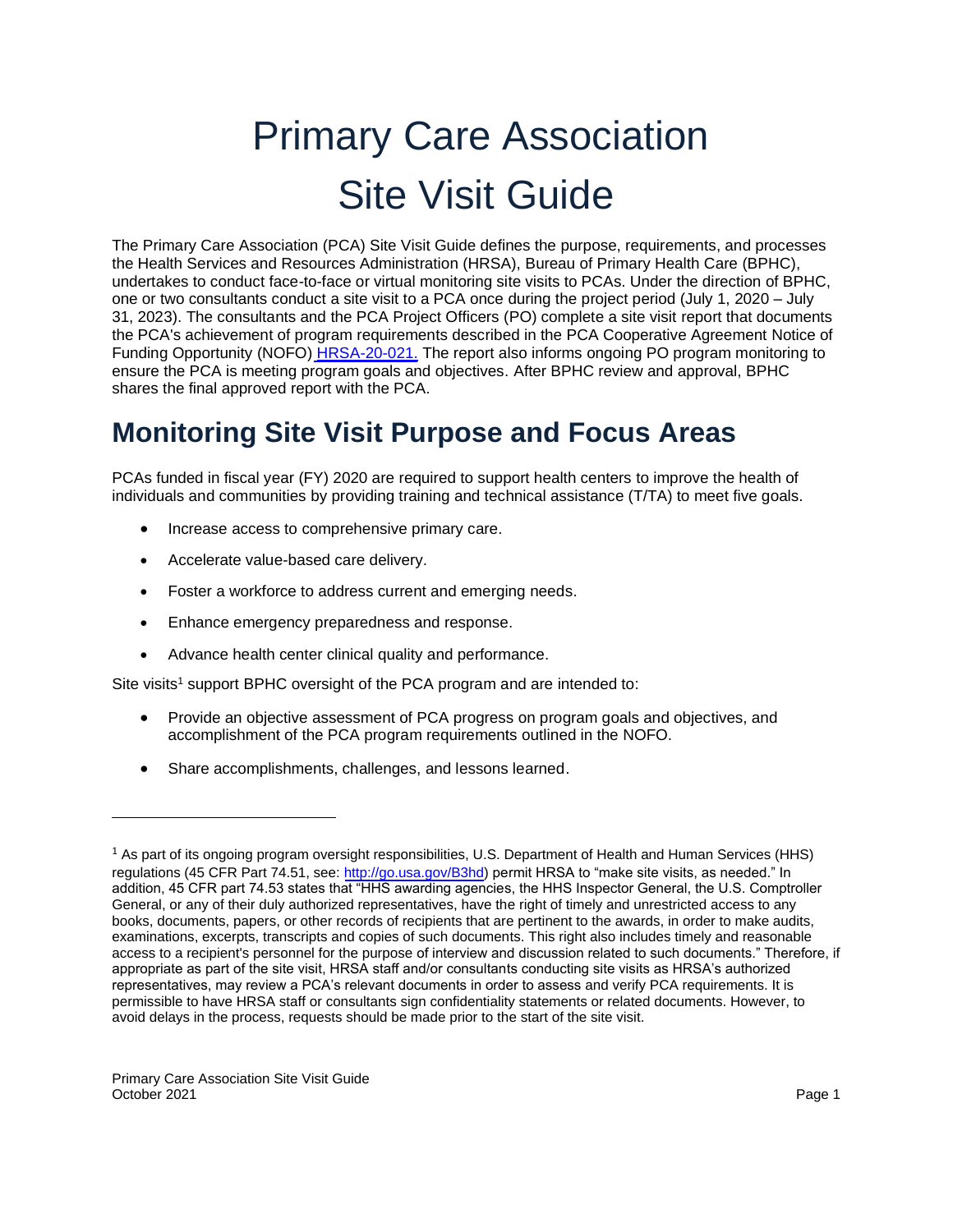- Identify promising practices that support T/TA needs of health centers.
- Strengthen the relationship between BPHC and PCAs.

PCA awardees for FY 2020 received supplemental funding for three key initiatives and focus areas that the site visits will verify:

- COVID–19 prevention, preparedness, and/or response.
- Health Professions Education and Training (HP-ET).Workforce.
- Ending the HIV Epidemic  $(EHE)^2$

## <span id="page-5-0"></span>**Expected Outcomes**

BCHS expects the site visits to result in the following:

- Review and assessment of the activities, accomplishments, and promising practices that support the T/TA needs of health centers to provide comprehensive, high–quality primary health care and improve the health of individuals and communities by achieving the goals of the NOFO.
- Enhanced knowledge about the health care landscape.
- Greater knowledge of key challenges and barriers (including those related to the COVID–19 pandemic).
- Identification of next steps to ensure attainment of program goals and objectives.
- Increased awareness of PCA governance.

<sup>&</sup>lt;sup>2</sup> Seven PCAs located in states that have a substantial rural HIV burden received EHE supplemental funding.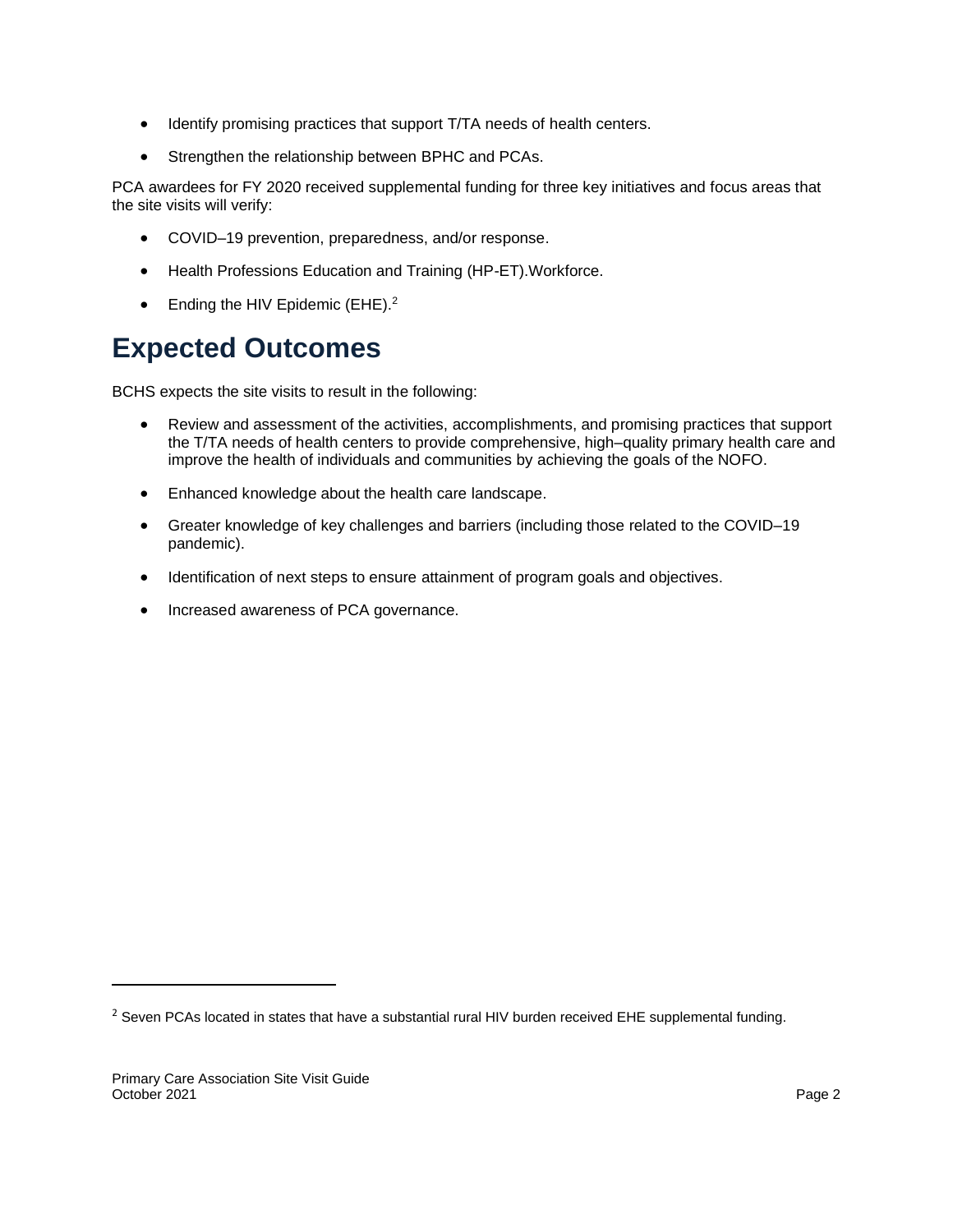## <span id="page-6-0"></span>**Overview of the Site Visit Process**

<span id="page-6-2"></span><span id="page-6-1"></span>Site visit components

Pre-Site Visit

- Pre-Site Visit Planning Calls (PO)
	- Introduce the consultant to the site visit process and logistics, and provide an overview of the PCA receiving the site visit.
	- Debrief on pre-site visit review findings.
- Kick-Off Call (PO)
	- Introduce the site visit processes and the roles and responsibilities of the PO, consultant, and PCA.
	- Review the site visit agenda.
- Pre-Site Visit Review (Consultant)
	- Review key site visit documents (e.g., approved project work plan, activities and performance measures).
	- Interview health centers randomly pre-selected by the PO.

### <span id="page-6-3"></span>On-site or Virtual Site Visit (Consultant)

- Meet with key PCA staff and board members to discuss the mission and strategic direction of the PCA and its progress on each program objective.
- Discuss successes, challenges, and lessons learned, and identify areas of need that will support health centers' advancement.
- Identify innovative and promising practices that resulted in improved quality of care and patient outcomes.
- Present site visit findings during an exit conference.

### <span id="page-6-4"></span>Report and Follow-up (Consultant and PO)

- Summarize site visit findings in a site visit report (consultant).
- Use the site visit report for future PCA monitoring (PO).

## <span id="page-6-5"></span>**Frequency**

- Each PCA will receive one 2-day site visit during the 3-year project period.
- When possible, the PO, other BPHC staff, or both will attend the site visit. In all cases, the PO will work and communicate with the consultant and serve as the PCA's ongoing primary point-ofcontact for all questions and areas related to the Cooperative Agreement and the Health Center Program. PCA POs are expected to participate in the entrance and exit conferences in-person or virtually, and may participate in other site visit activities as their schedules permit.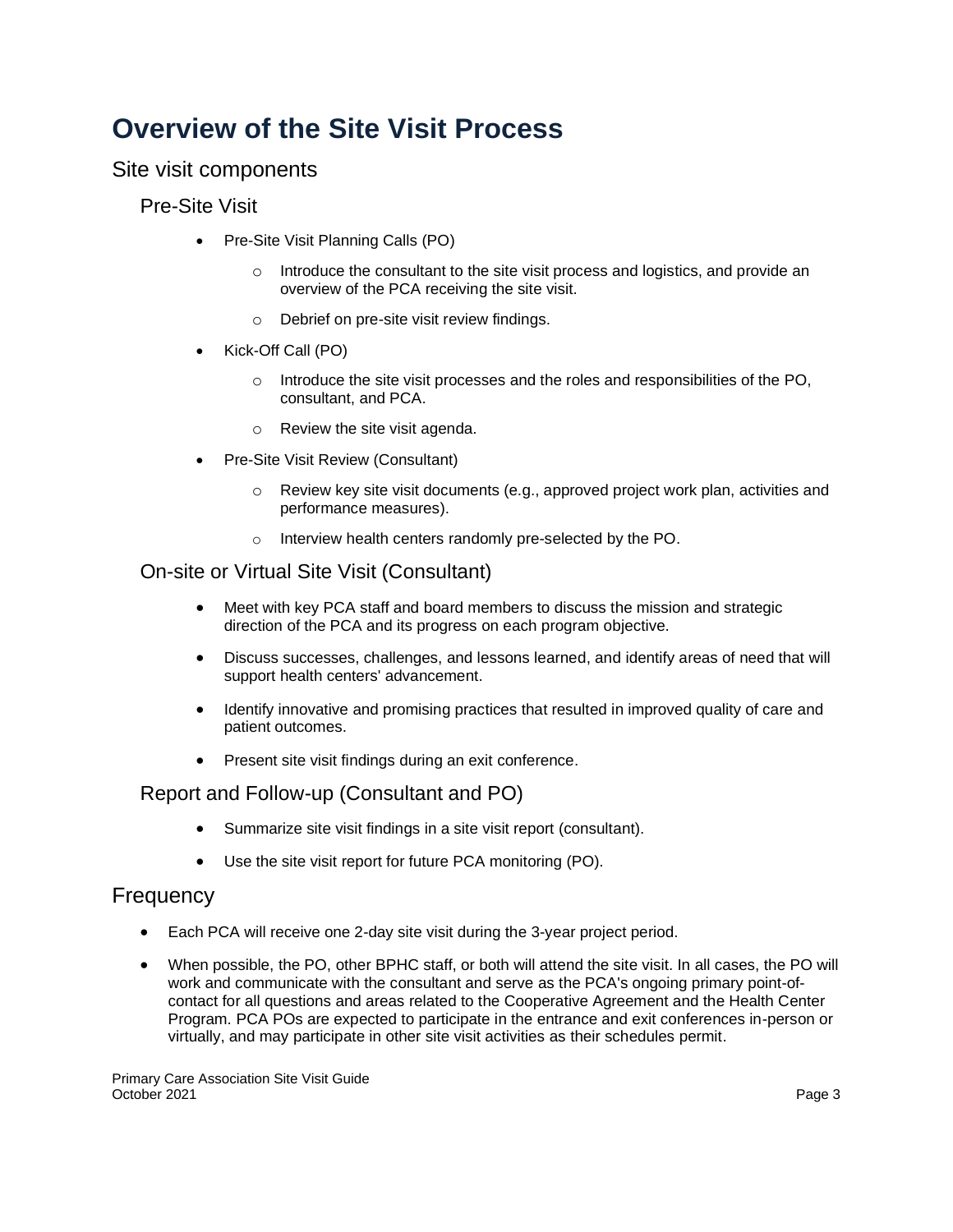## <span id="page-7-0"></span>Site Visit Team

- HRSA consultant conducts the site visit.
- PCA PO facilitates communications between the PCA and consultant.
- PCA leadership and key PCA staff.
- PCA Board. The board chairperson, board members, or both will be invited to the site visit; their attendance is optional.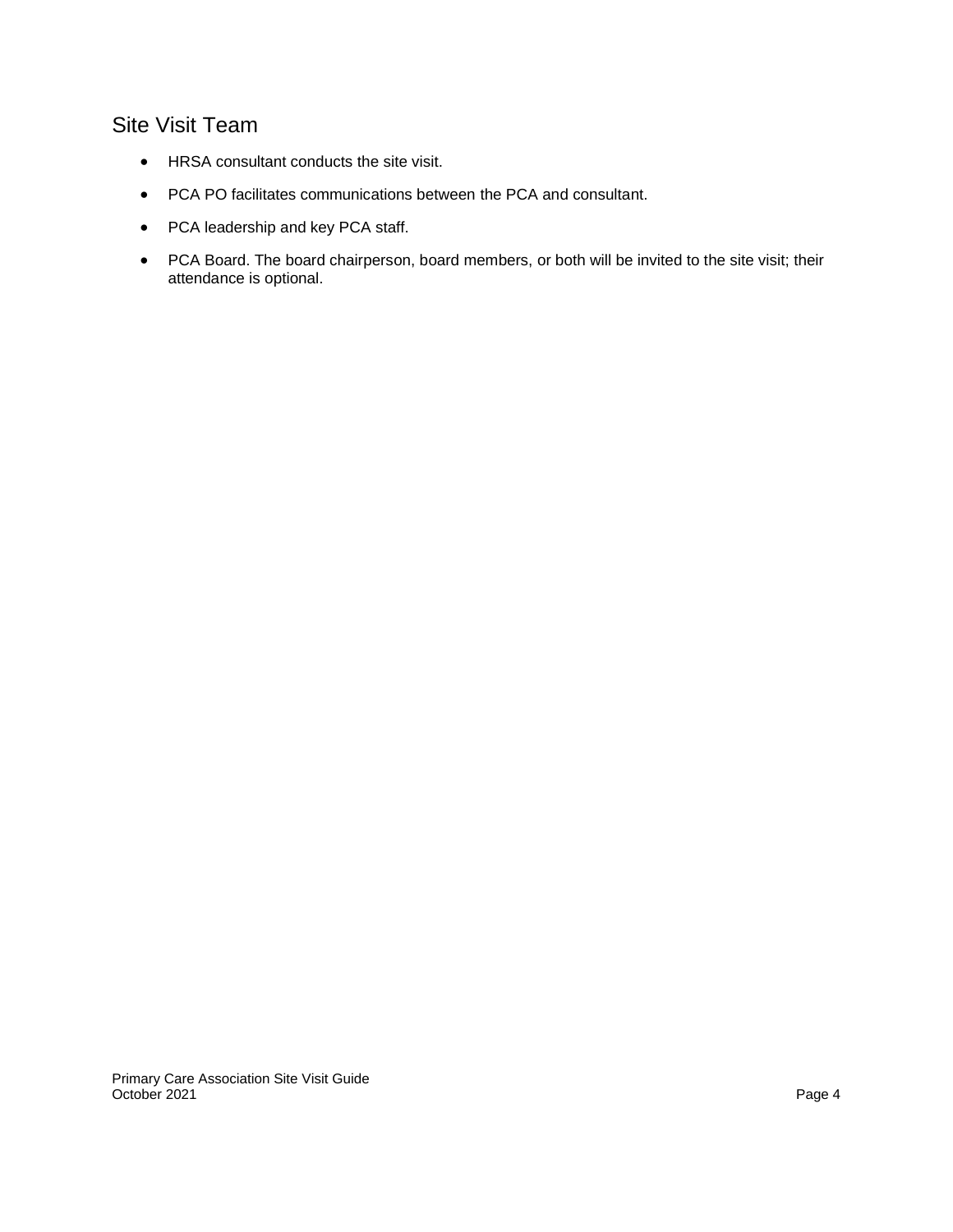## <span id="page-8-0"></span>**Pre-Site Visit Activities**

## <span id="page-8-1"></span>Pre-Site Visit Preparation—Project Officer

#### **Communicate with the PCA**

Communicate with the PCA by phone or email before the site visit to discuss site visit preparation, including the following:

- **Logistics** 
	- Site visit dates and times. Choose two dates—a preferred and an alternate.
	- Availability of GoToMeeting, Zoom, or other video conference platforms to facilitate site visit activities such as convening discussions, presenting demonstrations, or conducting tours.<sup>3</sup>
- General preparation
	- Send the PCA Site Visit Guide to the PCA and ensure the PCA understands the site visit purpose, expectations, and processes.
	- Confirm site visit purpose, expectations, and processes during the Kick-Off Call with the PO, PCA, and consultant.
- PCA Board and staff availability
	- Confirm availability of the PCA Board and key PCA staff during the site visit.

#### **Communicate with site visit team**

Arrange pre-site visit planning meetings with the PCA and consultant.

- Send the PCA Site Visit Guide and pre-site visit review documents to the consultant [\(Table 1](#page-9-0) lists the required pre-site visit review documents).
- Schedule pre-site visit planning calls with the consultant.
	- Provide an overview of the site visit purpose and process, discuss logistics, and approve the final site visit agenda.
	- Confirm the consultant has all documents needed for the visit.
	- Share any specific concerns or issues.

#### **Conduct Site Visit Kick-Off Calls**

Coordinate a Site Visit Kick-Off Call with the consultant and with the PCA six weeks before the site visit.

• Convene an initial introductory kick-off call with the consultant. Refer to the sample kickoff call agenda in [Appendix A.](#page-18-1)

<sup>&</sup>lt;sup>3</sup> The need for video conference technologies may differ for in-person and virtual site visits.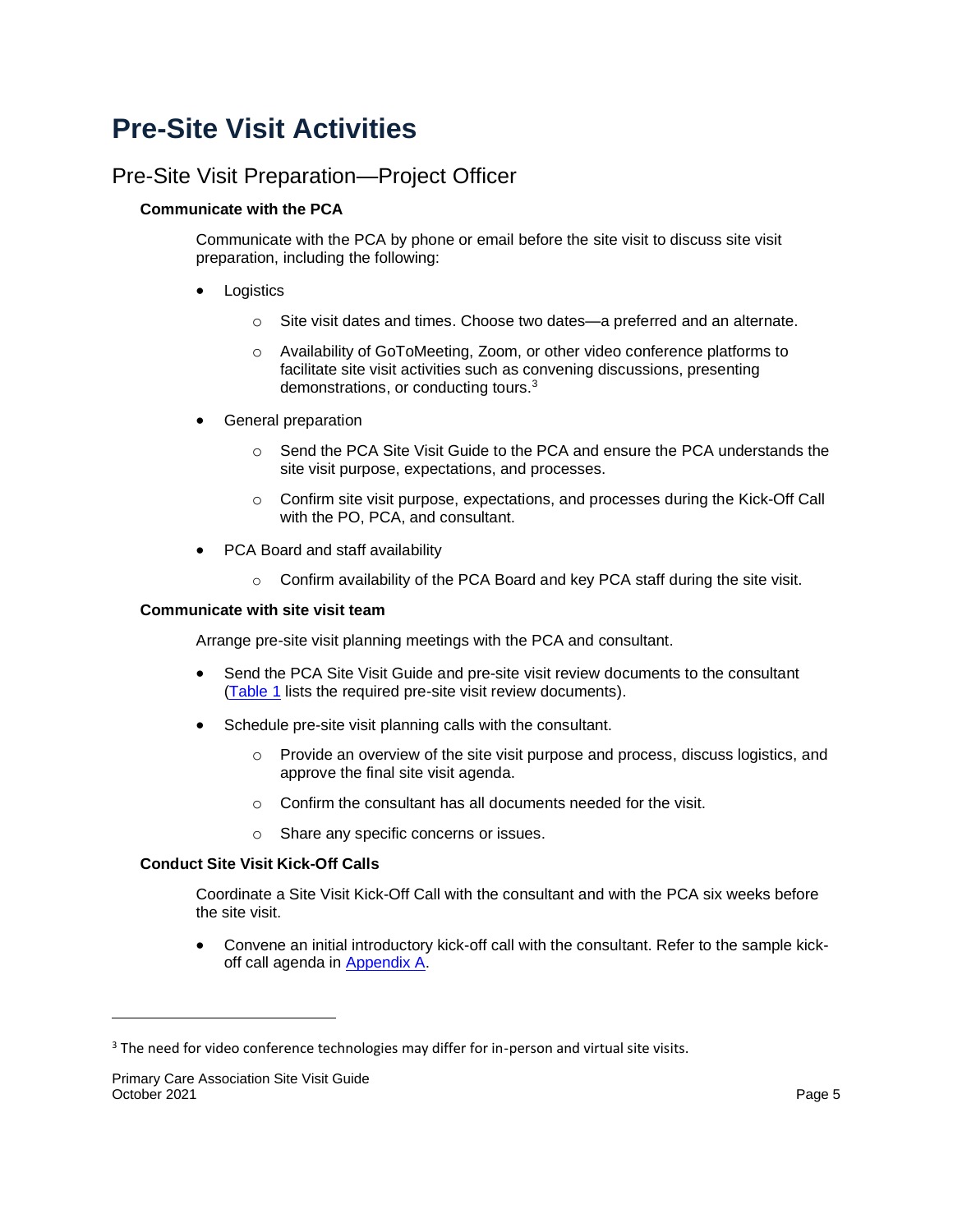- Convene a kick-off call with consultant and PCA.
	- Consultant prepares the kick-off call agenda; refer to the sample agenda in [Appendix B.](#page-19-1)
	- PO and consultant provide an overview of site visit purpose and process.
	- All participants review the site visit agenda.
	- Consultant requests additional documents from the PCA needed to complete the pre-site visit review.
- Schedule each kick-off call for approximately one hour.
- Schedule a new kick-off call if the consultant changes during the site visit process.

#### <span id="page-9-0"></span>Table 1. Pre-Site Visit Review Documents

| <b>BPHC Documents</b>                                                                                              | <b>PCA Documents</b>                                                                                                                                                                             |  |  |
|--------------------------------------------------------------------------------------------------------------------|--------------------------------------------------------------------------------------------------------------------------------------------------------------------------------------------------|--|--|
| Most recent competing cooperative<br>$\bullet$<br>agreement application                                            | PCA website (send link and information to log<br>$\bullet$<br>in to the members' only portions of the site).                                                                                     |  |  |
| All progress reports from the current project<br>$\bullet$<br>period, including the most recent progress<br>report | Most recent organizational chart, position<br>$\bullet$<br>descriptions and bios for any key staff that<br>have changed since the PCA's last application<br>submission (either competing or non- |  |  |
| Budget details form (SF-424)<br>$\bullet$                                                                          | competing).                                                                                                                                                                                      |  |  |
| The most recent budget narrative<br>$\bullet$                                                                      | Clinical and financial performance data (e.g.,                                                                                                                                                   |  |  |
| UDS State performance profiles (see note<br>below)                                                                 | information that is more current than provided<br>by the PO on UDS state performance<br>measures).                                                                                               |  |  |
| Past and present clinical<br>$\circ$<br>performance measures                                                       | Documents to identify state needs                                                                                                                                                                |  |  |
| Past and present financial<br>$\circ$                                                                              | PCA strategic plan (if available)                                                                                                                                                                |  |  |
| performance measures                                                                                               | Memorandum of Agreement (Regional PCA)<br>$\bullet$                                                                                                                                              |  |  |
| NOTE: Consultants should download<br>documents needed to create state<br>profiles from the following links:        | Formal Agreements with health centers for<br>emergency preparedness and communications                                                                                                           |  |  |
| https://data.hrsa.gov/tools/data-reporting                                                                         | Examples of two T/TA activities for each of the<br>following Focus Areas (total of 14 [or 16 if                                                                                                  |  |  |
| https://data.hrsa.gov/tools/data-<br>reporting/program-data                                                        | received EHE supplemental funds] sample TA<br>activities):                                                                                                                                       |  |  |
| https://data.hrsa.gov/tools/data-<br>reporting/special-populations                                                 | Goal A: Increasing access to<br>$\circ$<br>comprehensive care (two T/TA<br>activities)                                                                                                           |  |  |
| https://data.hrsa.gov/tools/data-<br>reporting/data-comparisons                                                    | Goal B: Accelerating value-based care<br>$\circ$<br>delivery (two T/TA activities)                                                                                                               |  |  |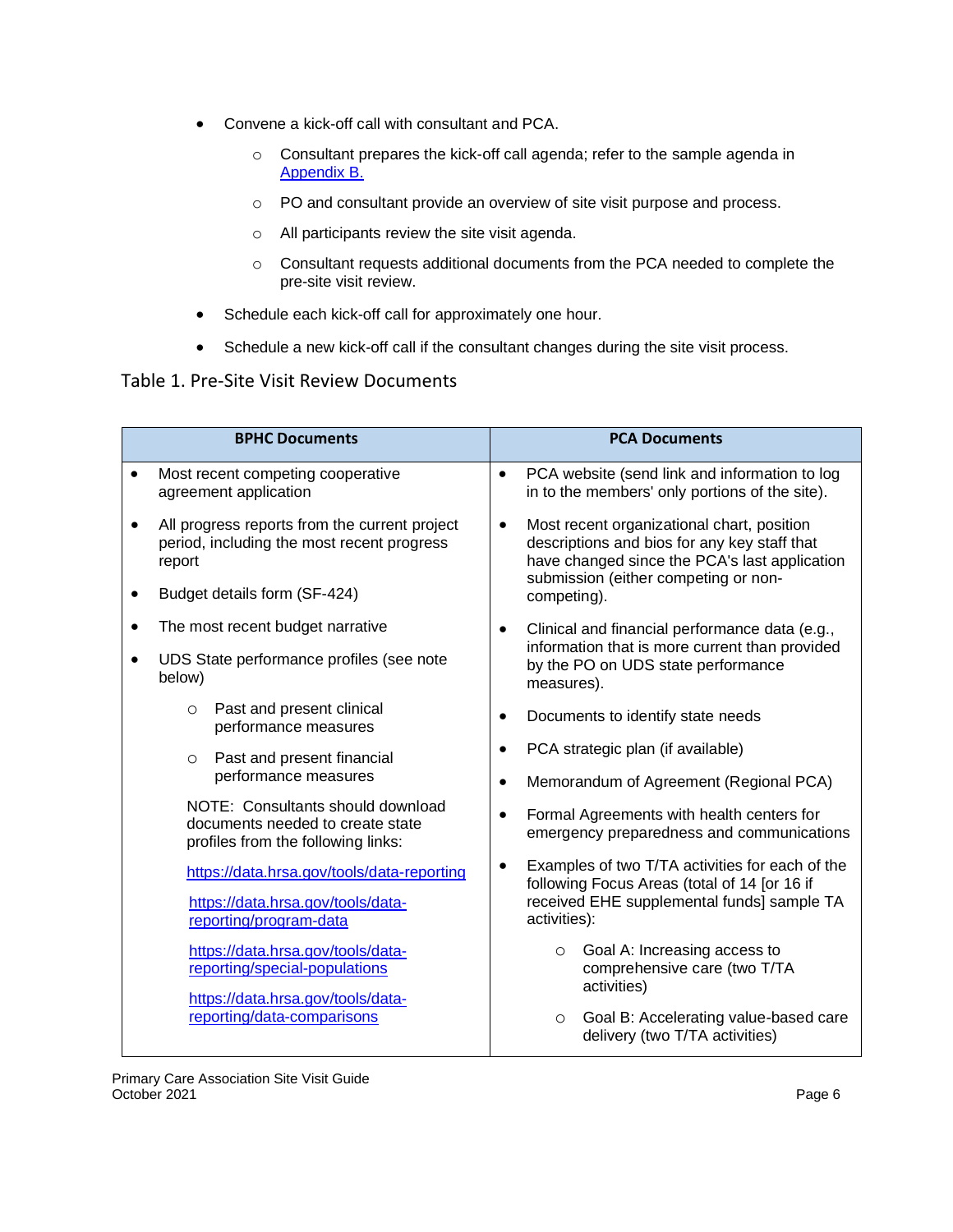| <b>BPHC Documents</b> | <b>PCA Documents</b>                                                                                                                                      |  |
|-----------------------|-----------------------------------------------------------------------------------------------------------------------------------------------------------|--|
|                       | Goal C: Fostering a workforce to<br>O<br>address current and emerging needs<br>(two T/TA activities)                                                      |  |
|                       | Goal D: Enhancing emergency<br>$\circ$<br>preparedness and response (two T/TA<br>activities)                                                              |  |
|                       | Goal E: Advancing clinical quality and<br>O<br>performance (two T/TA activities)                                                                          |  |
|                       | Goal F: Supplemental Funding<br>O                                                                                                                         |  |
|                       | COVID-19 (two T/TA activities)                                                                                                                            |  |
|                       | HP-ET (two T/TA activities                                                                                                                                |  |
|                       | EHE (two T/TA activities)                                                                                                                                 |  |
|                       | Examples of T/TA include trainings, workgroups,<br>meetings, and conferences. Materials PCAs<br>should submit for each T/TA activity could<br>include:    |  |
|                       | Evaluations, attendance, and agendas<br>$\circ$                                                                                                           |  |
|                       | All materials shared with participants<br>$\circ$                                                                                                         |  |
|                       | Planning materials used by the PCA<br>O                                                                                                                   |  |
|                       | Statement of work and budget for contracts paid<br>with BPHC funding.                                                                                     |  |
|                       | Examples of both formal and informal<br>$\bullet$<br>collaboration and coordination with other HRSA<br>and BPHC supported T/TA providers and<br>partners. |  |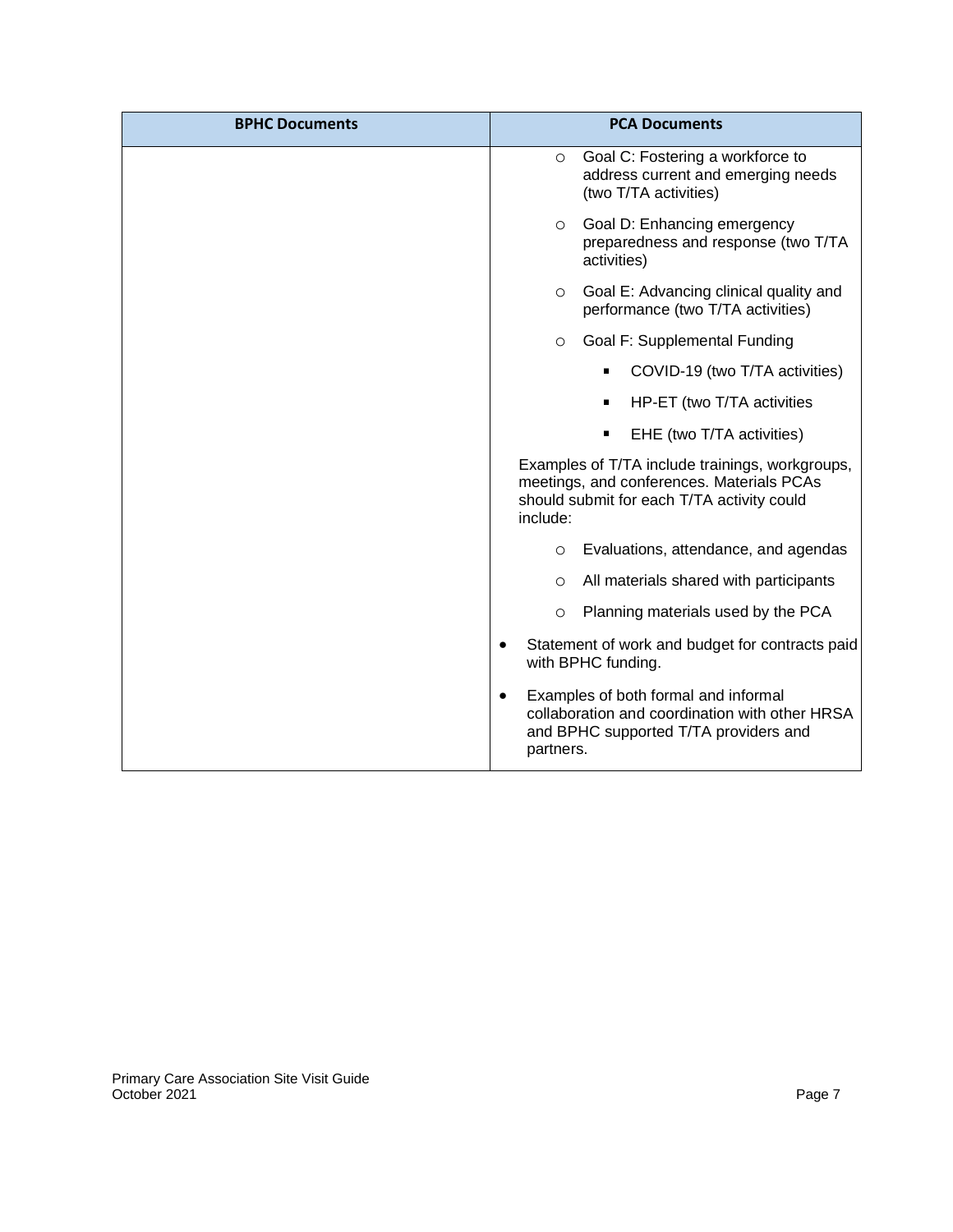## <span id="page-11-0"></span>Pre-Site Visit Preparation—PCA

- Coordinate site visit activities during the virtual or the onsite visit to align with the site visit agenda.
- Participate in the site visit kick-off call. All participants should be video accessible if the call is conducted virtually.
- Provide required pre-site visit review documents and additional documents if consultant requests.

## <span id="page-11-1"></span>Pre-Site Visit Preparation—Consultant

- Participate in all pre-site visit-planning meetings and the kick-off calls. Confirm receipt of all necessary documents [\(Table 1\)](#page-9-0); follow up as required.
- Use pre-site interview process and questions [\(Appendix C\)](#page-20-0) to conduct health center interviews.
- Develop the site visit agenda in consultation with the PO (see sample in [Appendix D\)](#page-25-1). Send draft site visit agenda to the PO and PCA before the kick-off call.

The site visit agenda should include the following:

- Entrance conference
- Meetings with PCA leadership and staff (and board members, if present)
- A virtual visit to PCA using GoToMeeting, Zoom, or other video conference platforms (for site visits that are conducted virtually)
- $\circ$  A PCA showcase that overviews the T/TA provided to the health centers. See also. [orientation showcase](#page-14-2) and [Appendix F](#page-33-0)
- Exit Conference
- Finalize the site visit agenda with input from the PO and PCA during the kick-off call and send to the PO for approval. After PO approval, send final agenda to the PCA at least one week before the site visit.
- Conduct the pre-site visit review before the first day of the site visit.
	- Coordinate with the PCA to provide the required review documents to the consultant four to six weeks before the site visit. [Table 1](#page-9-0) lists the required documents.
	- Confirm receipt of all documents with the PO and conduct follow up as needed.
- Complete pre-site analysis to review PCA progress on work plan activities and confirm verification with program requirements.
	- Review *all* pre-site visit documents and conduct pre-site visit analysis before the first day of the site visit.
	- Use the questions in [Appendix E,](#page-27-3) and the pre-site visit evidence provided by the PCA, the PO, or both, to conduct an analysis and determine if each question is *Verified* or *Not Verified*.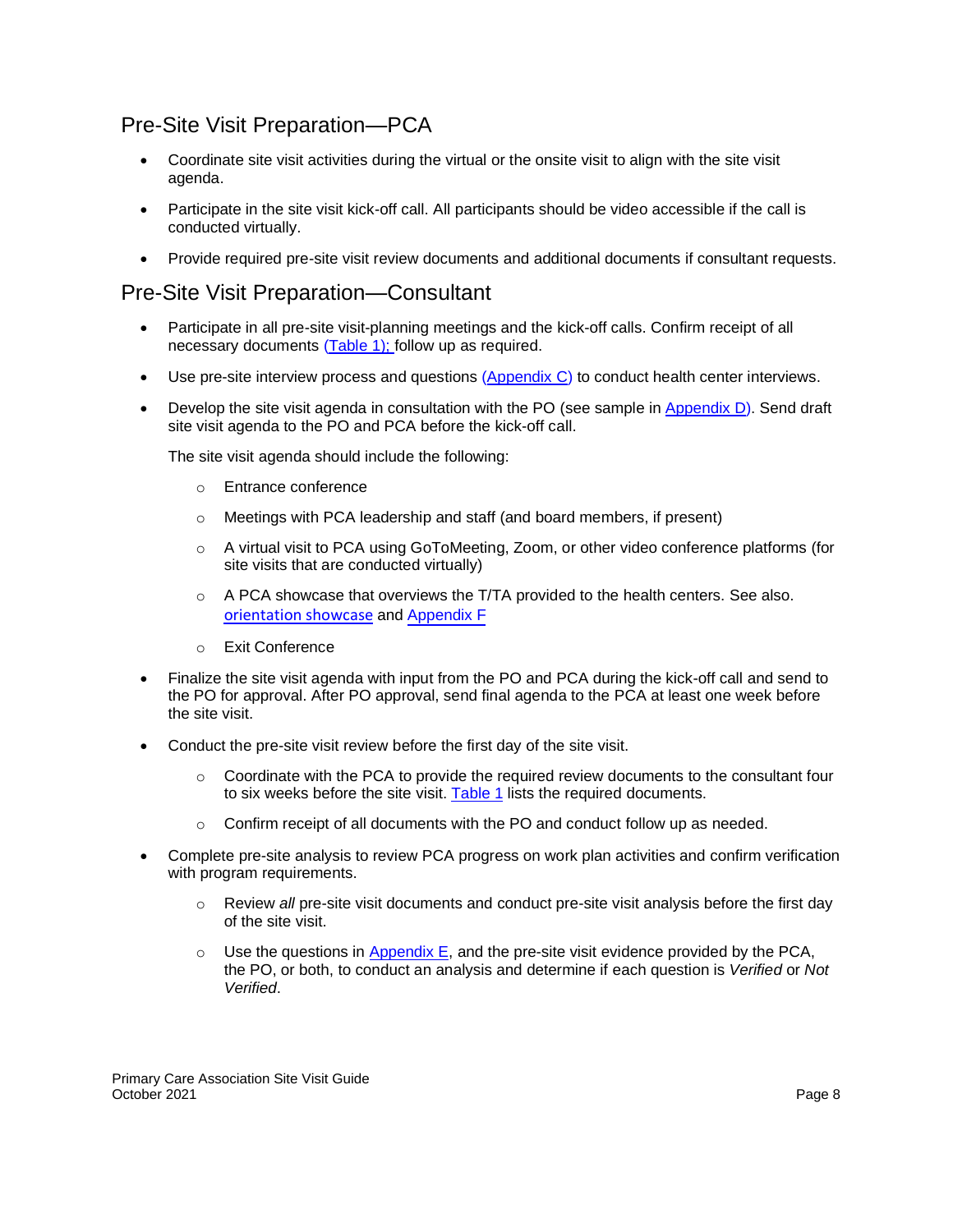- Justify the *Verified* or *Not Verified* determination for each question in the site visit report.
- Follow up during the site visit if unable to verify questions during the pre-site visit analysis.

## <span id="page-12-0"></span>**Pre-Site Visit Health Center Interviews**

Information from health center interviews should enhance PCA understanding of how health centers perceive its impact. Interview results will be anonymous and shared with the PCA but will not affect verification status.

## <span id="page-12-1"></span>Procedure

- 1. BPHC staff selects health centers for the consultant to interview using the criteria below:
	- Criteria for determining the number of health centers interviewed:
		- Contact all centers in states or regions with 10 or fewer.
		- $\blacksquare$ Contact 10 centers in states or regions with 11 or more.
	- PO uses the above scale to select centers in bi-state or regional PCAs and determines the number of centers to be interviewed based on the total number of centers in the service area.
	- Ideally, the selected health centers should represent the following:
		- PCA members and non-members
		- PCA board members
		- Special population funding recipients  $\blacksquare$
		- Urban and rural health centers
		- Look-Alikes and other types of BPHC designees  $\blacksquare$
		- Small, medium, and large health centers  $\blacksquare$
		- Newly funded health centers<sup>4</sup> (as applicable)

The consultant does not conduct interviews with entities that do not have a Health Center Program or a Look-Alike designation

- 2. The consultant requests the PCA to submit two questions to include in the health center interview. See also Section C2, [Appendix C](#page-20-0)
- 3. The PCA PO notifies the chief executive officer (CEO) of the selected health centers and the BPHC Health Services Office POs and Team Leads.
- 4. Consultant requests and schedules interviews with health centers:

<sup>4</sup> Newly funded health centers receiving H80 funding for the first time during the current project period. Indicate if the PCA does not distinguish New Access Point (NAP) and NF TA.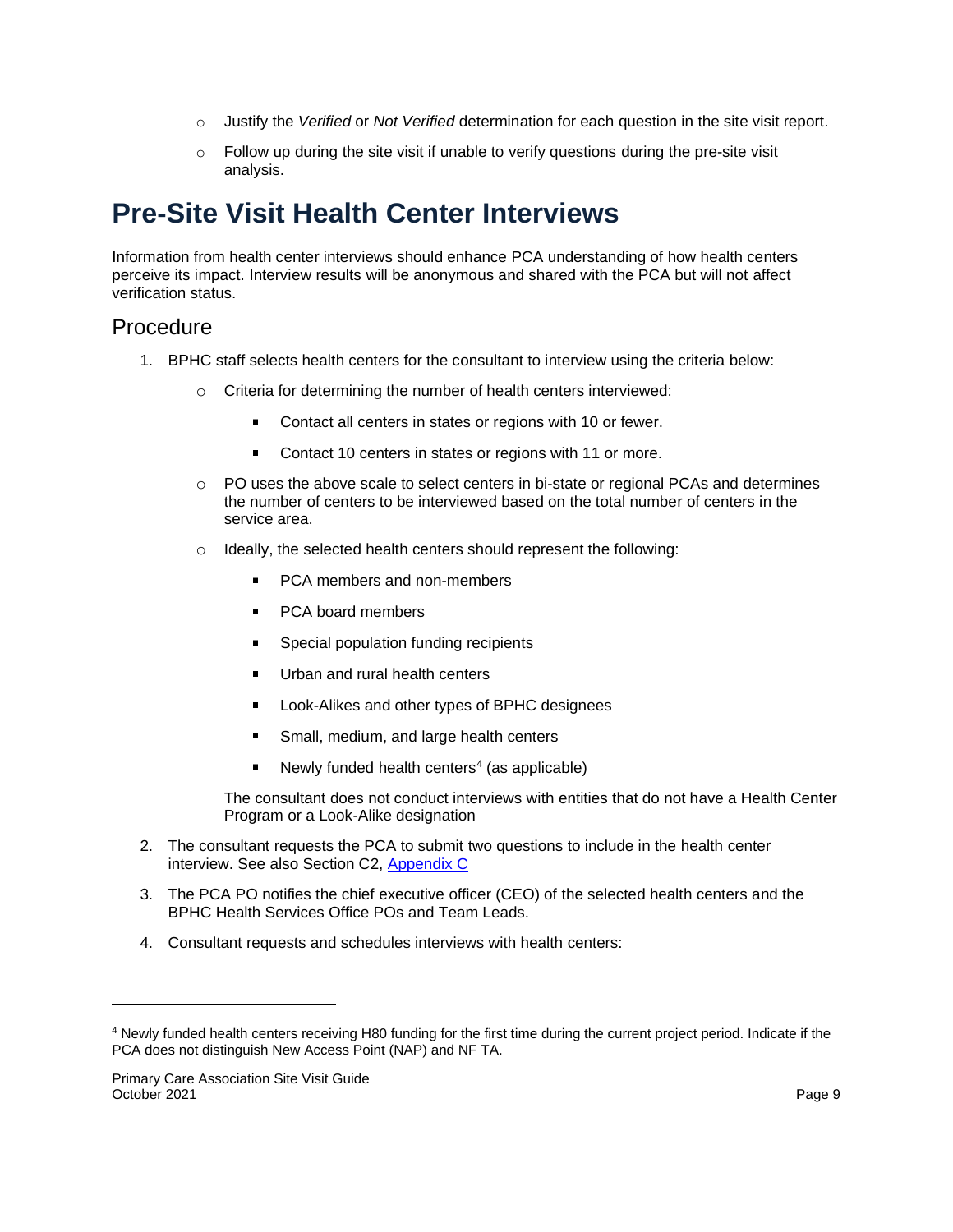- Consultant works with the health center CEO to identify and finalize appropriate staff for the interviews. For best results, interview multiple staff from each health center.
- Consultant contacts selected staff and conducts the interviews.
	- $\blacksquare$ Questions should be considered open-ended, and consultants may need to probe to encourage a rich dialogue.
	- Consultant asks questions of each interview participant and incorporate their  $\blacksquare$ answers into the ratings.
	- $\blacksquare$ Consultant recommends that health center staff have the interview questions handy during the interview.
	- Consultant opens the dialogue by providing examples of a PCA's T/TA and  $\blacksquare$ confirm the staff understands T/TA.
	- Consultant asks for an explanation and rationale for the health center staff's ratings,
	- The consultant records the health center responses.
- When interviewing multiple staff, the consultant records the average rating.
- 5. The consultant includes the interview results in the Site Visit Report Summary. All responses will be anonymous, and ratings averaged across all health centers interviewed.
- 6. The consultant provides an overview of trends from interviews during the exit conference.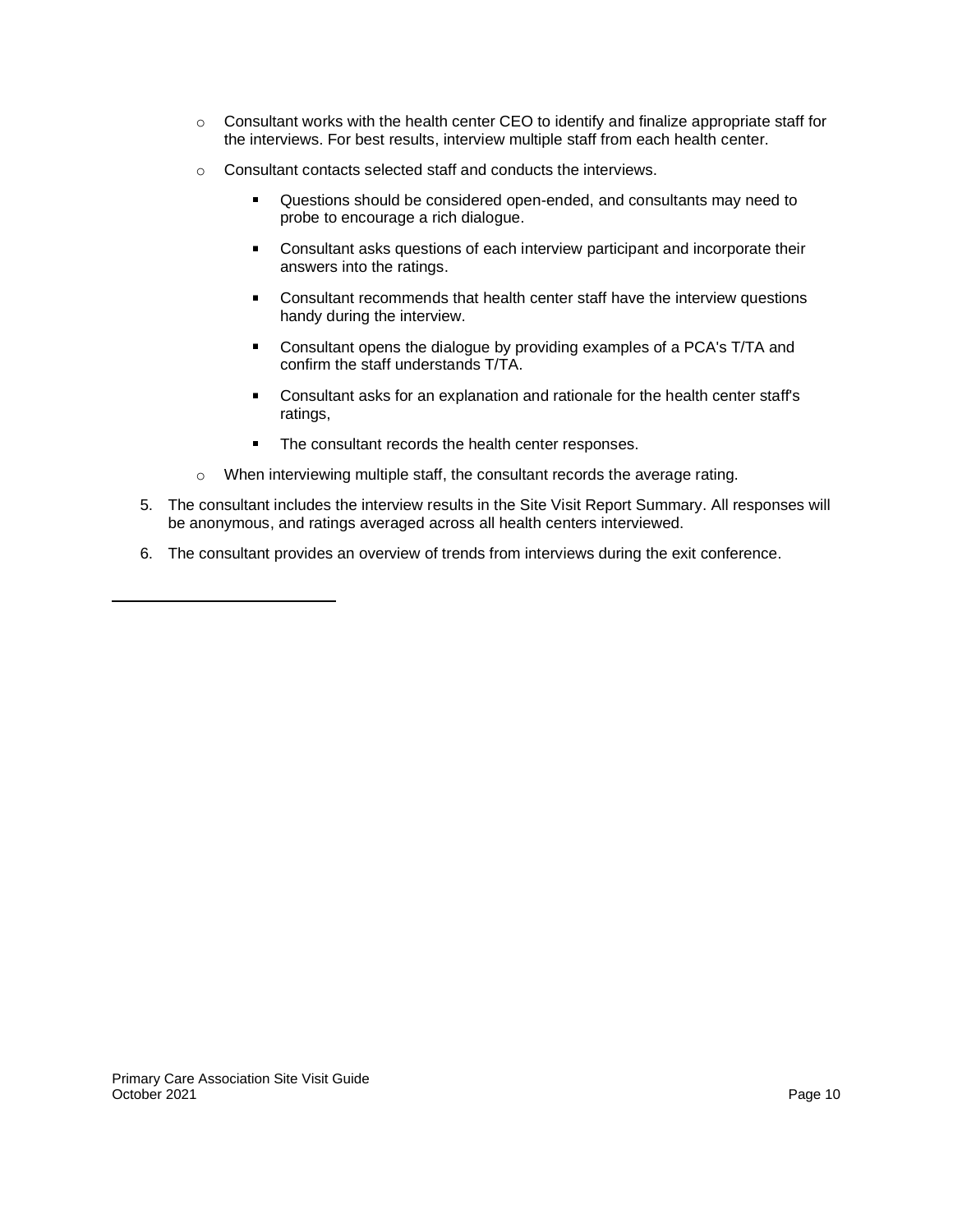## <span id="page-14-0"></span>**Activities Performed During Virtual or On-Site Visit**

## <span id="page-14-1"></span>Procedure<sup>5</sup>

- 1. PCA PO and Consultant participate in the site visit in-person or virtually.
	- The consultant facilitates the Entrance Conference [\(Appendix F\)](#page-33-0) and invites onsite and virtual staff as necessary.
	- The PO coordinates introductions, facilitates the flow of the site visit, and transitions between activities. If the PO is off-site and the consultant is onsite, the consultant may coordinate introductions and transitions between activities.
	- The consultant's role throughout the site visit includes asking the onsite visit analysis questions and recording responses for the site visit report. The consultant explains the On-site Visit Analysis process [\(Appendix G\)](#page-34-0) and the Exit Conference process [\(Appendix](#page-45-0)  [H\)](#page-45-0).
- <span id="page-14-2"></span>2. PCAs host an orientation showcase presentation  $(Appendix F)$ . The presentation should:
	- Address aspects of tasks that will be verified during the site visit; use the On-Site Visit Analysis [\(Appendix G\)](#page-34-0) as a guideline.
	- Discuss successes and highlights of BPHC funded activities or other relevant work.
	- Be a starting point for consultant–PCA dialogue and follow up during staff breakouts.
- 3. Conduct the On-Site Analysis [\(Appendix G\)](#page-34-0) described below:
	- The consultant bases the onsite analysis on conversations with PCA staff and the documents review.
	- The consultant probes for additional information as needed to obtain clarity.
	- The consultant reviews the [Program Verification Review and Performance Improvement](#page-34-1) and [Promising Practices Review](#page-62-2) sections for further guidance on evaluating the PCA.
	- The consultant does not write the Site Visit Report [\(Appendix I\)](#page-49-0) onsite. Instead, while on site, the consultant focuses on recording responses (taking notes) for each verification question.
- 4. The consultant refers to the Pre-Site Analysis  $(Appendix E)$  and asks any questions identified for onsite follow up. The consultant records answers in the Site Visit Report [\(Appendix I\)](#page-49-0).
- 5. The consultant facilitates a pre Exit Conference with the PCA executive director before the Exit Conference with PCA staff as requested.
- 6. The consultant facilitates the Exit Conference and communicates the site visit results (refer to the outline in [Appendix H\)](#page-45-0).

<sup>&</sup>lt;sup>5</sup> In this section, the procedures for on-site and virtual visits are the same.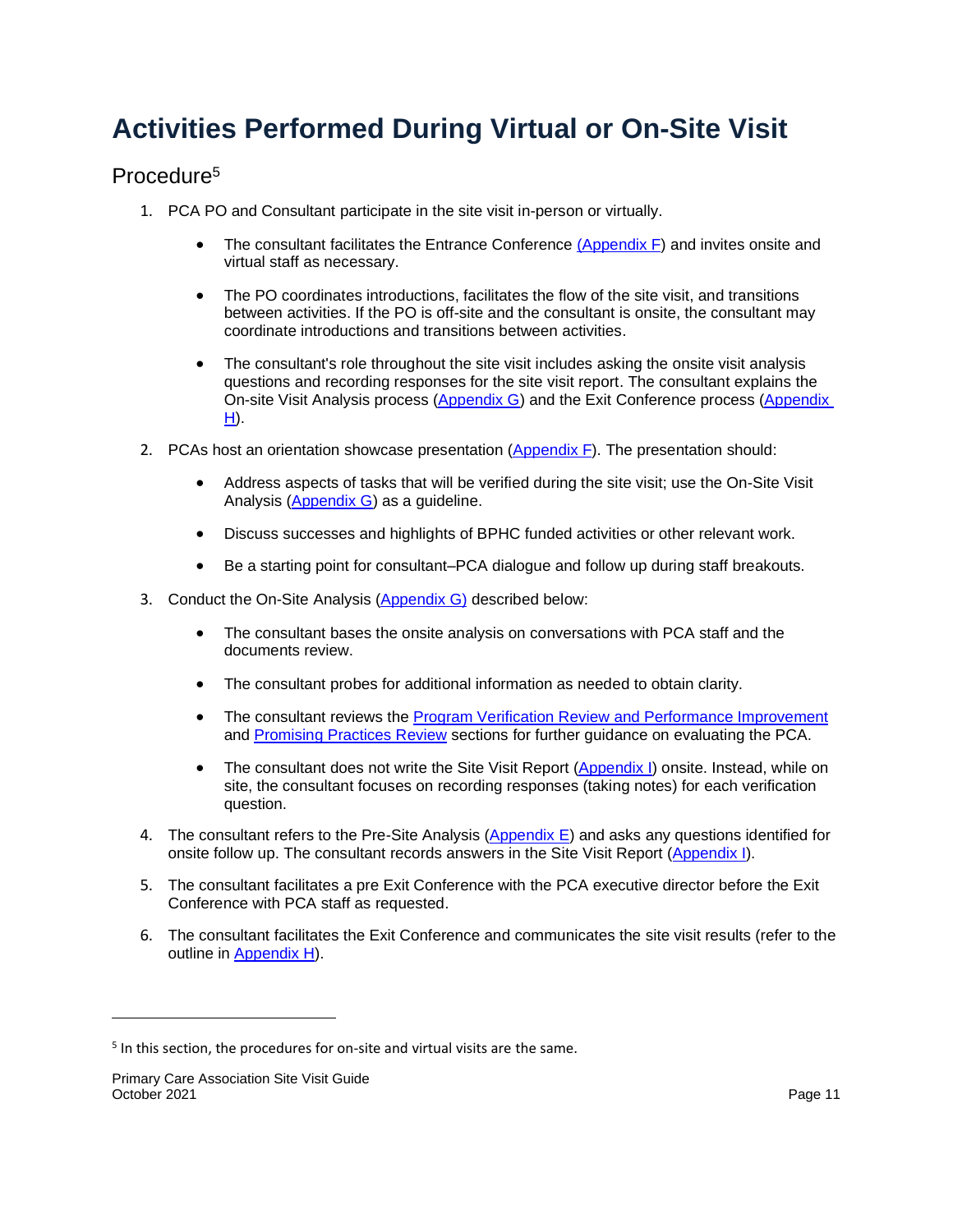## <span id="page-15-0"></span>Onsite Analysis Review

During the Onsite Analysis process [\(Appendix G\)](#page-34-0), the consultant records and substantiates verification findings for each goal. The consultant documents the final verification status in the text box found in the Verification Status column of the site visit report [\(Appendix I\)](#page-49-0).

Designate findings as *Verified* or *Not Verified.* If any part of the information reviewed does not fulfill the analysis criteria, the determination is *Not Verified*. The site visit analysis does not use a partially verified designation.

Use specific examples from the pre-site and onsite segments to substantiate consultant findings in the response text box sections of the site visit report. Please make sure the explanation is understandable to readers who may not have been present during the site visit. Consultant justifications should objectively, rather than subjectively, analyze PCA activities.

## <span id="page-15-1"></span>Performance Improvement

The consultant will identify Performance Improvement Areas (PIAs) as needed. PIAs are areas that are verified and meet BPHC PCA funding requirements but have room for improvement. Identified PIAs should be included in the site visit report under the goal and corresponding question area. The PO will follow up on identified areas of improvement during the PCA monitoring calls.

## <span id="page-15-2"></span>Promising Practices

The consultant will identify promising practices throughout the site visit. Once identified, the consultant provides details of the promising practice in the site visit report [\(Appendix I\)](#page-49-0). [Appendix J](#page-62-0) provides guidelines for identifying promising practices. The consultant may also refer to the MSCG/BPHC training for consultants on [promising practices.](https://www.mscginc.com/consultant/default.aspx?ReturnUrl=%2fconsultant)

### <span id="page-15-3"></span>Exit Conference

- PO and Consultant Debrief (if applicable).
	- During this time, the PO and Consultant discuss the site visit's overall success or identify areas of concern.
	- In the case of major issues such as the lack of implementation of the approved project or budget concerns, the site visit consultant may request an additional post site visit debrief with the PO to clarify expectations.
- The consultant facilitates a Pre-Exit Conference with the PCA CEO or Project Director (PD) before the Exit Conference if requested by the CEO, PD, or consultant.
- The consultant facilitates the Exit Conference to present site visit findings to PCA leadership and staff, PCA board representatives, and PO.
- Using the General Site Visit Verification Result Form [\(Appendix H\)](#page-45-0), the consultant summarizes general findings from all aspects reviewed while onsite and any follow up actions discussed.
- The site visit report [\(Appendix I\)](#page-49-0) will detail the findings and recommendations identified during the site visit. The PO will serve as the point-of-contact for follow up questions or actions.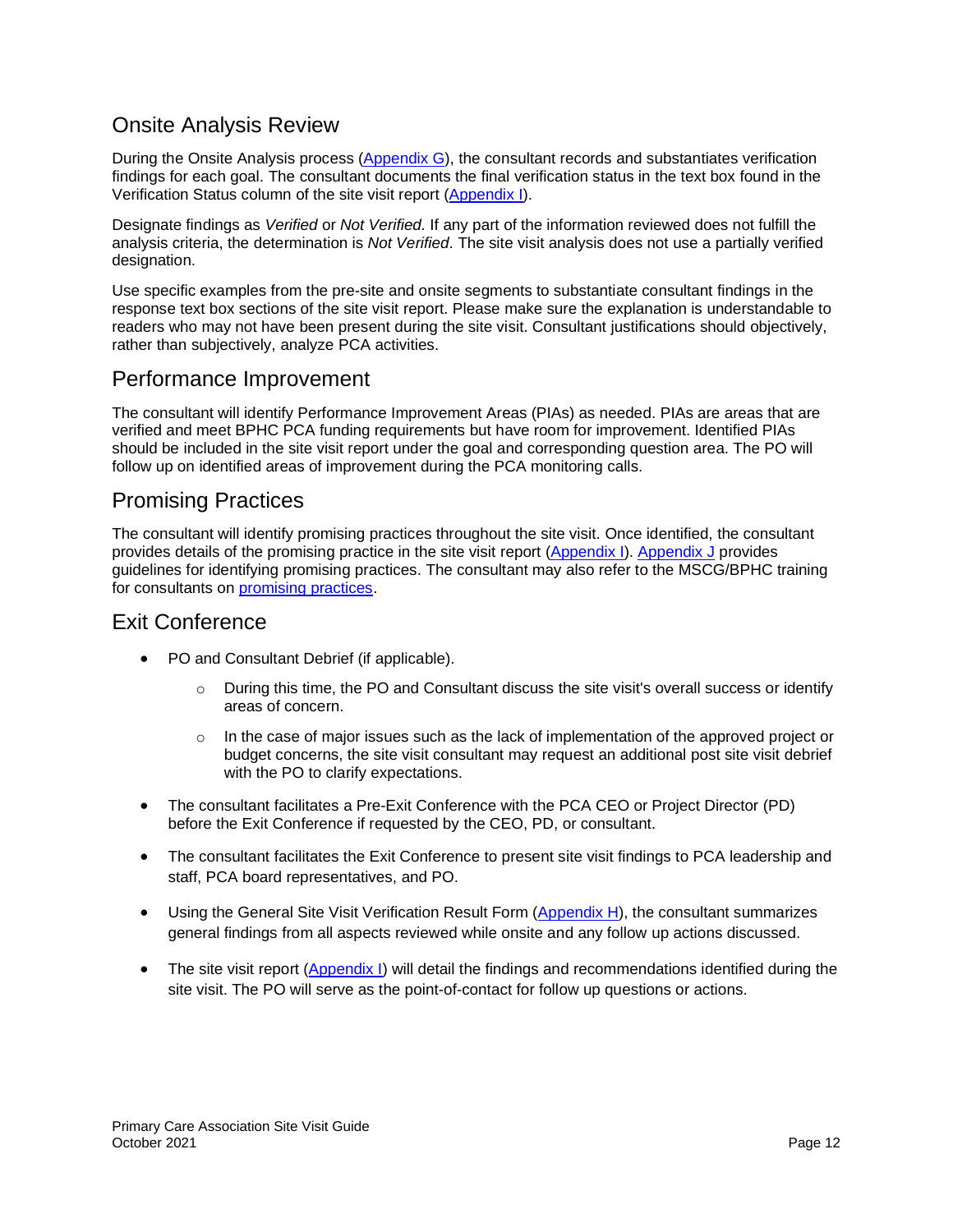## <span id="page-16-0"></span>**Post-Site Visit Activities**

## <span id="page-16-1"></span>Site Visit Report

At the site visit's conclusion, the consultant prepares a site visit report [\(Appendix I\)](#page-49-0). The site visit report serves as the formal documentation of the site visit findings. The PO conducts ongoing follow up of site visit findings throughout the remainder of the project period. BPHC expects the site visit reports will provide an accurate, objective depiction of the PCA's project status. The PO transmits the final report to the PCA through the Electronic Handbook after BPHC review and approval. The report review process is completed within **45 calendar days** after the site visit concludes.

- The consultant must use the site visit report template provided by the PO [\(Appendix I\)](#page-49-0).
- The consultant must submit the site visit report to the TA Contractor within 1**0 calendar days** of site visit completion.
- The TA contractor completes an initial quality review of the report for completeness, clarity, accuracy, format, grammar, and punctuation.
	- $\circ$  All information in the site visit report must be detailed and fact-based.
	- The report should not include opinions, terms that could be considered inflammatory or derogatory, or blanket statements.
	- Upon completion of the quality review, the TA Contractor submits the site visit report to BPHC.
	- The site visit report must be submitted to BPHC within **20 calendar days** following the site visit's completion
- The site visit report must address PCA project status on **all** PCA program goals and objectives. Findings from the pre-site and onsite segments should substantiate PCA progress towards meeting program goals and objectives and compliance with all Goals and Objectives specified in Appendix B of the NOFO.
- The consultant documents areas of concern that do not align with the PCA work plan or the NOFO expectations in the site visit report.
- The consultant does not incorporate sensitive information into the site visit report that should be conveyed to BPHC for a complete understanding and assessment of the PCA. Instead, the consultant informs the PO in a post-site visit conference call. Examples of sensitive information include safety concerns, inappropriate behaviors, or failure to be prepared to participate in the site visit.

## <span id="page-16-2"></span>Site Visit Report Review and Approval

The consultant and BPHC complete a full review of all reports (draft and final) within **45 calendar days** of completion of the site visit**.** 

- Within **25 calendar days** of receiving the draft site visit report from the consultant, BPHC completes an internal review, communicating needed changes or edits to the consultant and TA Contractor.
	- The PO reviews and edits the report using track changes.
	- If changes are not needed, the PO sends the report to Program Quality Control (PQC) for final review and approval.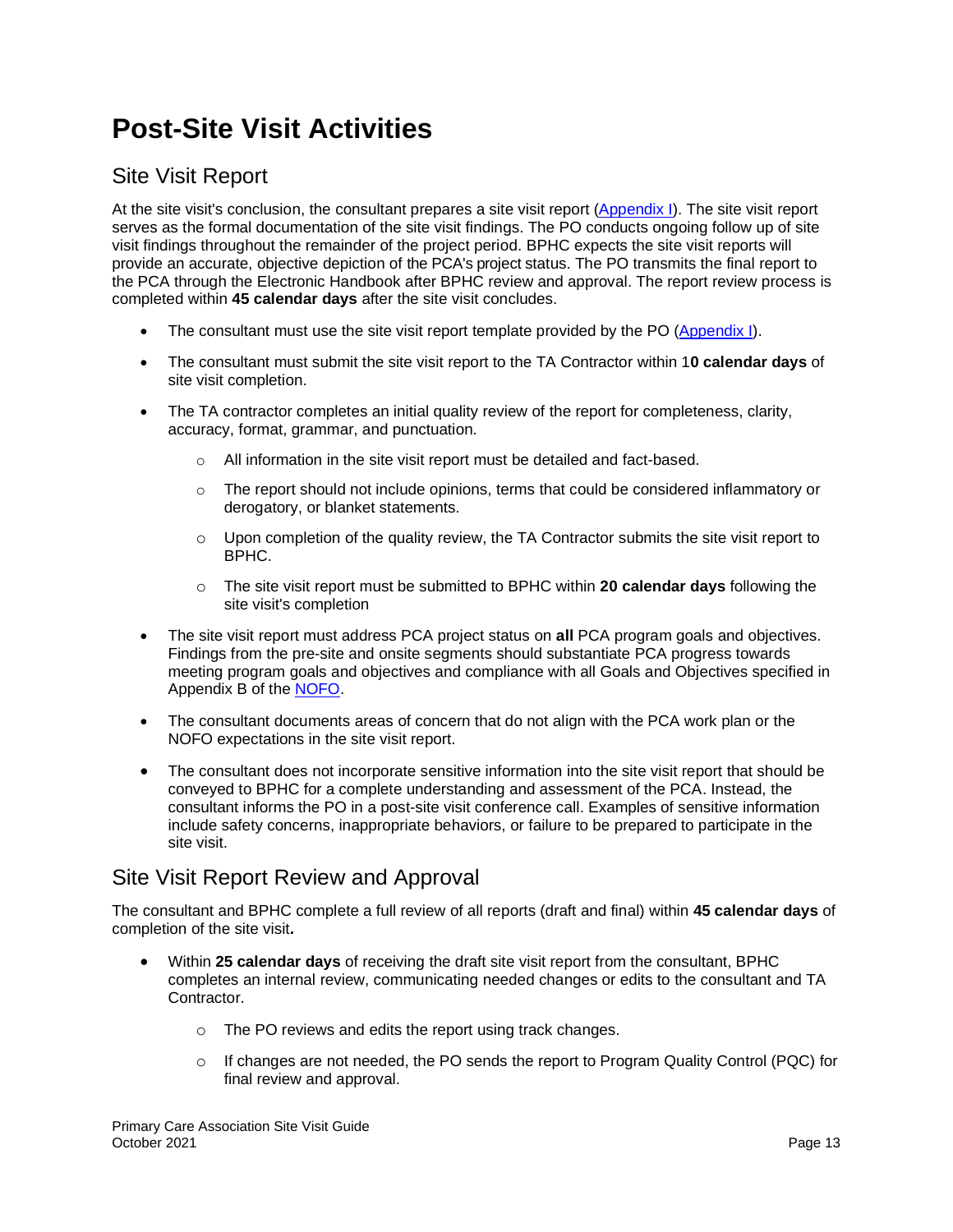- If changes are needed:
	- The PO returns the report to the consultant within **25 calendar days**. If necessary, PO may initiate direct discussions with the consultant regarding report revisions.
	- Once received from BPHC, the consultant revises the report within **five business days** and returns it to the PO for review as a final report.
	- PO must review and approve the final report within **five business days**.
		- If the report is acceptable and additional changes are not needed, the PO marks the report as *approved* and moves it forward to PQC for final approval.
		- If the report is not acceptable and needs additional changes, the PO makes necessary changes or comments in track changes and sends it back to the consultant. If further changes are required, this step will repeat, which may extend the timeline for final report approval*.*
- PQC reviews the site visit report for quality assurance.
- With PQC approval, the PO sends the final BPHC-approved site visit report to the PCA.

### <span id="page-17-0"></span>Site Visit Findings: Not Verified

- PCA PO follows up with the PCA on the site visit findings.
	- $\circ$  The PO convenes a meeting after sending the report to discuss it with the PCA.
	- The PCA PO sends the PCA a Corrective Action Plan (CAP) or a Performance Improvement Plan for any areas found to be *Not Verified* or for performance improvement.
- The PCA will:
	- Work on activities to achieve a *Verified* status in any areas found not verified and complete the CAP.
	- Discuss the receipt of TA (known as TA Days) with the PO on performance improvement areas identified in the report.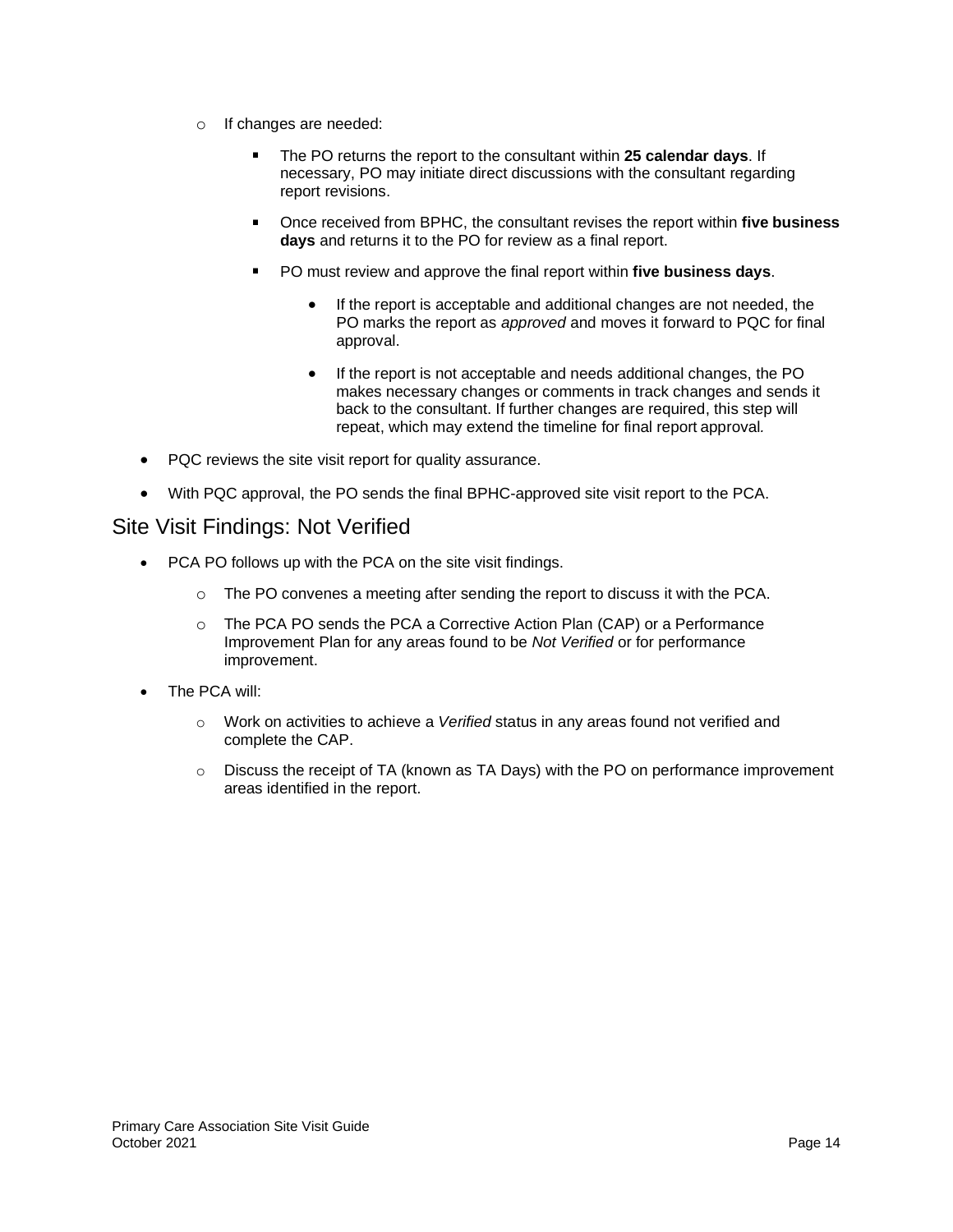## <span id="page-18-0"></span>**APPENDICES**

## <span id="page-18-1"></span>**Appendix A: Suggested Pre-Site or Virtual Site Visit Kick-Off Call Agenda–PO and Consultant Only Meeting**

| 15 minutes | <b>Introductions</b>                                                                                    |  |  |  |  |
|------------|---------------------------------------------------------------------------------------------------------|--|--|--|--|
|            | Participants and roles                                                                                  |  |  |  |  |
|            | Site visit purpose                                                                                      |  |  |  |  |
|            | Overview of the site visit process                                                                      |  |  |  |  |
| 30 minutes | <b>Pre-Site Visit Activities</b>                                                                        |  |  |  |  |
|            | Discuss Pre-Site Visit Questionnaire<br>$\bullet$                                                       |  |  |  |  |
|            | Discuss the Health Center Interview Process<br>$\bullet$                                                |  |  |  |  |
|            | Discuss the Health Center Interview Questions<br>$\circ$                                                |  |  |  |  |
|            | Determine the date the Project Officer will identify all health centers<br>$\circ$<br>to be interviewed |  |  |  |  |
|            | Confirm the documents to be provided by the PCA and the PO and the due<br>٠<br>dates                    |  |  |  |  |
| 15 minutes | Logistics                                                                                               |  |  |  |  |
|            | Confirm if the site visit will be conducted onsite or virtually                                         |  |  |  |  |
|            | Confirm site visit dates and times                                                                      |  |  |  |  |
|            | Review agenda for the grantee Kick-Off Call                                                             |  |  |  |  |
|            | Discuss travel coordination if the site visit will be conducted in person                               |  |  |  |  |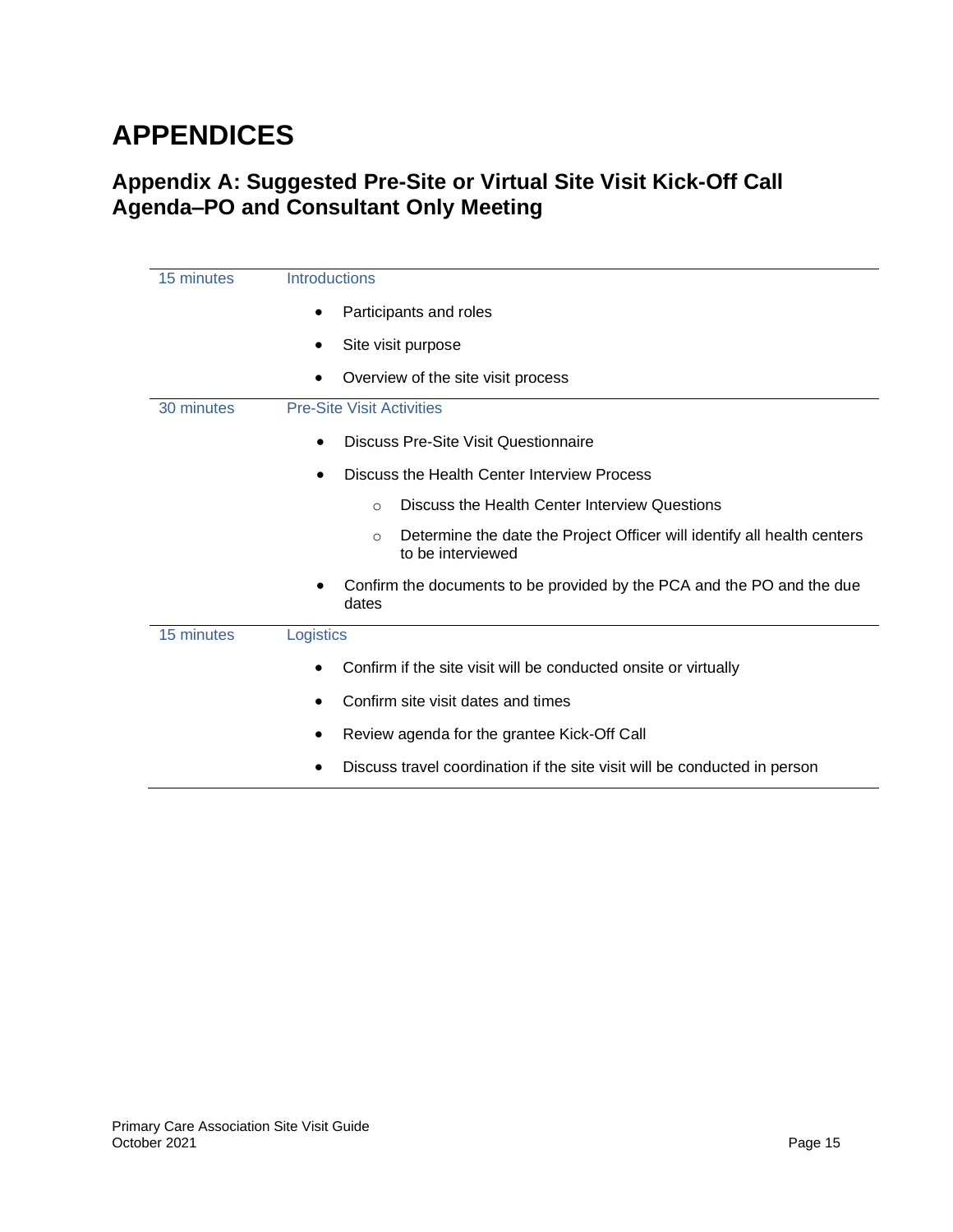## <span id="page-19-1"></span><span id="page-19-0"></span>**Appendix B: Suggested Pre-Site or Virtual Site Visit Kick-Off Call Agenda—PO, Consultant, and Grantee Meeting**

| Introductions<br>20 minutes |                                                                                                                                                       |  |
|-----------------------------|-------------------------------------------------------------------------------------------------------------------------------------------------------|--|
|                             | Participants and roles<br>$\bullet$                                                                                                                   |  |
|                             | Site visit purpose                                                                                                                                    |  |
|                             | Overview of site visit process components                                                                                                             |  |
|                             | Discuss the Health Center interview process with the PCA. Provide a<br>$\circ$<br>deadline for the PCA to provide two additional interview questions. |  |
|                             | Confirm the documents to be provided by the PCA and the PO and<br>$\circ$<br>the due dates                                                            |  |
| 20 minutes                  | Logistics                                                                                                                                             |  |
|                             | <b>In-Person Visit</b>                                                                                                                                |  |
|                             | Site visit and meeting dates, spaces, and times<br>$\circ$                                                                                            |  |
|                             | Confirm onsite and remote participants<br>O                                                                                                           |  |
|                             | Confirm if a health center will be visited and when<br>$\circ$                                                                                        |  |
|                             | Review the onsite agenda draft and deadline for PCA feedback<br>$\circ$                                                                               |  |
|                             | <b>Virtual Visit</b>                                                                                                                                  |  |
|                             | Determine the software that will be used for the virtual visit and the<br>$\circ$<br>meeting times                                                    |  |
|                             | Confirm the PCA and board participants<br>$\circ$                                                                                                     |  |
|                             | Review the onsite agenda draft and deadline for PCA feedback<br>$\circ$                                                                               |  |
| 20 minutes                  | <b>Staff Availability</b>                                                                                                                             |  |
|                             | Confirm the key PCA management staff who will be available                                                                                            |  |
|                             | Review the list of staff who will be interviewed during the visit                                                                                     |  |
|                             | Before the site visit, the consultant confirms the PCA staff who will be<br>$\circ$<br>present for each portion of the site visit.                    |  |
|                             | Once the agenda final, the consultant and PCA coordinates with staff<br>$\circ$<br>to ensure their availability.                                      |  |
|                             |                                                                                                                                                       |  |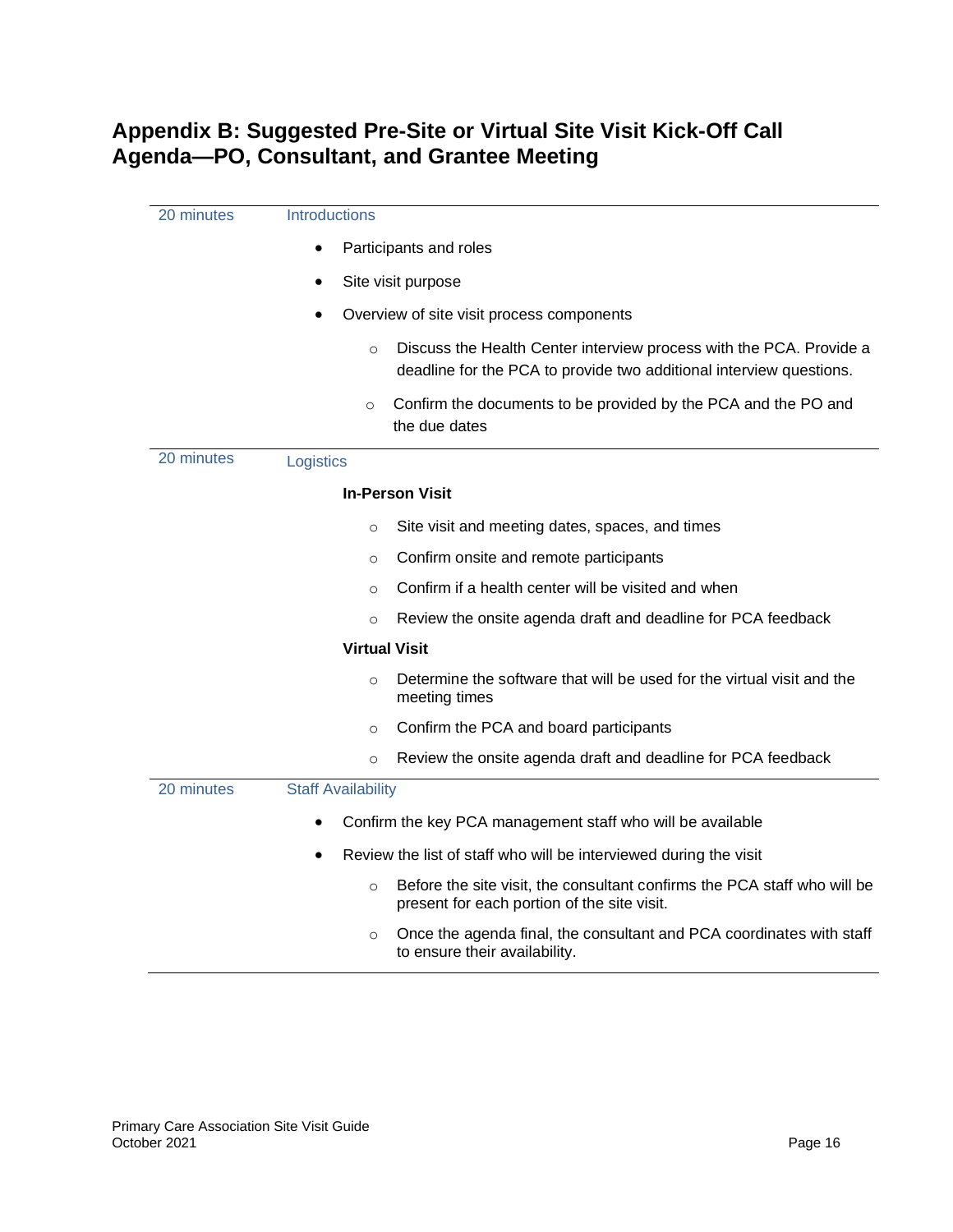## <span id="page-20-0"></span>**Appendix C: Health Center Interview Process**

## <span id="page-20-1"></span>Section C1: Health Center Interview Key

The consultant should type *Yes* in each column for each role interviewed.

| Names of health<br>centers should<br>remain<br>anonymous. | CEO <sup>6</sup> | <b>CFO</b> | COO | <b>CMO</b> | Other Job Title (Please list<br>specific title) | <b>Board</b><br><b>Member</b><br>Y/N<br>(Indicate Y<br>if any<br>person<br>interviewed<br>is a<br>member) | <b>PCA</b><br><b>Member</b><br>Y/N |
|-----------------------------------------------------------|------------------|------------|-----|------------|-------------------------------------------------|-----------------------------------------------------------------------------------------------------------|------------------------------------|
| Health Center 1                                           |                  |            |     |            |                                                 |                                                                                                           |                                    |
| Health Center 2                                           |                  |            |     |            |                                                 |                                                                                                           |                                    |
| Health Center 3                                           |                  |            |     |            |                                                 |                                                                                                           |                                    |
| Health Center 4                                           |                  |            |     |            |                                                 |                                                                                                           |                                    |
| Health Center 5                                           |                  |            |     |            |                                                 |                                                                                                           |                                    |
| Health Center 6                                           |                  |            |     |            |                                                 |                                                                                                           |                                    |
| <b>Health Center 7</b>                                    |                  |            |     |            |                                                 |                                                                                                           |                                    |
| <b>Health Center 8</b>                                    |                  |            |     |            |                                                 |                                                                                                           |                                    |
| Health Center 9                                           |                  |            |     |            |                                                 |                                                                                                           |                                    |
| Health Center 10                                          |                  |            |     |            |                                                 |                                                                                                           |                                    |

6 CEO: Chief Executive Officer

CFO: Chief Financial Officer

COO: Chief Operations Officer

CMO: Chief Medical Officer

Primary Care Association Site Visit Guide October 2021 Page 17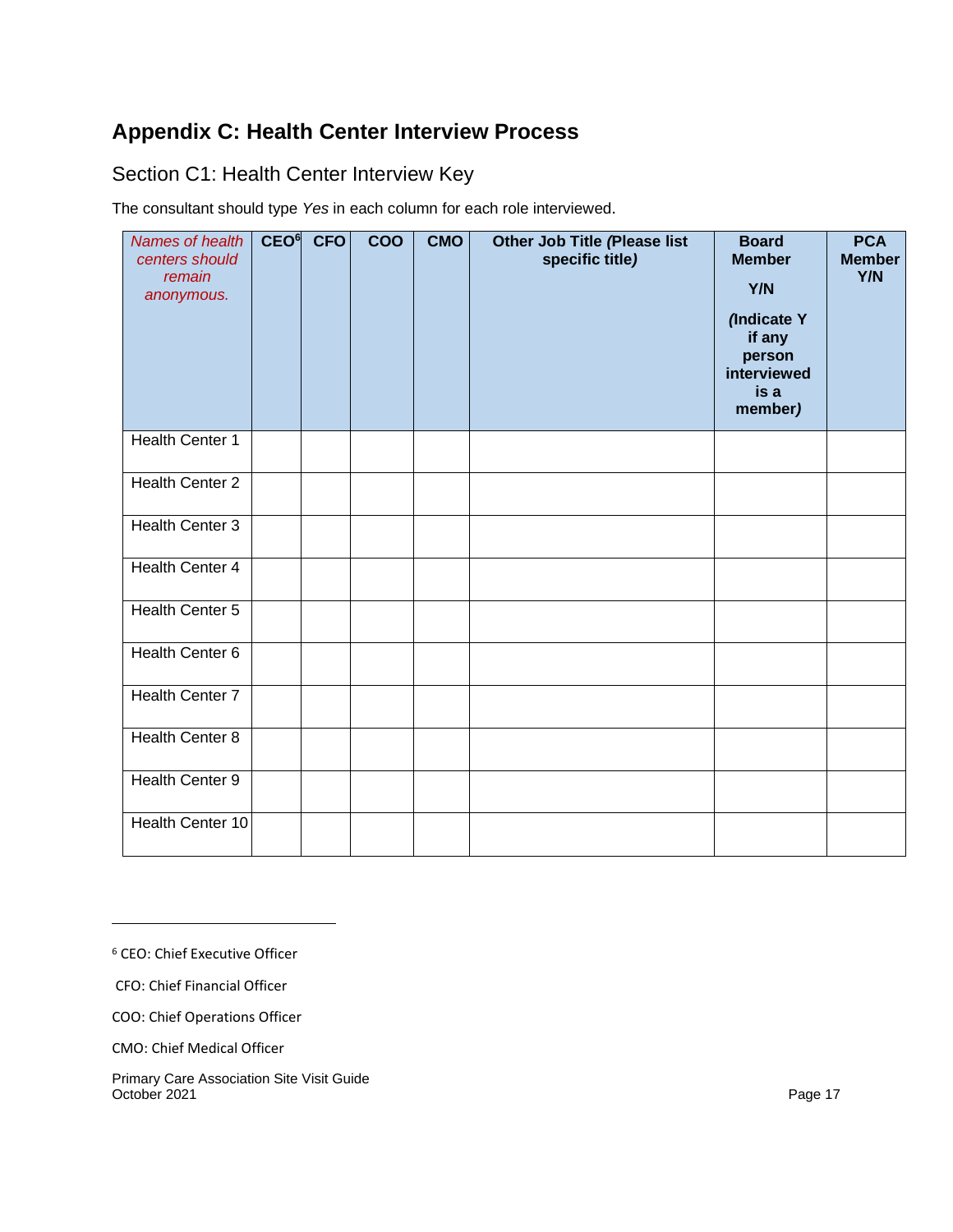## <span id="page-21-0"></span>Section C2: Health Center Interview Questions

| Question                                                                                                                                                                                                           | <b>Consultant Instructions</b>                                                                                                                                                                                                                                                                      | <b>Summary Respondent</b><br><b>Comments</b> | <b>Rating</b>                                                                               |
|--------------------------------------------------------------------------------------------------------------------------------------------------------------------------------------------------------------------|-----------------------------------------------------------------------------------------------------------------------------------------------------------------------------------------------------------------------------------------------------------------------------------------------------|----------------------------------------------|---------------------------------------------------------------------------------------------|
| 1. What is your job title in<br>your health center? Are<br>you a board member?<br>Is your health center a<br>member of the PCA?                                                                                    | Identify staff roles and<br>familiarity with PCA<br>offerings                                                                                                                                                                                                                                       |                                              | N/A                                                                                         |
| 2. How often do you<br>participate in PCA-<br>sponsored activities?<br>Scale<br>$1 = not at all$<br>2= every few years<br>$3 = 1-3$ times per year<br>4= quarterly or more<br>often                                | Provide examples of<br>actives the PCA has<br>sponsored based on your<br>Pre-Site review (e.g.,<br>conferences, peer<br>meetings, trainings).<br>If interviewees do not<br>participate in PCA-<br>sponsored activities,<br>please ask why and<br>record their reasons.                              |                                              | <b>Average Rating=</b><br>$1 = HCs^*$<br>$2 = HCs$<br>$3 =$ $\_\text{HCS}$                  |
| 3. On a 1 - 3 scale, how<br>accessible are PCA<br>T/TA or program<br>assistance activities<br>(e.g. publications,<br>trainings)?<br>Scale<br>$1 =$ inaccessible<br>2= somewhat<br>accessible<br>3= very accessible | The consultant will ask for<br>an explanation and<br>rationale for health<br>centers' ratings<br>Accessibility considers<br>cost, location, and<br>publicizing of the<br>activities.<br>If staff has not participated<br>in any PCA T/TA, please<br>ask why, and if it is<br>accessibility related. |                                              | <b>Average Rating=</b><br>$1 = \underline{\qquad}$ HCs<br>$2 =$ HCs<br>$3 =$ $\_\text{HCS}$ |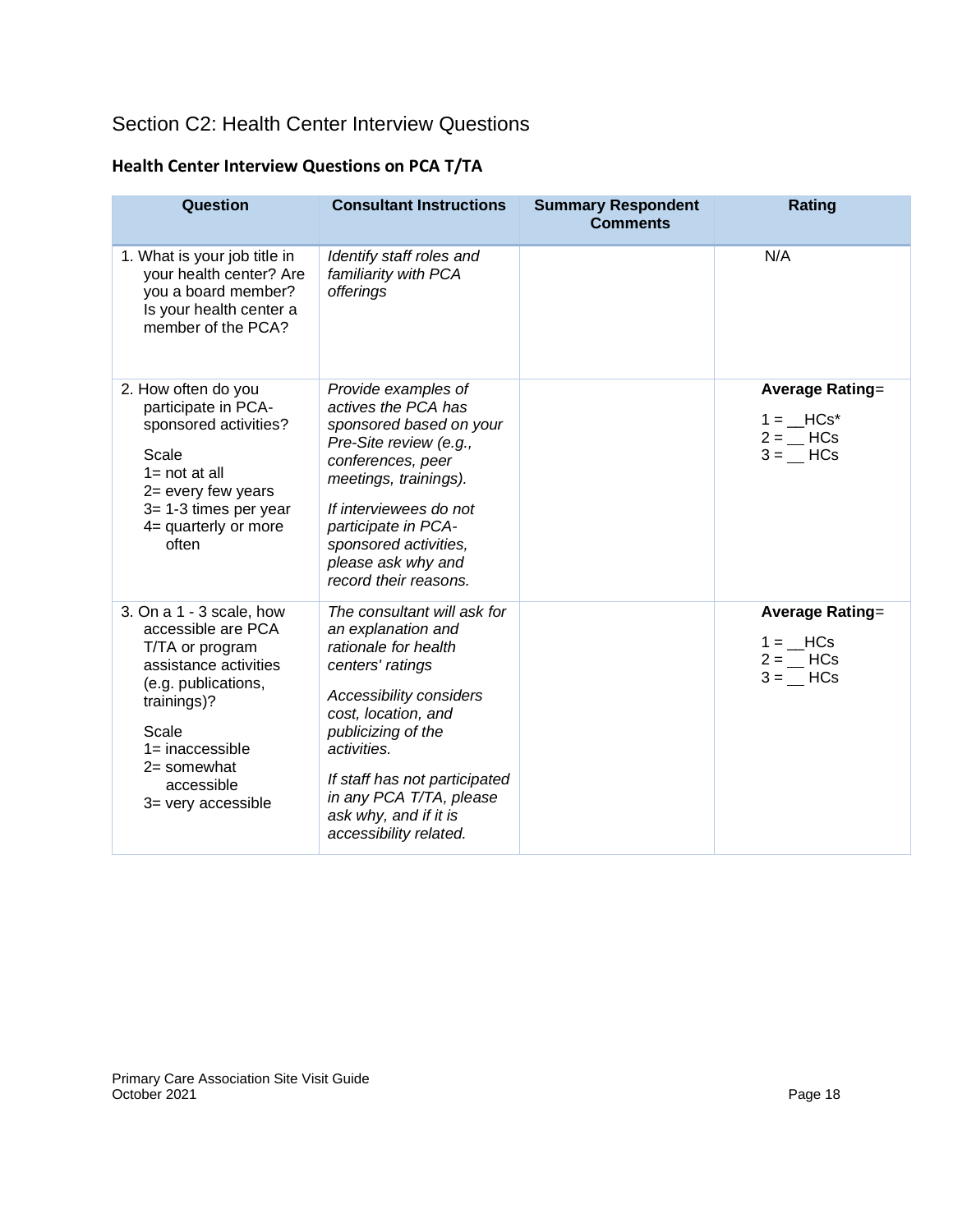| Question                                                                                                                                                                                                                                                                                                                                                                                                                                 | <b>Consultant Instructions</b>                                                                                                                                                                                                                                                                | <b>Summary Respondent</b><br><b>Comments</b> | <b>Rating</b>                                                                                     |
|------------------------------------------------------------------------------------------------------------------------------------------------------------------------------------------------------------------------------------------------------------------------------------------------------------------------------------------------------------------------------------------------------------------------------------------|-----------------------------------------------------------------------------------------------------------------------------------------------------------------------------------------------------------------------------------------------------------------------------------------------|----------------------------------------------|---------------------------------------------------------------------------------------------------|
| 4. On a $1 - 3$ scale, how do<br>you feel the PCA has<br>supported your health<br>center in hiring or<br>contracting with new<br>providers to address<br>increased demands due<br>to COVID-19 (e.g.,<br>through activities such<br>as establishing COVID-<br>19 job boards and<br>providing TA on<br>provider recruitment)?                                                                                                              | Questions $4 - 9$ should be<br>considered open-ended,<br>and consultants may need<br>to probe to encourage a<br>rich dialogue. PCAs<br>received COVID-19<br>supplemental funding for<br>the first year of the project<br>period and workforce<br>supplemental funding for<br>all three years. |                                              | <b>Average Rating=</b><br>$1 = HCs$<br>$2 = HCs$<br>$3 =$ $\_\text{HCS}$                          |
| Scale<br>1= unsupportive<br>2= somewhat<br>supportive<br>3= significantly<br>supportive                                                                                                                                                                                                                                                                                                                                                  |                                                                                                                                                                                                                                                                                               |                                              |                                                                                                   |
| 5. On a $1 - 3$ scale, how<br>supportive is the PCA in<br>assisting your health<br>center's operations?<br>Examples of assistance<br>might include building<br>coalitions and<br>strengthening<br>partnerships among<br>health centers and local<br>and state public health<br>departments, and<br>clinical and community-<br>based organizations to<br>share information<br>related to COVID-19<br>response in the state or<br>region). |                                                                                                                                                                                                                                                                                               |                                              | <b>Average Rating=</b><br>$1 = HCs$<br>$2 = HCs$<br>$3 =$ $\_\text{HCS}$                          |
| Scale<br>1= unsupportive<br>$2 =$ somewhat<br>supportive<br>3= significantly<br>supportive                                                                                                                                                                                                                                                                                                                                               |                                                                                                                                                                                                                                                                                               |                                              |                                                                                                   |
| 6. On a $1 - 3$ scale, how<br>supportive is the PCA in<br>assisting your health<br>center with COVID-19<br>education (e.g.,<br>promoting educational                                                                                                                                                                                                                                                                                     |                                                                                                                                                                                                                                                                                               |                                              | <b>Average Rating=</b><br>$1 = \underline{\qquad}$ HCs<br>$2 =$ $\_\$ HCs<br>$3 =$ $\_\text{HCS}$ |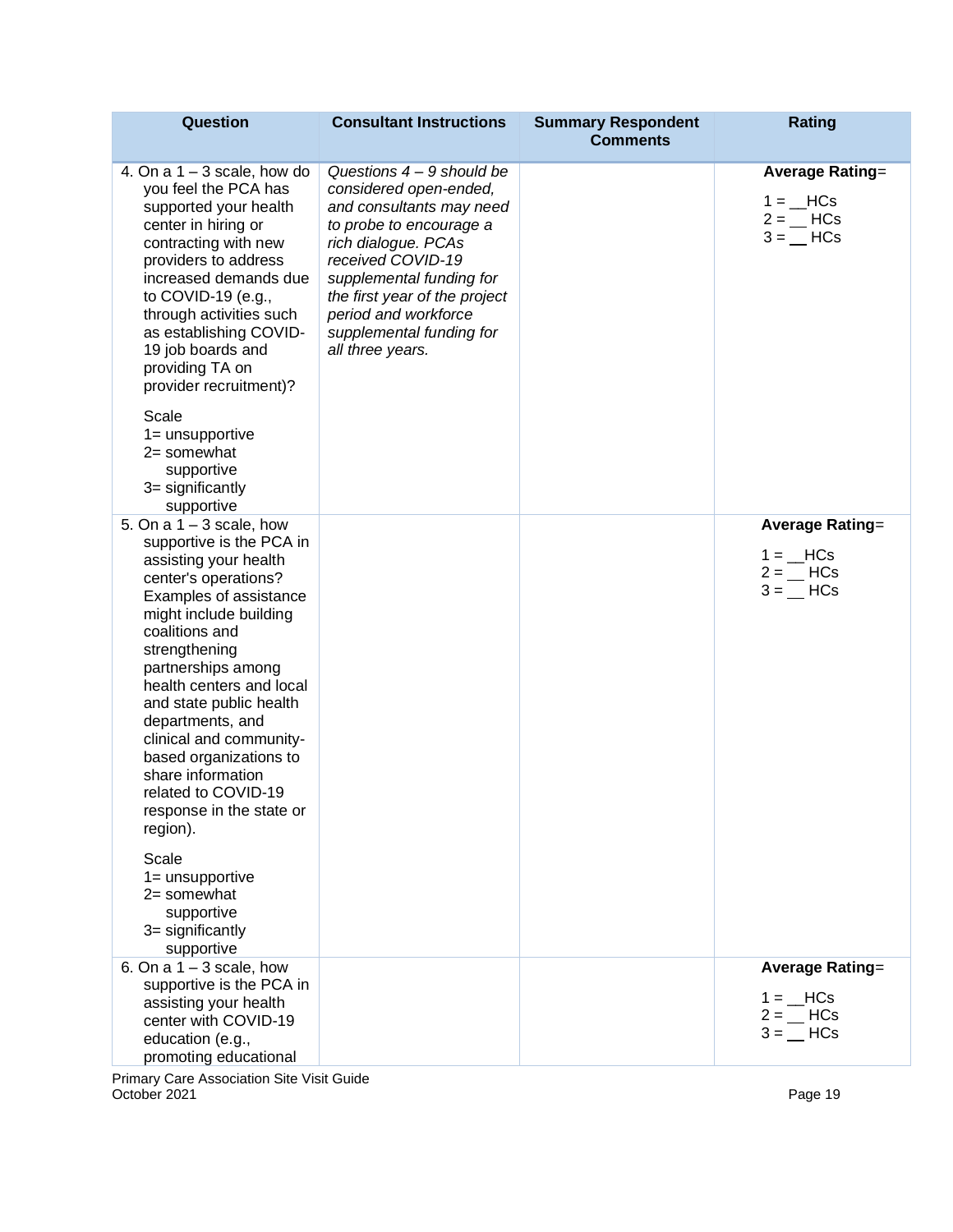| <b>Question</b>                                                                                                                                                                                                                                                                                                                                                                                                                                                                               | <b>Consultant Instructions</b> | <b>Summary Respondent</b><br><b>Comments</b> | <b>Rating</b>                                                                                     |
|-----------------------------------------------------------------------------------------------------------------------------------------------------------------------------------------------------------------------------------------------------------------------------------------------------------------------------------------------------------------------------------------------------------------------------------------------------------------------------------------------|--------------------------------|----------------------------------------------|---------------------------------------------------------------------------------------------------|
| materials on<br>precautions to prevent,<br>contain, or mitigate<br>COVID-19, providing<br>information on<br>vaccination, suggesting<br>strategies to address<br>vaccine confidence)?<br>Scale<br>$1 =$ unsupportive<br>$2 =$ somewhat<br>supportive<br>3= significantly<br>supportive                                                                                                                                                                                                         |                                |                                              |                                                                                                   |
| 7. On a $1 - 3$ scale, how<br>supportive is the PCA in<br>assisting your health<br>center with emergency<br>preparedness? The<br>assistance may include,<br>for example, providing<br>T/TA on ensuring<br>proper emergency<br>management functions<br>are in place, or sharing<br>resources to support<br>health centers to update<br>policies (such as giving<br>hazard pay) or to<br>develop procedures and<br>emergency<br>management plans.<br>Scale<br>$1 =$ unsupportive<br>2= somewhat |                                |                                              | <b>Average Rating=</b><br>$1 = \_$ HCs<br>$2 =$ HCs<br>$3 =$ $\_\$ HCs                            |
| supportive<br>3= significantly<br>supportive                                                                                                                                                                                                                                                                                                                                                                                                                                                  |                                |                                              |                                                                                                   |
| 8. On a $1 - 3$ scale, has<br>the T/TA provided by<br>the PCA been helpful in<br>your health center's use<br>of the Readiness to<br><b>Train Assessment Tool</b><br>(RTAT)?<br>Scale<br>$1 =$ unsupportive                                                                                                                                                                                                                                                                                    |                                |                                              | <b>Average Rating=</b><br>$1 = \underline{\qquad}$ HCs<br>$2 =$ $\_\$ HCs<br>$3 =$ $\_\text{HCS}$ |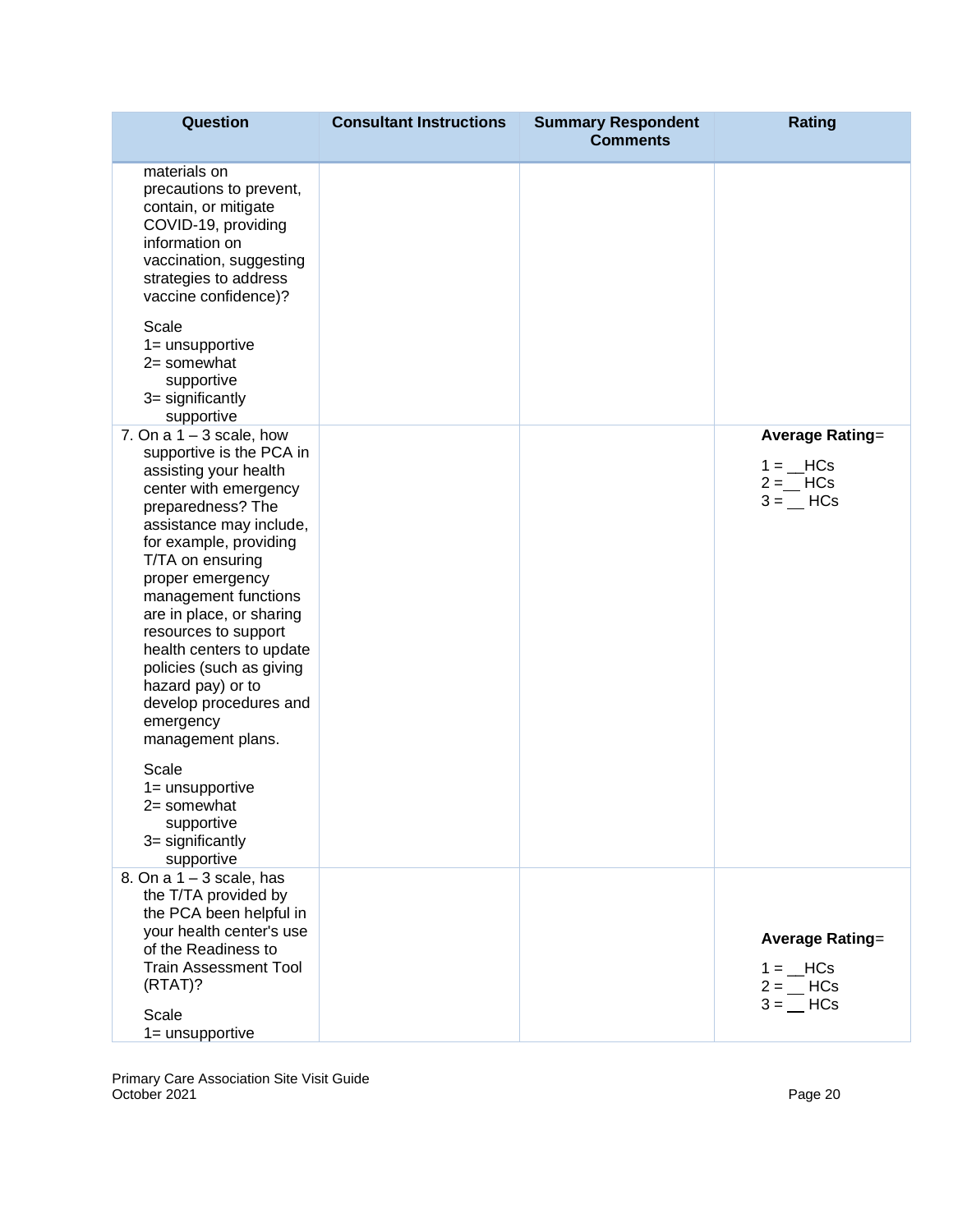| Question                                                                                                                                                                                                                               | <b>Consultant Instructions</b> | <b>Summary Respondent</b><br><b>Comments</b> | <b>Rating</b>                                                          |
|----------------------------------------------------------------------------------------------------------------------------------------------------------------------------------------------------------------------------------------|--------------------------------|----------------------------------------------|------------------------------------------------------------------------|
| $2 =$ somewhat<br>supportive<br>3= significantly<br>supportive                                                                                                                                                                         |                                |                                              |                                                                        |
| 9. On a $1 - 3$ scale, how<br>supportive is the PCA in<br>supporting your health<br>center's development of<br>strategic workforce<br>plans to advance the<br><b>Health Professions</b><br>Education & training<br>(HP-ET) initiative? |                                |                                              | <b>Average Rating=</b><br>$1 = HCs$<br>$2 =$ $\qquad$ HCs<br>$3 = HCs$ |
| Scale<br>$1 =$ unsupportive<br>$2 =$ somewhat<br>supportive<br>$3 =$ significantly<br>supportive                                                                                                                                       |                                |                                              |                                                                        |
| 10. Question submitted by<br>the PCA<br><b>Summary Respondent</b><br>Comments:                                                                                                                                                         |                                |                                              |                                                                        |
| 11. Question submitted by<br>the PCA<br><b>Summary Respondent</b><br>Comments:                                                                                                                                                         |                                |                                              |                                                                        |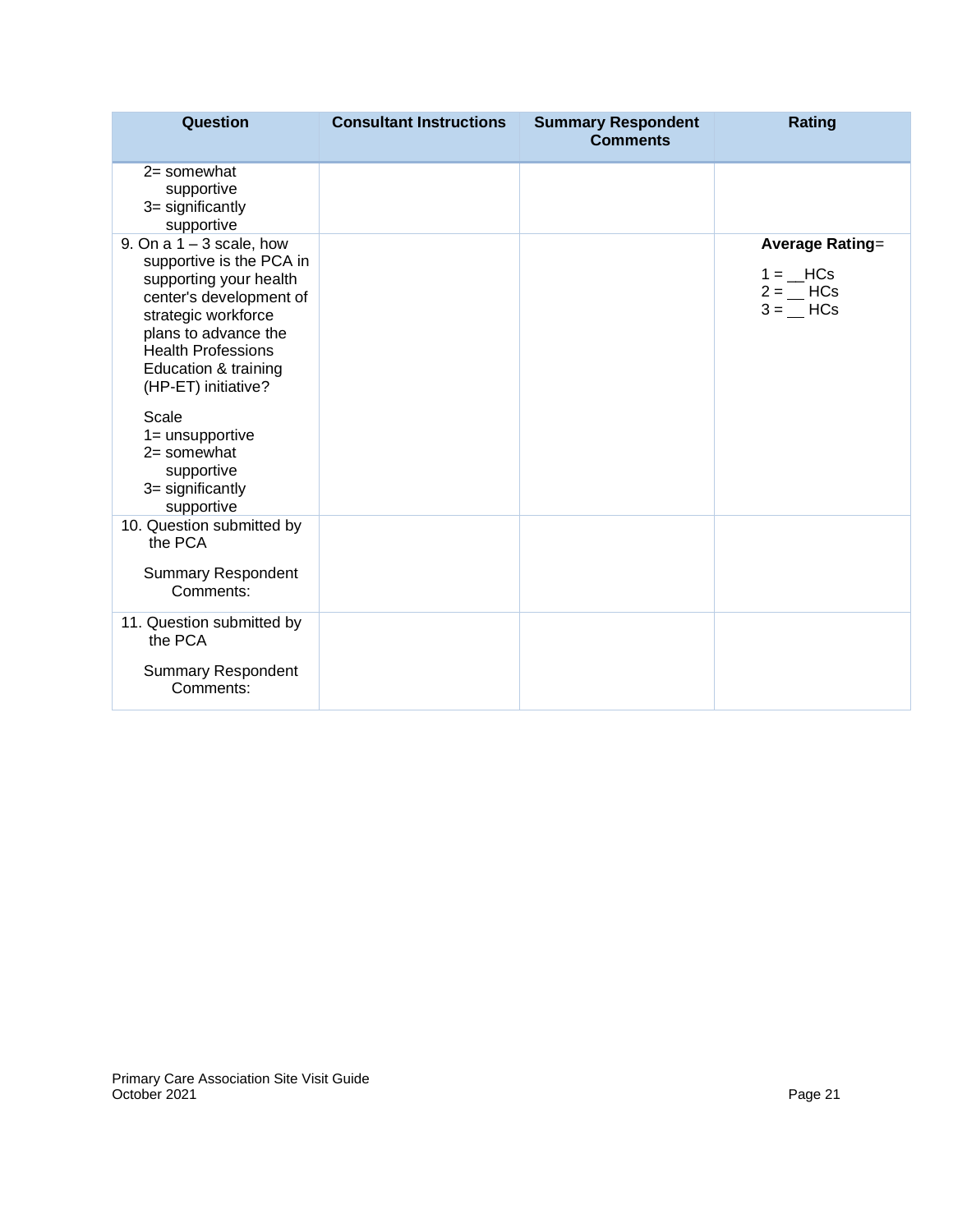## <span id="page-25-1"></span><span id="page-25-0"></span>**Appendix D: On-Site or Virtual Visit Agenda Template**

**Primary Care Association** 

**Date of the Site Visit (e.g., September 2 – 3, 2021)** 

**Timeframe of the Visit (e.g., 9:00 a.m. – 4:30 p.m.)** 

### **In-Person Site or Virtual Visit**

**PCA Attendees**: List the names and roles of all confirmed PCA staff participants.

**HRSA and Consultant Attendees**: List the name and contact information for the PO, other HRSA and BPHC staff, as applicable, and consultants.

#### **DAY ONE**

| $\ddot{\phantom{0}}$<br><b>Time</b> | <b>Site Visit Activity</b>                                                                                                                  |  |
|-------------------------------------|---------------------------------------------------------------------------------------------------------------------------------------------|--|
| $9:00$ a.m. $-9:30$ a.m.            | Introductions (Lead: PO)                                                                                                                    |  |
|                                     | In-Person Visit: The consultant will create an<br>$\circ$<br>attendance sheet all day one participants sign.                                |  |
|                                     | Virtual Visit: By the end of the day, the PCA will<br>$\circ$<br>provide the consultant a list of all day one conference<br>call attendees. |  |
|                                     | BPHC Update and Overview (as needed) (Lead: PO)                                                                                             |  |
|                                     | Purpose of the site visit roles and responsibilities<br>(Lead: Consultant, PO as needed)                                                    |  |
|                                     | List expected staff (all staff may attend).                                                                                                 |  |
| $9:30$ a.m. $-11:30$ a.m.           | <b>PCA Showcase Presentation (Facilitation: Consultant)</b><br>٠                                                                            |  |
|                                     | <b>PCA Overview</b><br>$\Omega$                                                                                                             |  |
|                                     | State Landscape<br>$\Omega$                                                                                                                 |  |
|                                     | <b>BPHC Funded Activity Successes and Innovations</b><br>$\circ$                                                                            |  |
|                                     | List expected staff (all staff may attend).                                                                                                 |  |
| 11:30 a.m. - 12:30 p.m.             | <b>Goal Verification Section (Lead: Consultant)</b>                                                                                         |  |
|                                     | Discuss one goal in this section                                                                                                            |  |
|                                     | List expected staff (all staff may attend).                                                                                                 |  |
| 12:30 p.m. $-$ 1:30 p.m.            | Lunch                                                                                                                                       |  |
| 1:30 p.m. $-$ 4:30 p.m.             | <b>Goal Verification Section (Lead: Consultant)</b>                                                                                         |  |
|                                     | Discuss two goals in this section                                                                                                           |  |
|                                     | List expected staff (all staff may attend).                                                                                                 |  |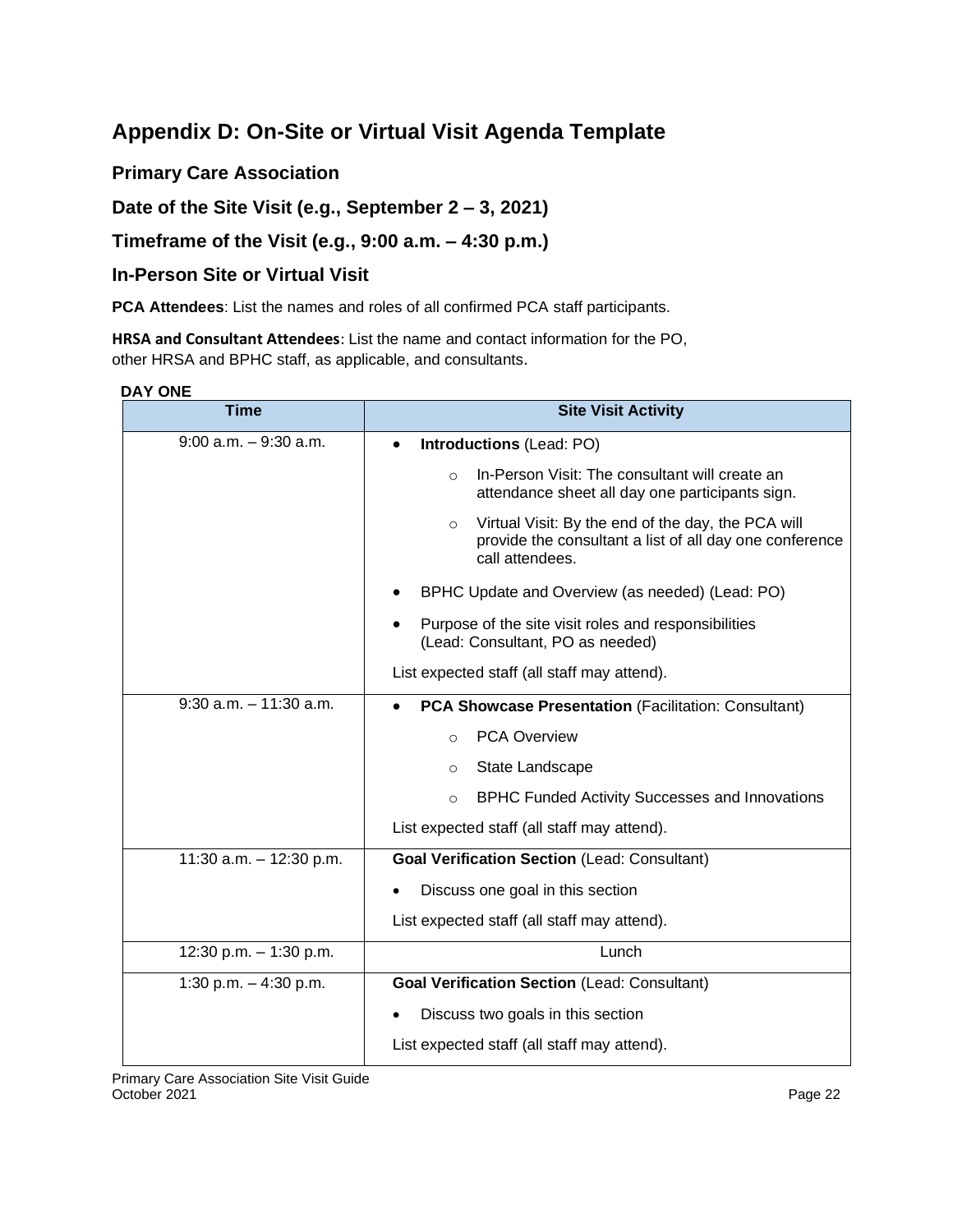#### **DAY TWO**

| <b>Time</b>               | <b>Site Visit Activity</b>                                                                                                    |  |
|---------------------------|-------------------------------------------------------------------------------------------------------------------------------|--|
| $9:00$ a.m. $-9:10$ a.m.  | Welcome                                                                                                                       |  |
|                           | In-Person Visit: The consultant will create an attendance<br>sheet all day one participants sign.                             |  |
|                           | Virtual Visit: By the end of the day, the PCA will provide the<br>consultant a list of all day one conference call attendees. |  |
| $9:10$ a.m. $-11:30$ a.m. | <b>Goal Verification Section (Lead: Consultant)</b>                                                                           |  |
|                           | Discuss two Goals in this section                                                                                             |  |
|                           | List expected staff (all staff may attend).                                                                                   |  |
| 11:30 $a.m. - 12:30$ p.m. | Lunch                                                                                                                         |  |
| 12:30 p.m. - 3:00 p.m.    | <b>Goal Verification Section (Lead: Consultant)</b>                                                                           |  |
|                           | Discuss supplemental award activities                                                                                         |  |
|                           | Revisit areas that were not clear                                                                                             |  |
|                           | List expected staff (all staff may attend).                                                                                   |  |
| $3:00$ p.m. $-3:30$ p.m.  | <b>Debrief Period</b>                                                                                                         |  |
|                           | Debrief CEO before the exit conference (Lead: Consultant)                                                                     |  |
|                           | PO and consultant debrief (optional)                                                                                          |  |
|                           | List expected staff (private meeting).                                                                                        |  |
| $3:30$ p.m. $-4:30$ p.m.  | Exit conference (Lead: Consultant)                                                                                            |  |
|                           | Discuss results of the visit                                                                                                  |  |
|                           | Discuss post-site visit process                                                                                               |  |
|                           | List expected staff (all staff may attend).                                                                                   |  |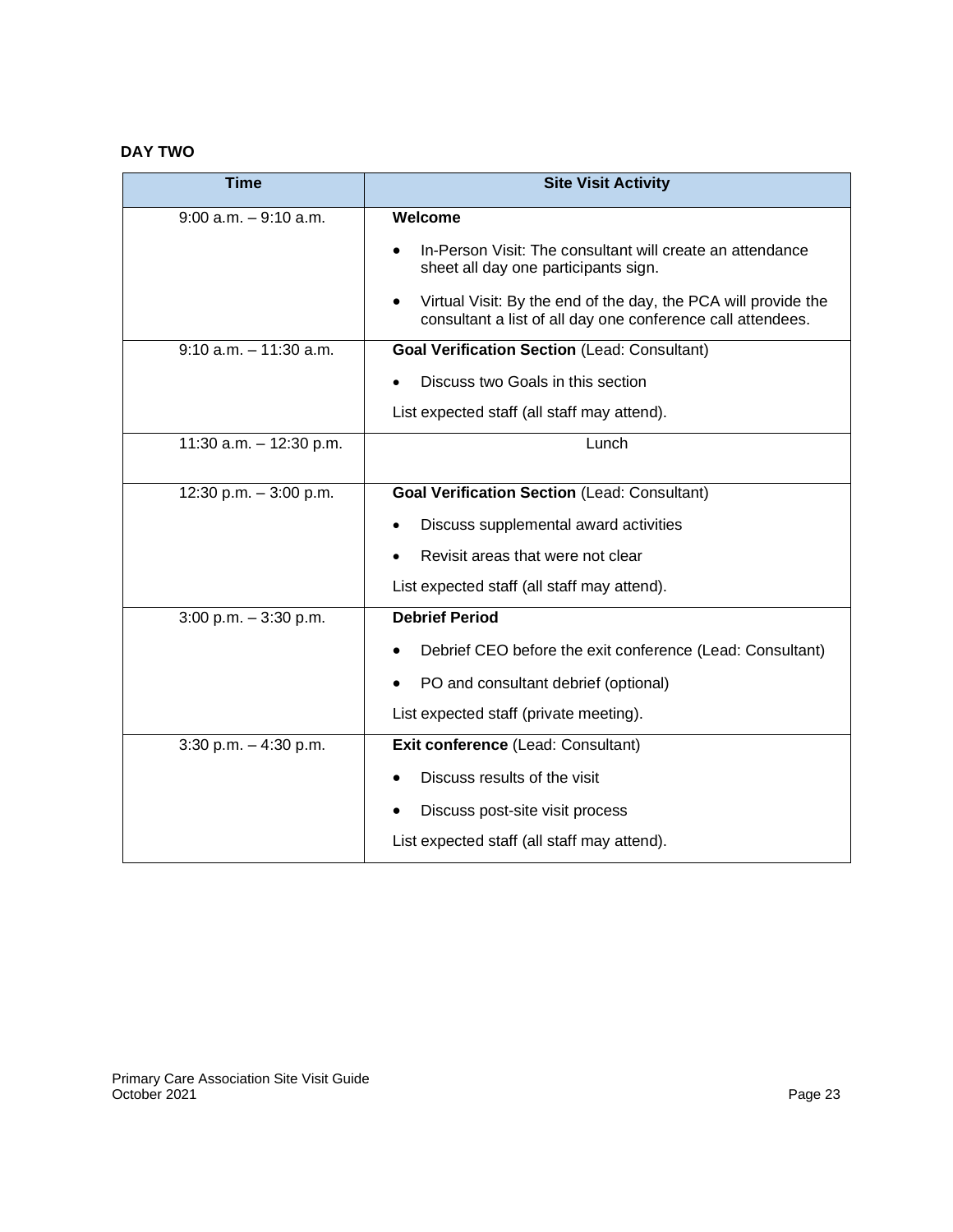## <span id="page-27-3"></span><span id="page-27-0"></span>**Appendix E: Pre-Site or Virtual Visit Analysis**

The following section includes a list of questions that the PCA should address during the pre-site visit process. The consultant will use the questions below as a guide to complete the response sections in the final site visit report. During the site visit, the consultant will follow up on sections that were not verified during the pre-site visit analysis.

### <span id="page-27-1"></span>General Verification Requirements

**T/TA Requirement:** The following are excerpts of requirements found in the NOFO for State and Regional Primary Care Associations HRSA-20-021.

#### **Questions**

- 1. Review the publication plan (if applicable). Does the plan clearly identify the publications the PCA created or disseminated?
- 2. Review the PCA budget details and narrative. Is the budget reasonable for the planned activities and staffing plan for the budget period?
- 3. If applicable, review T/TA contracts or agreements obtained with BPHC funding.
	- Does the purpose and scope of contracts or agreements support the accomplishment of the NOFO program requirements?
	- Does the timeframe for the contract or agreement match the BPHC funding project period?
- 4. If applicable, review position descriptions and biographical sketches for key management positions that have changed since the most recent PCA application.
	- Do position descriptions support the accomplishment of PCA NOFO requirements?
	- Do hired staff (i.e., staff on the payroll or full-time equivalents) have the qualifications for each position?

### <span id="page-27-2"></span>Goal A: Increase Access to Comprehensive Primary Care

**Program Requirement**: PCAs conduct activities with a purpose to increase the percentage of health centers that have successfully implemented Health Center Program supplemental funding*, Increase the number of new, existing, and potential health centers that have been supported through strategic development technical assistance, or Increase the percentage of health centers that are fully integrating comprehensive services into primary care (e.g., primary,* medical, oral, mental, substance use disorder, vision, enabling services). As an innovative optional activity, PCA may also create an objective that defines a state or regional barrier to increasing access and propose to test a potential approach to overcoming the barrier and evaluate its effectiveness and scalability.

#### Questions

1. For this question section, the consultant selects one activity from those the PCA has identified in Goal A from the PCA's

most recent progress report and responds to the following questions: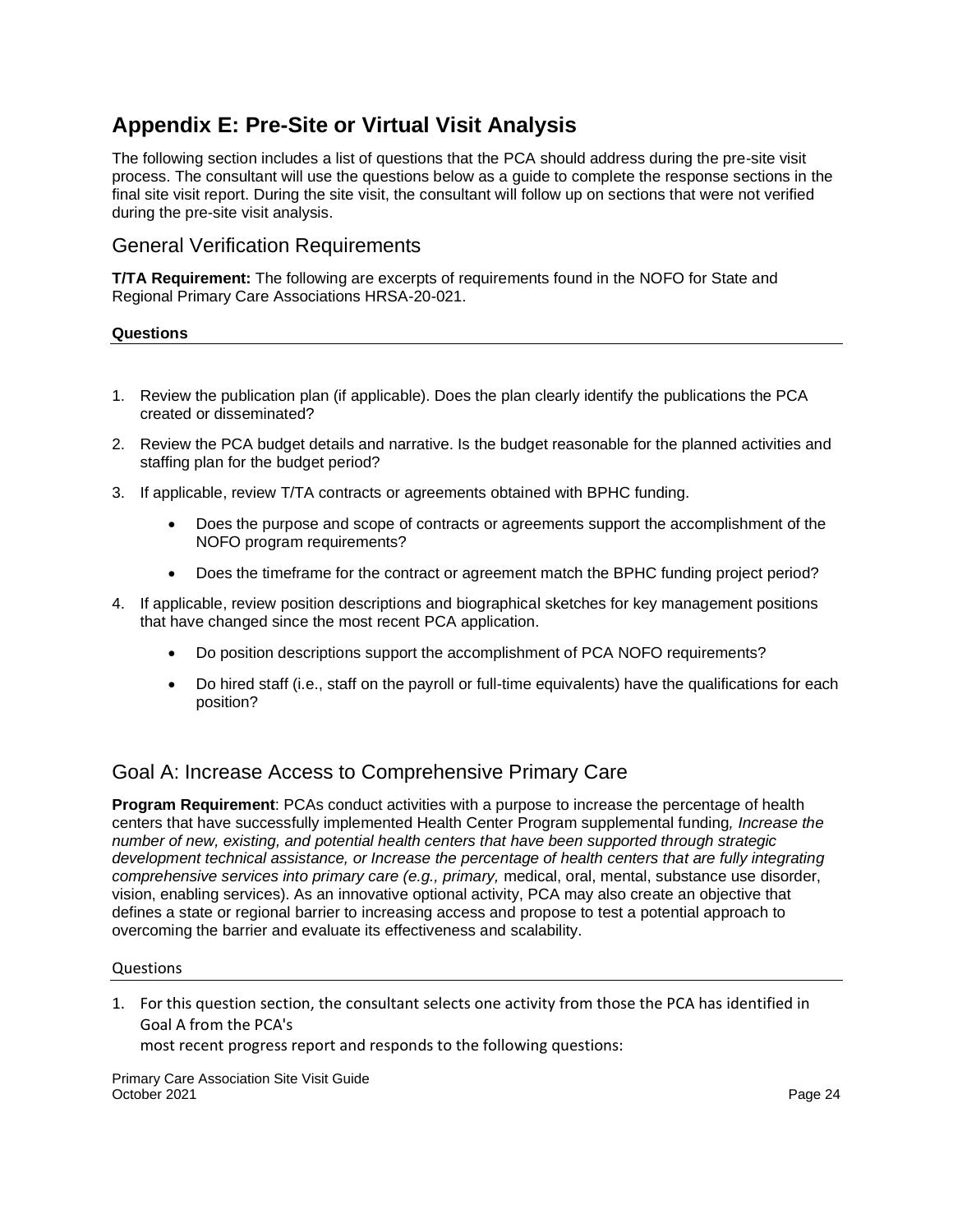- Are the Objective Targets realistic and achievable based on the baseline data and impact narrative?
- Do the proposed work plan activities correspond with the key factors (e.g., are restricting factors addressed or contributing factors leveraged)?
- Are special and vulnerable populations addressed?
- Do the activities address the needs described in the latest application narrative?
- 2. For this question section, the consultant selects one T/TA activity related to Goal A from the PCA's most recent progress report and responds to the following questions:
	- Do training objectives, goals, or subject matter address identified T/TA needs?
	- Is there participant evaluation data from these trainings? If so, review.
	- Do activities support the attainment of Goal A targets?
	- Do activities involve the dissemination of evidence-based and promising practices?
	- Are the unique needs of special and vulnerable populations addressed as appropriate?

## <span id="page-28-0"></span>Goal B: Accelerate Value-Based Care Delivery

**Program Requirement**: Increase the percentage of health centers that are at a high level of readiness for, or already engaged in value-based care delivery. As an innovative optional activity, PCA may also create an objective that defines a state or regional barrier to accelerating value-based care with no readily available solution and propose to test a potential approach to overcoming the barrier and evaluating its effectiveness and scalability.

#### Questions

- 1. For this question section, the consultant selects one activity from those the PCA has identified in Goal B from the PCA's most recent progress report and responds to the following questions:
	- Are the Objective Targets realistic and achievable based on the baseline data and impact narrative?
	- Do the proposed work plan activities correspond with the key factors (e.g., are restricting factors addressed or contributing factors leveraged?)
	- Are special and vulnerable populations addressed?
	- Do the activities address the needs described in the latest application narrative?
- 2. For this question section, the consultant selects one T/TA activity related to Goal B from the PCA's most recent progress report and responds to the following questions:
	- Do training objectives, goals, and subject matter address identified T/TA needs?

Primary Care Association Site Visit Guide October 2021 **Page 25** • Is there participant evaluation data from these trainings? If so, review.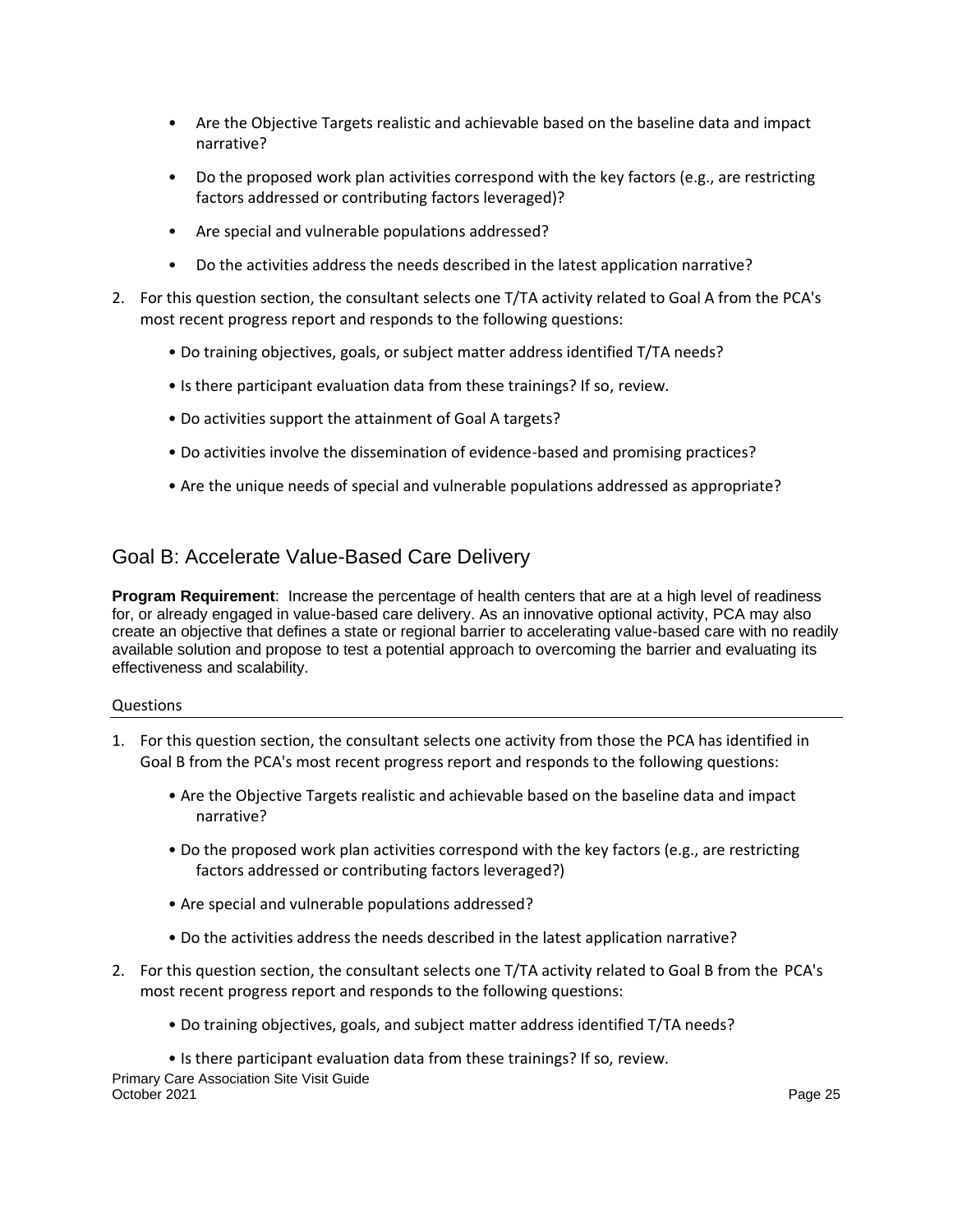- Do activities support the attainment of Goal B Targets?
- Do activities involve the dissemination of evidence-based and promising practices?
- Are the unique needs of special and vulnerable populations addressed as appropriate?

## <span id="page-29-0"></span>Goal C: Foster a Workforce to Address Current and Emerging Needs

**Program Requirement**: PCAs must increase the percentage of health centers with comprehensive workforce plans and increase the percentage of health center executive staff and board members who receive state/region-specific T/TA to advance health center operations. As an optional activity, PCAs may increase the percentage of health centers receiving support about innovative ways to maximize workforce through multidisciplinary care teams.

#### Questions

1. For this question section, the consultant selects one activity from those the PCA has identified in Goal C from the PCA's most recent progress report and responds to the following questions:

- Are the Objective Targets realistic and achievable based on the baseline data and impact narrative?
- Do the proposed work plan activities correspond with the key factors (e.g., are restricting factors addressed or contributing factors leveraged)?
- Are special and vulnerable populations addressed?
- Do the activities address the needs described in the latest application narrative?
- 2. For this Question section, the consultant selects one T/TA activity related to Goal C from the PCA's most recent progress report and responds to the following questions:
	- Do training objectives, goals, or subject matter address identified T/TA needs?
	- Is there participant evaluation data from these trainings? If so, review.
	- Do activities support the attainment of Goal C Targets?
	- Do activities involve the dissemination of evidence-based and promising practices?
	- Are the unique needs of special and vulnerable populations addressed as appropriate?

## <span id="page-29-1"></span>Goal D: Enhance Emergency Preparedness and Response

Primary Care Association Site Visit Guide October 2021 **Page 26 Program Requirement**: PCAs must propose activities to increase the percentage of health centers that have formal agreements with the PCA to develop, exercise, maintain, and implement systems to ensure timely and accurate PCA reporting on health center operational status during disasters and public health emergencies. In addition, PCAs must propose activities to increase the percentage of health centers that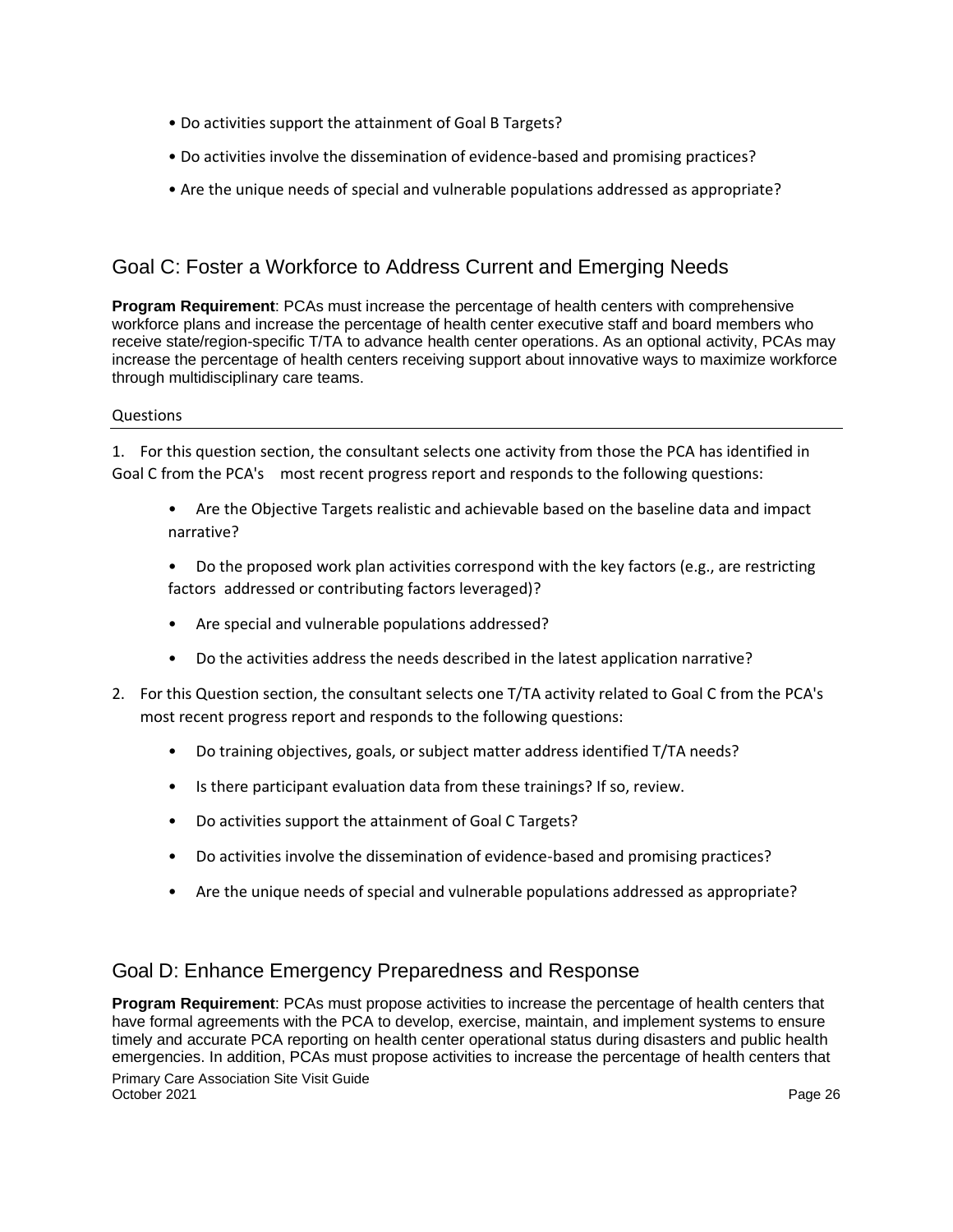receive state/region-specific T/TA on leveraging CMS requirements and HRSA resources to effectively align with federal, state, tribal, regional, and local emergency preparedness systems to ensure continuity of care during disasters and public health.

#### Questions

- 1. For this question section, the consultant selects one activity from those the PCA has identified in Goal D from the PCA's most recent progress report and responds to the following questions:
	- Are the Objective Targets realistic and achievable based on the baseline data and impact narrative?
	- Do the proposed work plan activities correspond with the key factors (e.g., are restricting factors addressed or contributing factors leveraged?)
	- Are special and vulnerable populations addressed?
	- Do the activities address the needs described in the latest application narrative?
- 2. For this question section, the consultant selects one T/TA activity related to Goal D from the PCA's most recent progress report and responds to the following questions:
	- Do training objectives, goals, or subject matter address identified T/TA needs?
	- Is there participant evaluation data from these trainings? If so, review.
	- Do activities support the attainment of Goal D Targets?
	- Do activities involve the dissemination of evidence-based and promising practices?
	- Are the unique needs of special and vulnerable populations addressed as appropriate?

## <span id="page-30-0"></span>Goal E: Advance Health Center Clinical Quality and Performance

**Program Requirement**: Improve health outcomes in the state or region on diabetes control and other UDS clinical measures based on identified needs. Activities must demonstrate a plan to improve results on the selected clinical measures with a focus on reducing health disparities, social risk factors, increasing patient engagement in care, and building community partnerships to address social determinants of health, such as housing, education, and transportation.

#### Questions

- 1. For this question section, the consultant selects one activity from those the PCA has identified in Goal E from the PCA's most recent progress report and responds to the following questions:
	- Are the Objective Targets realistic and achievable based on the baseline data and impact narrative?
	- Do the proposed work plan activities correspond with the key factors (e.g. are restricting factors addressed or contributing factors leveraged?)
	- Are special and vulnerable populations addressed?

Primary Care Association Site Visit Guide October 2021 **Page 27**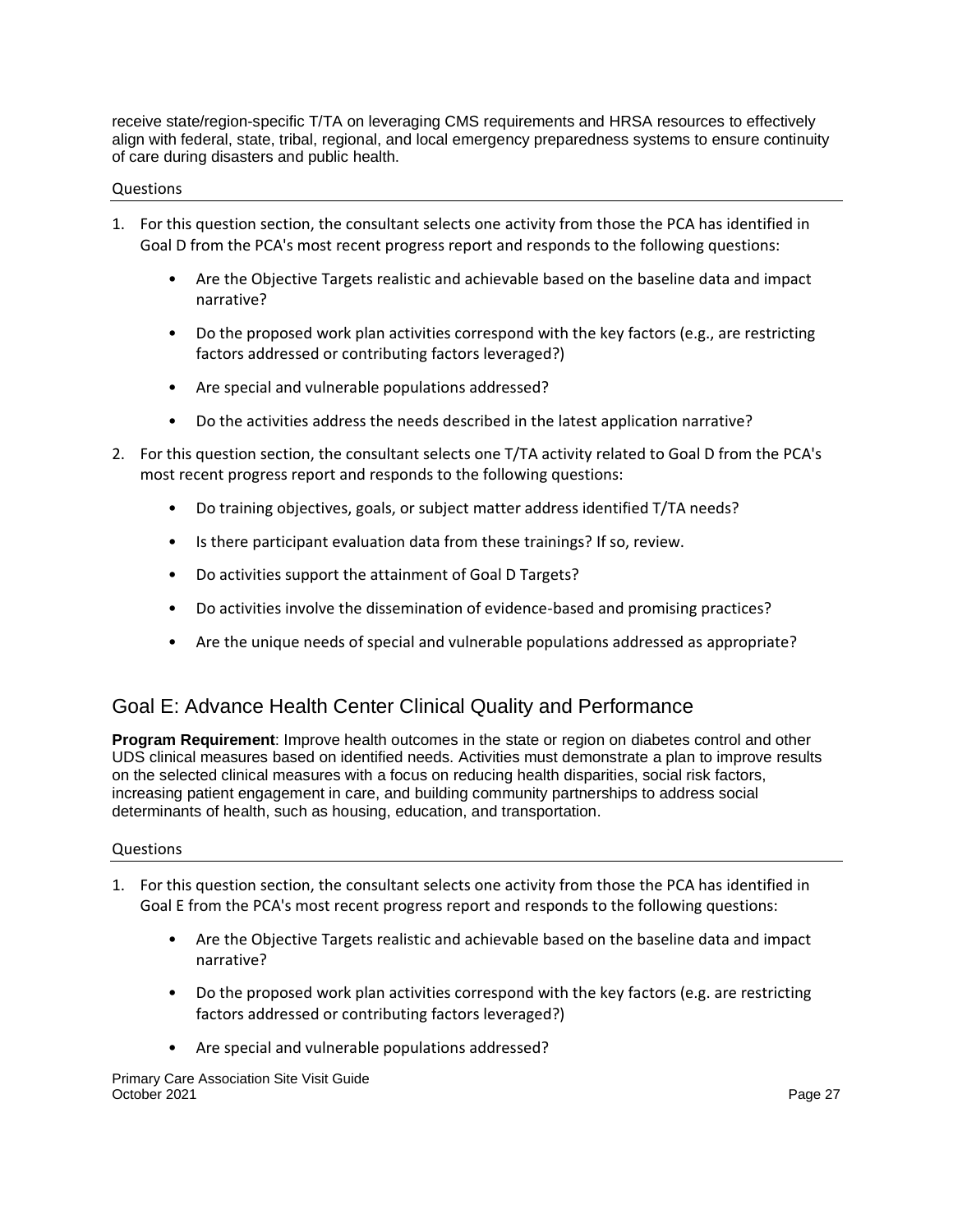- Do the activities address the needs described in the latest application narrative?
- 2. For this question section, the consultant selects one T/TA activity related to Goal E from the PCA's most recent progress report and responds to the following questions:
	- Do training objectives, goals, or subject matter address identified T/TA needs?
	- Is there participant evaluation data from these trainings? If so, review.
	- Do activities support the attainment of Goal E Targets?
	- Do activities involve the dissemination of evidence-based and promising practices?
	- Are the unique needs of special and vulnerable populations addressed as appropriate?

## <span id="page-31-0"></span>Goal F: Supplemental Funding

#### Workforce Enhancement

**Program Requirement**: PCAs must identify PCA workforce T/TA activities that will strengthen and support achievement of Health Professions Education & Training (HP-ET) goals. PCAs should show how they have enhanced health centers' capabilities to recruit, develop, and retain their workforce by exposing health and allied health professions students, trainees, and residents to education and training programs at health centers by the end of their project period. Activities must demonstrate a plan to identify a fulltime workforce development staff member, administer and provide T/TA on the Readiness to Train Assessment Tool (RTAT), assist health centers in identifying potential barriers that may prevent them from advancing HP-ET, provide analysis of key factors to both identify and provide T/TA to address identified challenges.

#### Questions

- 1. How is the PCA providing support to health centers' development of strategic workforce plans to advance the Health Professions Education & Training (HP-ET) initiative?
- 2. How is the PCA demonstrating the creation of strategic partnerships between community colleges, four-year colleges, and universities to recruit and retain students from rural and underserved communities who have a strong desire to pursue a career working in a health center, including Historically Black Colleges and Universities (HBCUs), Hispanic Serving Institutions (HSIs), Tribal Colleges and Universities (TCUs), and Alaska Native and Native Hawaiian Serving Institutions in the state and region?

#### COVID-19

**Program Requirement**: PCAs must identify where they are providing training and technical assistance (T/TA) to support health centers in their state or region on coronavirus disease 2019 (COVID-19) prevention, preparedness, and or response, including strengthening health center operations and capacity to ensure access to comprehensive primary care services.

1. Is the PCA assisting health centers in operations (e.g., building coalitions and strengthening partnerships among health centers and local and state public health departments, and clinical and

Primary Care Association Site Visit Guide October 2021 **Page 28**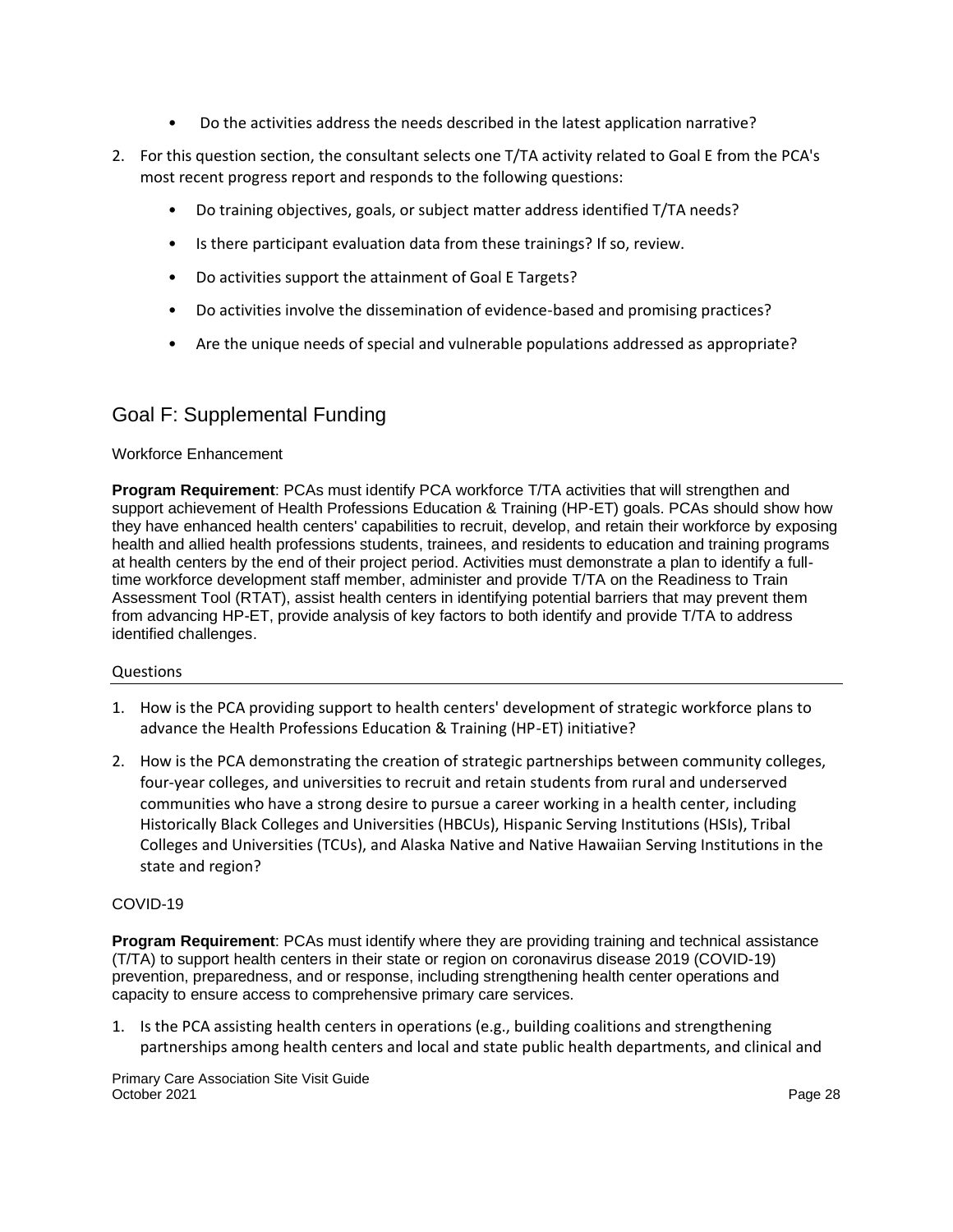community-based organizations to share information related to the COVID-19 response in the state or region)?

2. Is the PCA assisting health center with COVID-19 education (e.g., promoting educational materials on precautions to prevent, contain, or mitigate COVID-19; information on vaccination and strategies to address vaccine confidence)?

Ending the HIV Epidemic (EHE)

**Program Requirement**: In the seven funded states (AL, AR, KY, MS, MO, OK, SC), the PCAs must identify how they are providing training and technical assistance (T/TA) to support the health centers in their state or region on enhanced statewide HIV prevention efforts to expand HIV prevention services that decrease HIV transmission risk in geographic locations identified by *Ending the HIV Epidemic: A Plan for America*, focusing on supporting access to and use of pre-exposure prophylaxis (PrEP). Health centers should identify the factors contributing to new HIV infections, and propose activities that the PCA will facilitate that will improve health centers' ability to establish or expand HIV prevention programming within the primary care setting. PCA T/TA activities should support the following: Needs Assessment, Data Collection and Use; Increase Health Center Capacity; Reduce Social Stigma; New and Strengthened Partnerships; and Promising Practices/Evidence-Based Strategies.

#### Questions

- 1. What T/TA has the PCA provided to the health centers to improve the health centers' ability to establish or expand HIV prevention programming in the primary care setting?
- 2. Did the PCA T/TA activities support the following: Needs Assessment, Data Collection and Use; Increase Health Center Capacity; Reduce Social Stigma; New and Strengthened Partnerships; and Promising Practices/Evidence-Based Strategies?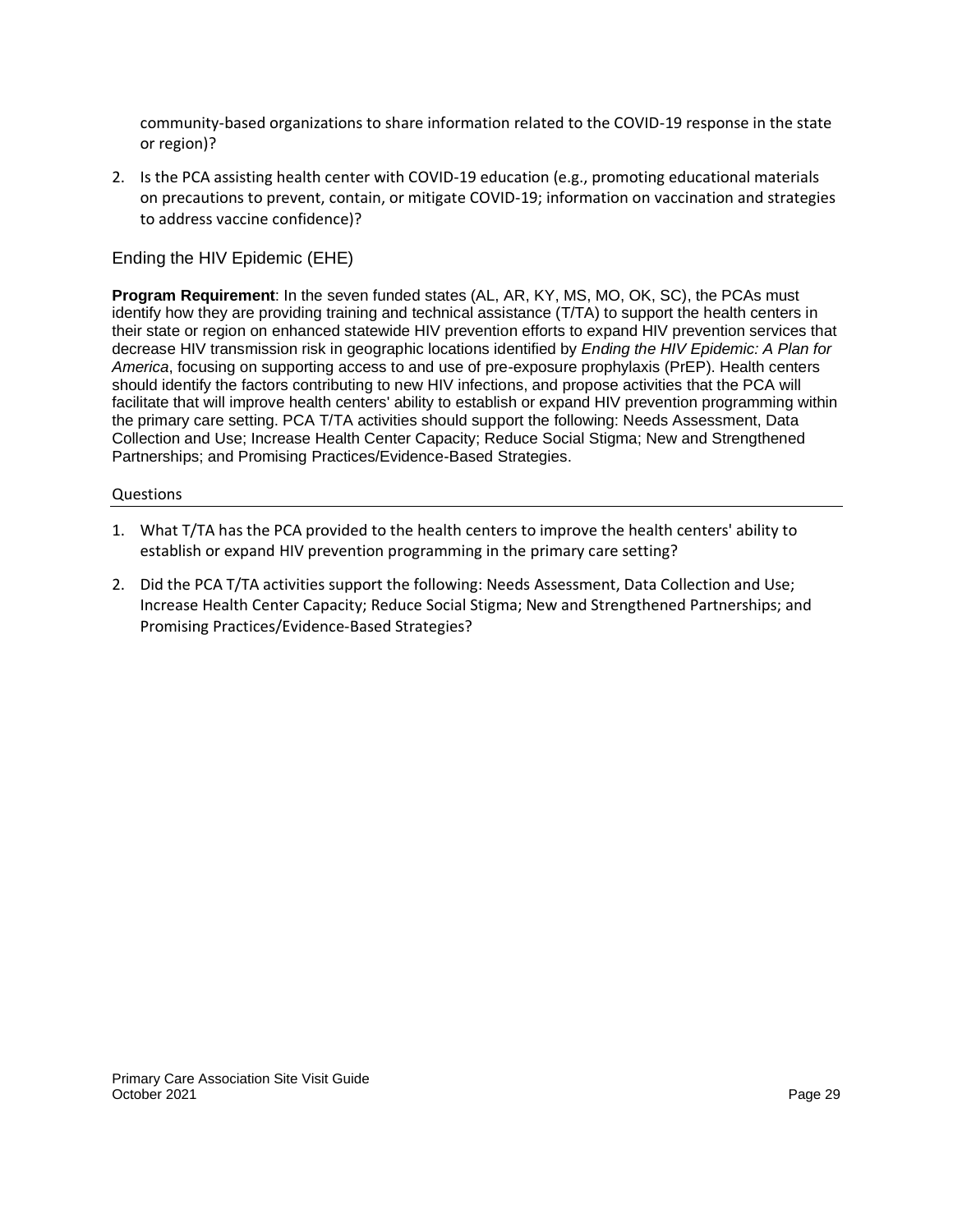## <span id="page-33-0"></span>**Appendix F: Entrance Conference**

The Entrance Conference is an opportunity to meet the PCA's key management staff; reiterate the purpose of the visit; review the schedule; and allow the PCA to provide a general overview, including any major accomplishments or successes. The Entrance Conference must involve the consultant, PO, and the PCA's senior management staff. The PCA should also invite the Board Chair, who can participate remotely or in-person. The Entrance Conference may convene for 1–3 hours, depending on the length of the showcase.

| <b>Time</b>    | <b>Site Visit Activity</b>                                                                                                                                                                                                                                                     |  |
|----------------|--------------------------------------------------------------------------------------------------------------------------------------------------------------------------------------------------------------------------------------------------------------------------------|--|
| 30 minutes     | <b>Introductions</b>                                                                                                                                                                                                                                                           |  |
|                | The PO and Consultant Team Leader:                                                                                                                                                                                                                                             |  |
|                | Review the purpose, scope, and intended outcome of the visit                                                                                                                                                                                                                   |  |
|                | Review the visit agenda and make any necessary changes<br>٠                                                                                                                                                                                                                    |  |
|                | Describe how site visit outcomes and recommendations will be<br>shared                                                                                                                                                                                                         |  |
|                | Review consultant, PO, and PCA follow up roles and<br>٠<br>responsibilities                                                                                                                                                                                                    |  |
|                | Provide BPHC update and overview (Project Officer))<br>٠                                                                                                                                                                                                                       |  |
| 60-120 minutes | <b>PCA Showcase</b>                                                                                                                                                                                                                                                            |  |
|                | Presentation topics are the PCA's discretion but should include an<br>overview of the PCA, the State landscape, and all remaining subjects<br>based on the Onsite Analysis questions. Showcase times may vary<br>based on the number of states covered and questions answered. |  |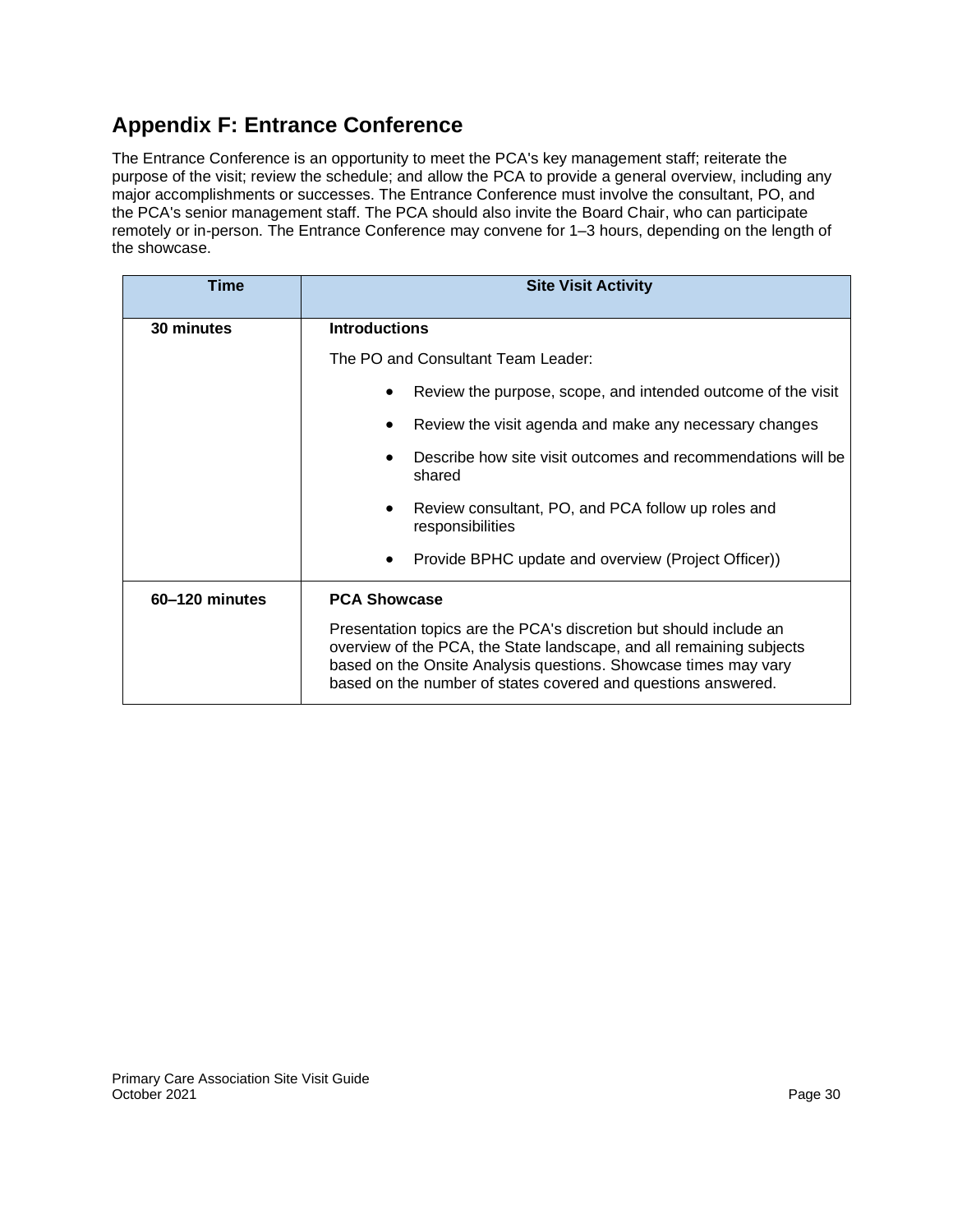## <span id="page-34-0"></span>**Appendix G: On-Site or Virtual Visit Analysis**

### <span id="page-34-1"></span>General Verification Questions

**T/TA Requirement**: The statewide or regional T/TA activities conducted by the PCA are based on the identified T/TA needs of existing health centers and other interested organizations, where appropriate.

The following section includes questions that the PCA should address during the site visit. The consultant will use the questions as a guide to complete the response sections in the site visit final report. Failure to address any of these questions may result designating a section as *Not Verified*.

#### Questions

- 1. Is the PCA tracking the completion of work plan activities? Suggestion: Request PCA to demonstrate or show tools used to track and evaluate work plan activities.
- 2. When monitoring the health care environment, how does the PCA aggregate the data from different sources (e.g., health centers, collaborative partners, and other stakeholders)?
	- How does the PCA prioritize T/TA needs?
	- How does the PCA use the prioritized T/TA needs to determine statewide or regional PCA T/TA? Provide examples of T/TA activities and how they reflect this prioritization.
	- Request the PCA to describe or demonstrate data collection methods or tools used to track and evaluate need, emerging issues, or both.
- 3. Does the PCA regularly solicit input on its T/TA plans and resources? The PCA should produce two examples of meeting minutes, agendas, or emails demonstrating requests for input.
- 4. Does the PCA perform evaluations of T/TA activities? How frequently? Describe any data collection methods and have the PCA showcase any tools.
- 5. Information on Available Resources
	- How does the PCA ensure all interested health centers (regardless of PCA membership or funding status) receive resources?
	- If applicable, how does the PCA reach out to non-member health centers and look-alikes?
	- What communication channels does the PCA use to publicize T/TA opportunities? If available, ask the PCA to demonstrate online platforms (e.g., website, social media, peer group portals) used to communicate with health centers.
- 6. Special Populations and Newly Funded
	- How has the PCA coordinated with its special or vulnerable population National Cooperative Agreements grantee?
	- How is the PCA addressing the unique health needs and barriers to care for special and vulnerable populations in the state (or region)?
	- How has the PCA coordinated with newly funded health centers (as applicable)?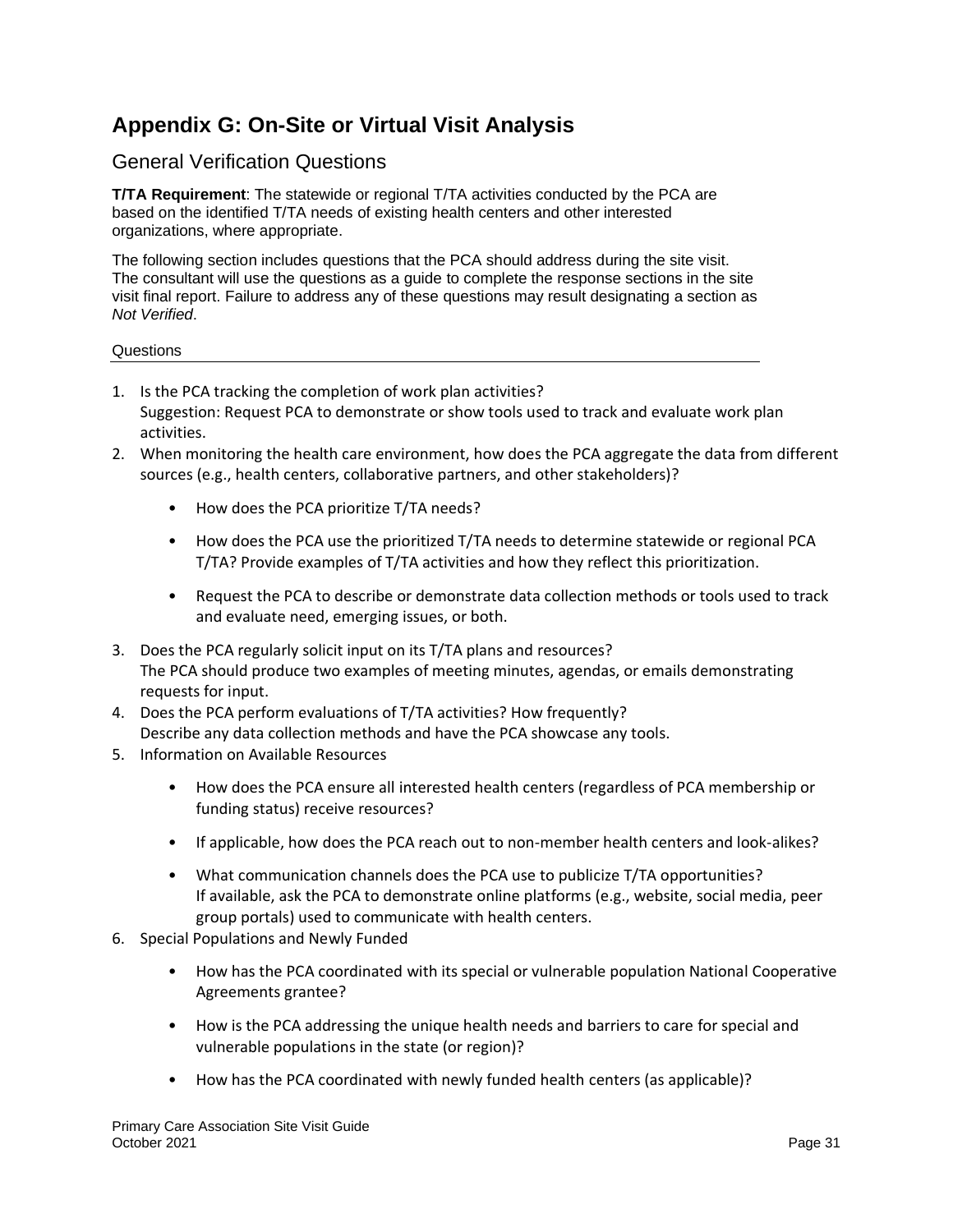• How is the PCA addressing the unique health needs and barriers to care for newly funded health centers in the state or region (as applicable)?

## <span id="page-35-0"></span>Goal A: Increase Access to Comprehensive Primary Care

**Program Requirement**: PCAs conduct activities with a purpose to Increase the percentage of health centers that have successfully implemented Health Center Program supplemental funding*, Increase the number of new, existing, and potential health centers that have been supported through strategic development technical assistance, or Increase the percentage of health centers that are fully integrating comprehensive services into primary care (e.g., primary,*  medical, oral, mental, substance use disorder, vision, enabling services). As an innovative optional activity, PCA may also create an objective that defines a state or regional barrier to increasing access and propose to test a potential approach to overcoming the barrier and evaluate its effectiveness and scalability.

#### Question

- 1. For this question section, the consultant selects one objective and one corresponding activity identified in the PCA's work plan. The consultant ask questions to review an activity from Goal A1, A2, A3, or A4 tracks to verify this section. The consultant should not review objective activities reviewed during the Pre-Site Analysis process.
	- How does the PCA conduct ongoing surveillance of the health care environment related to this Activity Area? What data sources are used?
	- How did the PCA identify and prioritize the pressing needs related to this Activity Area?
	- How do the Activity Area activities address the high priority needs identified in the health care environment?
	- How is the PCA using data (e.g., state profiles or UDS) to inform its proposed activities in this Activity Area?

PCA may demonstrate any data tracking or organization tools.

- Did the PCA collaborate with any other organization to complete this activity? What organizations?
- How has the collaboration improved access to comprehensive primary care services?
- How does the PCA identify duplication of efforts, and what efforts have been made to reduce duplication?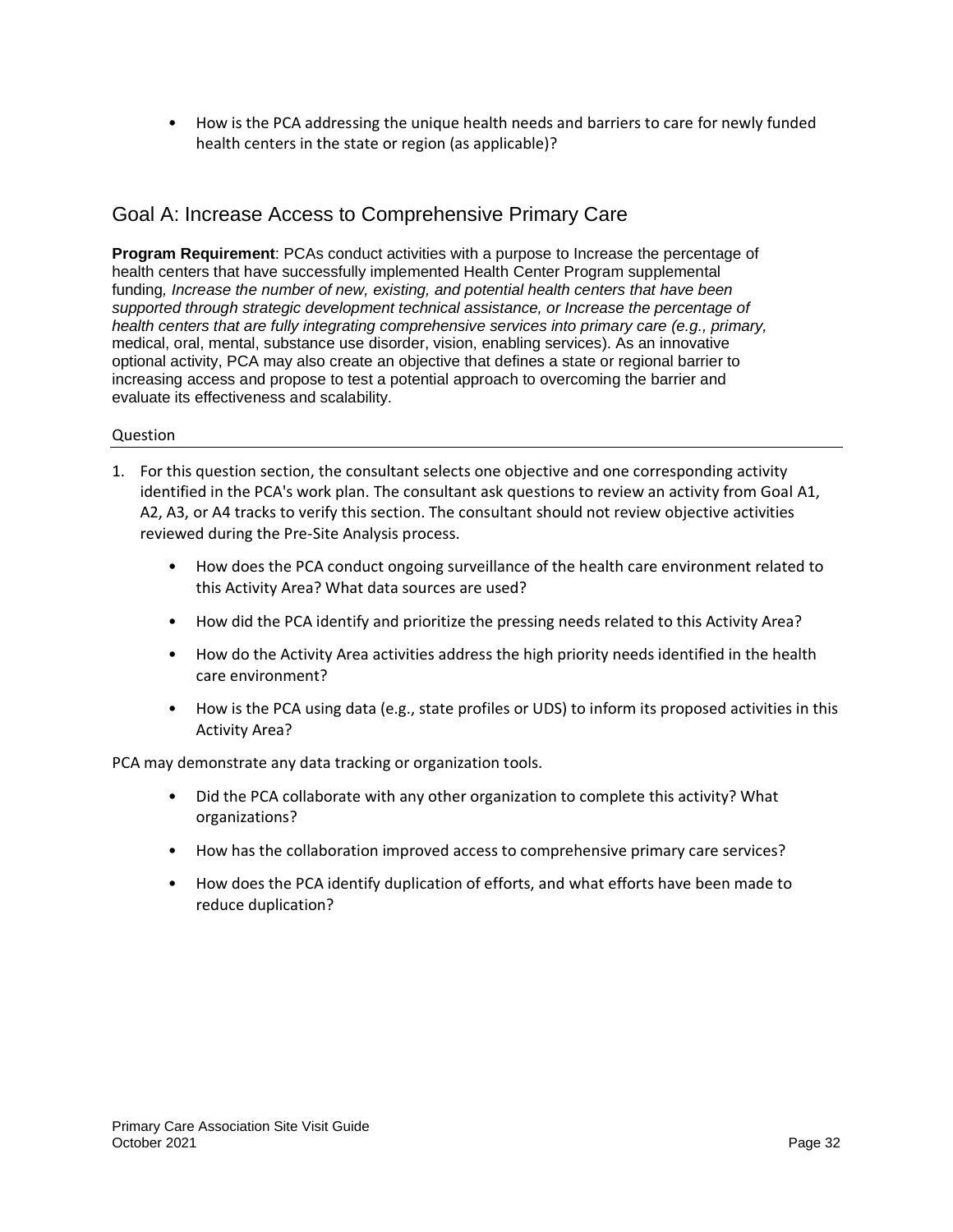- 2. For this question section, the consultant selects one objective from Goal A1, A2, A3, or A4 tracks, (not selected in Question 1) and one corresponding Activity Area identified in the PCA's work plan. The consultant may refer to the most recent UDS data and HRSA PO when selecting the Activity Area. The consultant identifies one activity and asks:
	- What were the contributing factors to achieving the activity outcome?
	- What other resources did the PCA use to compliment this activity and assure it helped the PCA achieve the Target Goal for the Activity Area?
	- What were the restricting factors to achieving the activity outcome?
	- Were areas for improvement identified? If applicable, what areas have been identified and how have improvements been incorporated?
	- How was the activity evaluated? If applicable, and how was the evaluation used to determine the success of this activity?
	- How does the PCA assess the return on investment (ROI) of this activity?
	- How did the PCA ensure this activity was available and accessible to existing and potential health centers regardless of PCA membership or look-alike designation status?
	- Did the PCA collaborate with any other organization to complete this activity? What organizations?
	- How has the collaboration improved access to comprehensive primary care services?
	- How does the PCA identify duplication of efforts, and what efforts have been made to reduce duplication?

#### **For Regional PCAs ONLY**

- 3. For this question section, the consultant selects one objective from Goal A1, A2, A3 or A4 tracks, (not selected in Question 1 or 2) and one corresponding Activity Area identified in the PCA's work plan. The consultant may refer to the most recent UDS data, the HRSA PO, or both when selecting the Activity Area. Once the activity has been identified, the consultant asks:
	- How do activities of the Regional PCA in this objective complement or enhance T/TA activities conducted by state PCAs?

PCA should provide two examples.

• How does the Regional PCA assure there is no duplication of effort with the state's PCAs?

Ask the Regional PCA to show any tracking documents or tools.

• What unique benefits for this goal does the Regional PCA offer in addition to the state PCAs?

PCA should provide two examples.

- How often does the Regional PCA communicate with the state PCAs about work plan coordination efforts for this objective?
- Does the Regional PCA request feedback from state PCAs on the T/TA it conducts?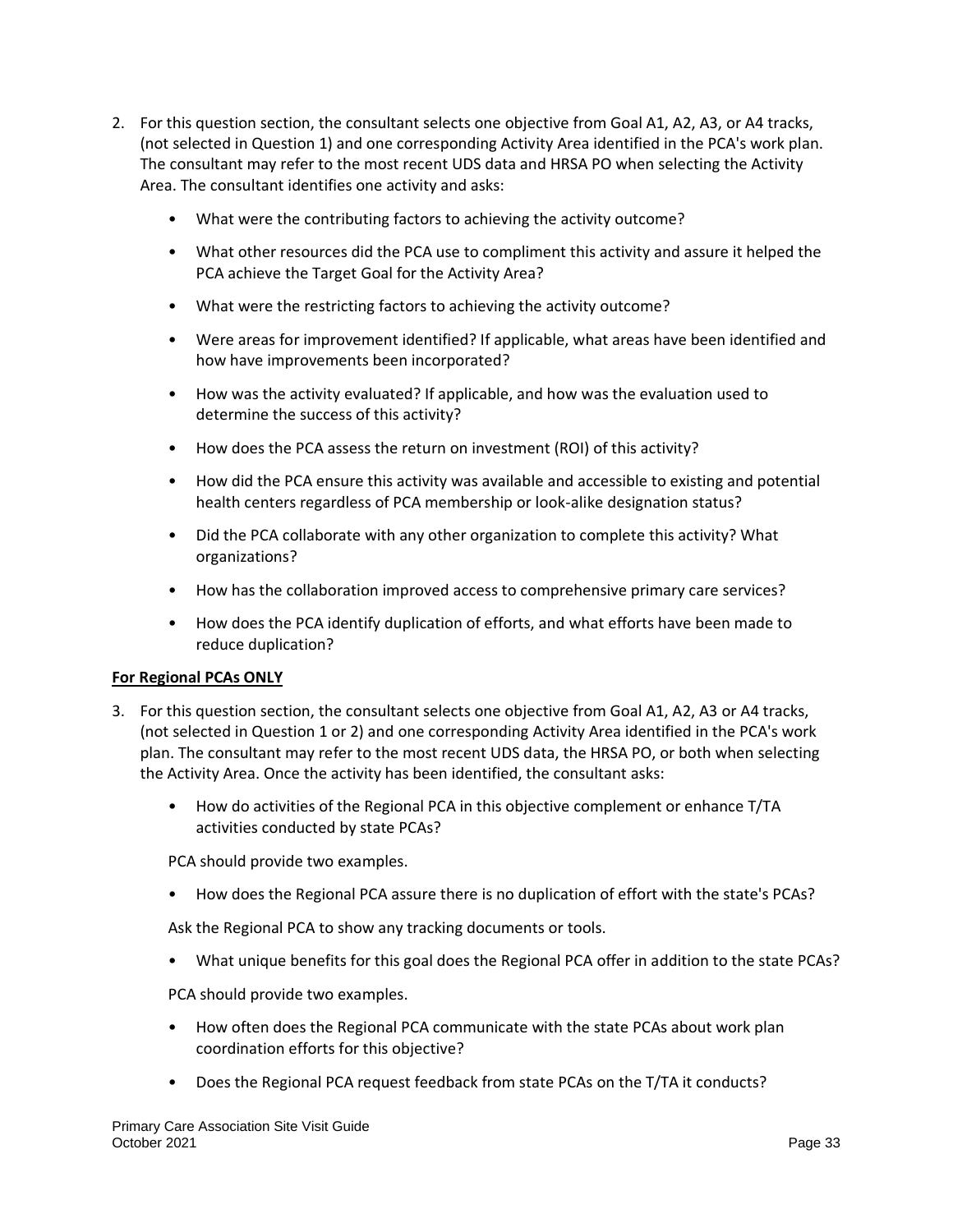#### **PCA should provide two examples**

• What collaborative efforts for feedback are in place for this objective?

#### **PCA should provide two examples**

### <span id="page-37-0"></span>Goal B: Accelerate Value-Based Care Delivery

**Program Requirement**: Increase the percentage of health centers that are at a high level of readiness for, or already engaged in value-based care delivery. As an innovative optional activity, PCA may also create an objective that defines a state or regional barrier to accelerating value-based care with no readily available solution and propose to test a potential approach to overcoming the barrier and evaluating its effectiveness and scalability.

#### Question

1. For this question section, the consultant selects one objective and one corresponding activity identified in the PCA's work plan. The consultant asks questions to review an activity from Goal B1 or B2 goal tracks to verify this section. The consultant should review objective activities that were not reviewed during the Pre-Site Analysis process.

#### **Goal B1 Track**

- How does the PCA assess health centers' readiness for value-based care?
- How does the PCA assist health centers in determining the patient populations that are the best opportunity for value-based care?
- How does the PCA work with health centers to identify and select a value-based care model?
- How does the PCA assist health centers in designing a value-based care model or strategic framework?
- What training or technical assistance has the PCA provided to enhance health centers' understanding of and capacity to implement value-based care?
- How does the PCA assist health centers in collecting, measuring, and analyzing the costs of services that demonstrate the value of care and identifying areas for improving efficiency?

#### **Goal B2 Track (Optional Goal Track)**

The PCA may not have chosen this objective as part of its work plan.

- How does the PCA assist health centers in identifying state or regional barriers to accelerating value-based care?
- To what extent does the PC's potential approach to overcoming value-based care barriers consider cross-jurisdictional or regional non-tech factors? These might include supportive community and social service networks, multi-stakeholder governance, care coordination, local market conditions, legislative or regulatory enactments, or health center priorities.
- To what extent does the PCA's potential approach to overcoming value-based care barriers consider cross-jurisdictional or regional technical factors? These might include, lack of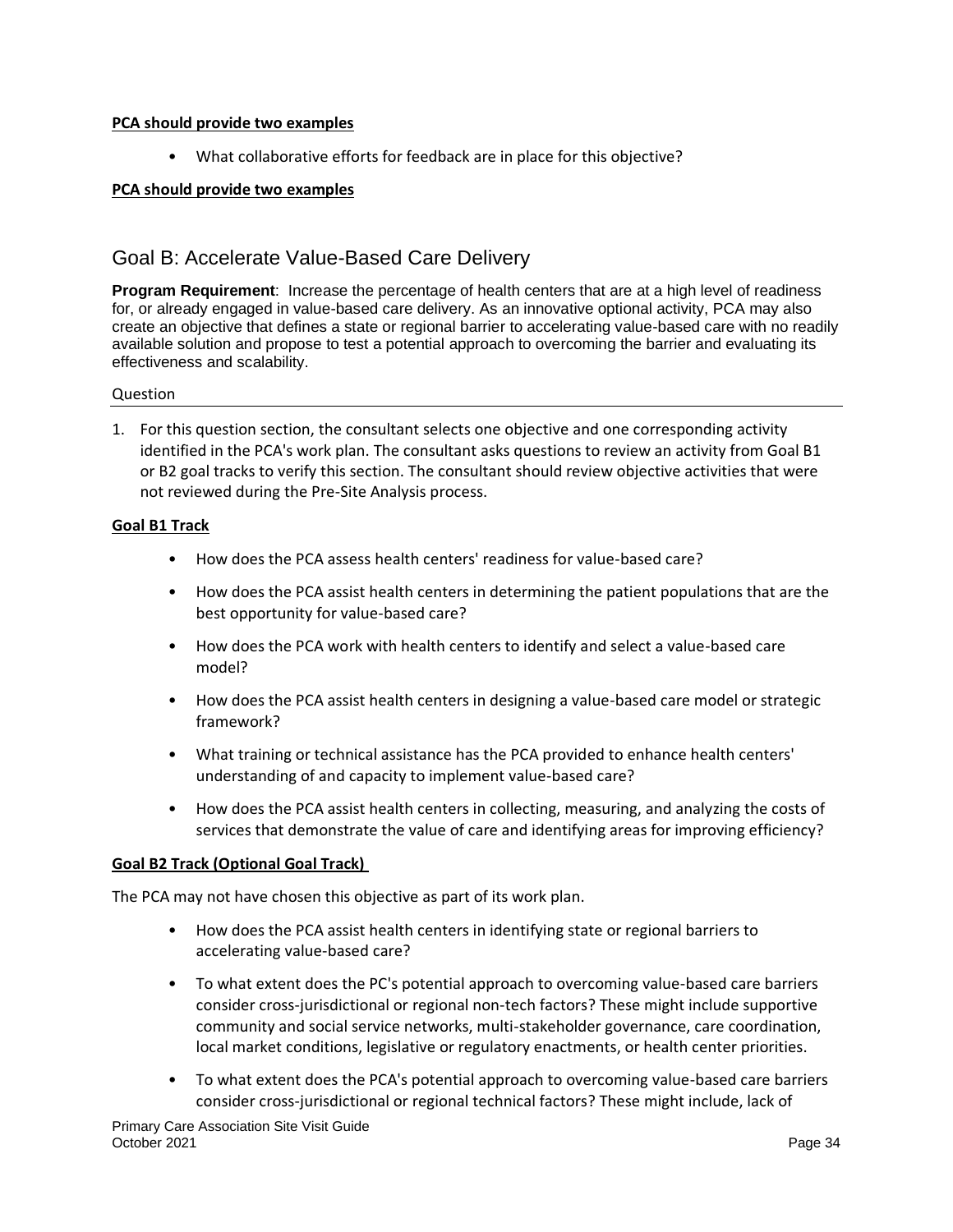interoperability, disparate or incompatible electronic health records, inability or reluctance to harness real-time data and to use data analytics, diverse approaches to adopting new technologies, or transaction costs of altering existing billing and payment systems.

- How does the PCA assess the effectiveness and scalability of its proposed solution to addressing barriers to accelerating value-based care?
- How did the PCA select the activities in the Activity Area chosen for review by the consultant?
- 2. Using the objective chosen from Goal Track B1 or B2, respond to the following:
	- What factors contributed to achieving the activity's outcome?
	- What other resources did the PCA use to compliment this activity and assure it helped to achieve the Target Goal for the Activity Area?
	- What factors restricted the achievement of the activity's outcome?
	- How does the PCA identify areas for improvement? If applicable, what areas of improvement has the PCA identified? How has the PCA incorporated those improvements?
	- How does the PCA determine the activity's success?
	- How did the PCA ensure that the activity was available and accessible to existing and potential health centers regardless of their PCA membership status or look-alike designation?

#### **For Regional PCAs ONLY**

- 3. For this question section, the consultant selects one objective from Goal B1 or B2 tracks, (not selected in Question 1 or 2) and one corresponding Activity Area identified in the PCA's work plan. The consultant may refer to the most recent UDS data and/or HRSA PO when selecting the Activity Area. Once identifying the activity, the consultant will ask:
	- How do Regional PCA activities in this objective complement or enhance T/TA activities conducted by state PCAs?

#### **PCA should provide two examples**

• How does the Regional PCA ensure there is no duplication of effort with the state PCAs?

Ask the Regional PCA to show any tracking documents or tools.

• What unique benefits for this goal does the Regional PCA offer in addition to the state PCAs?

#### **PCA should provide two examples**

- How often does the Regional PCA communicate with the state PCAs about work plan coordination efforts for this objective?
- Does the Regional PCA request feedback from state PCAs on the T/TA it conducts?

#### **PCA should provide two examples**

• What collaborative efforts for feedback are in place for this objective?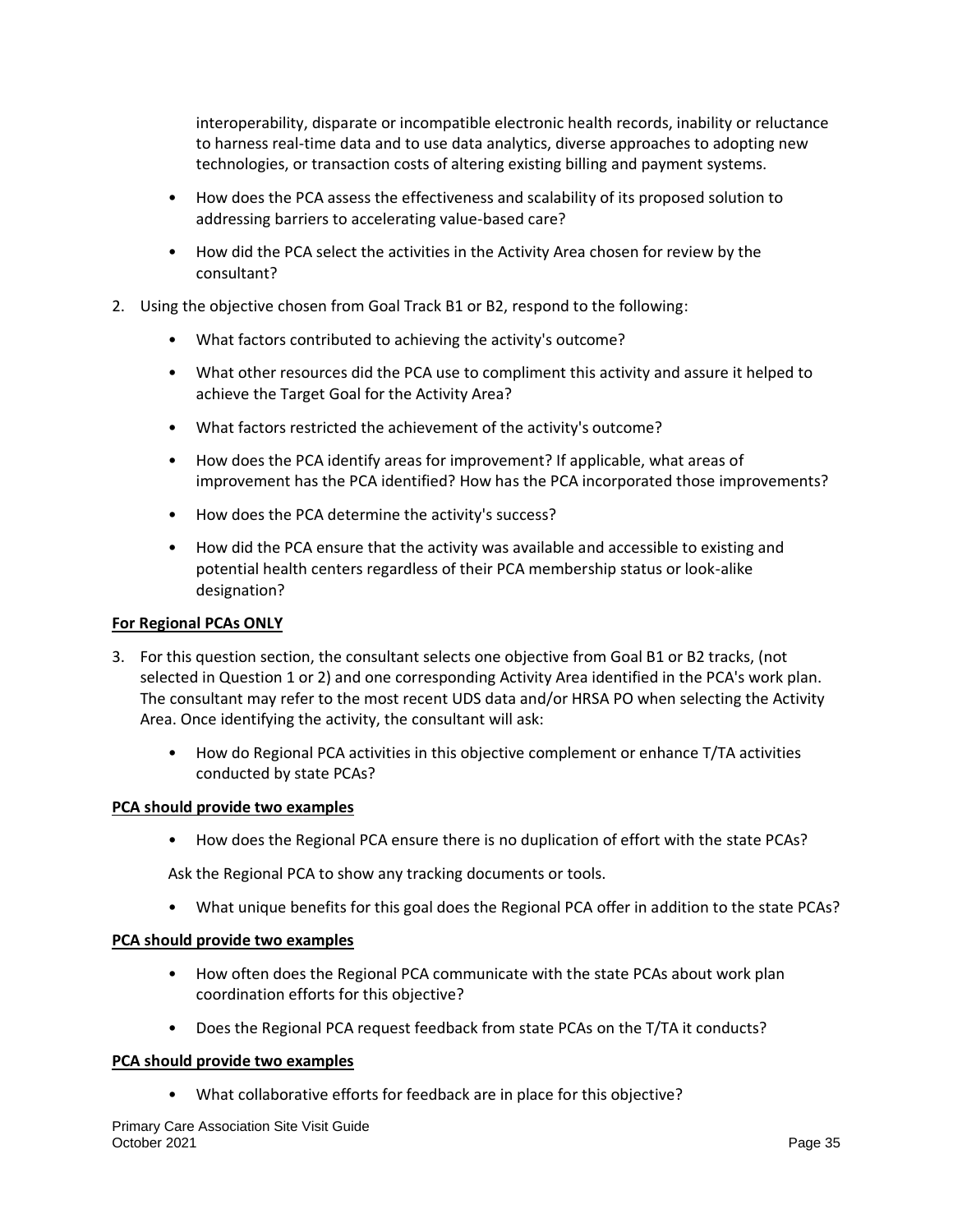PCA should provide two examples.

### <span id="page-39-0"></span>Goal C: Foster a Workforce to Address Current and Emerging Needs

**Program Requirement**: PCAs must increase the percentage of health centers with comprehensive workforce plans and increase the percentage of health center executive staff and board members who receive state/region-specific T/TA to advance health center operations. As an optional activity, PCAs may increase the percentage of health centers receiving support about innovative ways to maximize workforce through multidisciplinary care teams.

#### Question

1. For this question section, the consultant selects one objective and one corresponding activity identified in the PCA's work plan. The consultant asks questions to review an activity from Goal C1, C2, or C3 goal tracks to verify this section. The consultant should review objective activities that were not reviewed during the Pre-Site Analysis process.

#### **Goal C1 Track**

- What is the PCA's approach to assisting health centers in determining the workforce composition and content required to meet patient, administrative, and management needs?
- How does the PCA use data such as BPHC data and UDS reports, human resources data, community data, and stakeholder data to conduct health centers' workforce assessments?
- How does the PCA assist health centers in identifying workforce gaps and implementing recruiting and training plans to address those gaps?
- How does the PCA assist health centers in establishing and implementing staff retention efforts?
- How has the PCA assisted health centers in developing, implementing, and evaluating a comprehensive and actionable workforce plan?
- How does the PCA assist health centers in engaging in succession planning?
- Has the PCA adopted the work plan Activity Area to align with HRSA priorities and changes in the health care environment?

#### **Goal C2 Track**

- How does the PCA assess the training needs of C-Suite executives and board leadership?
- How does the PCA mitigate training hesitancy among long-tenured C-Suite executives and board members?
- How does the PCA identify and prioritize the pressing needs related to leadership development?
- How do the selected activities address the priority needs identified in the leadership training needs assessment?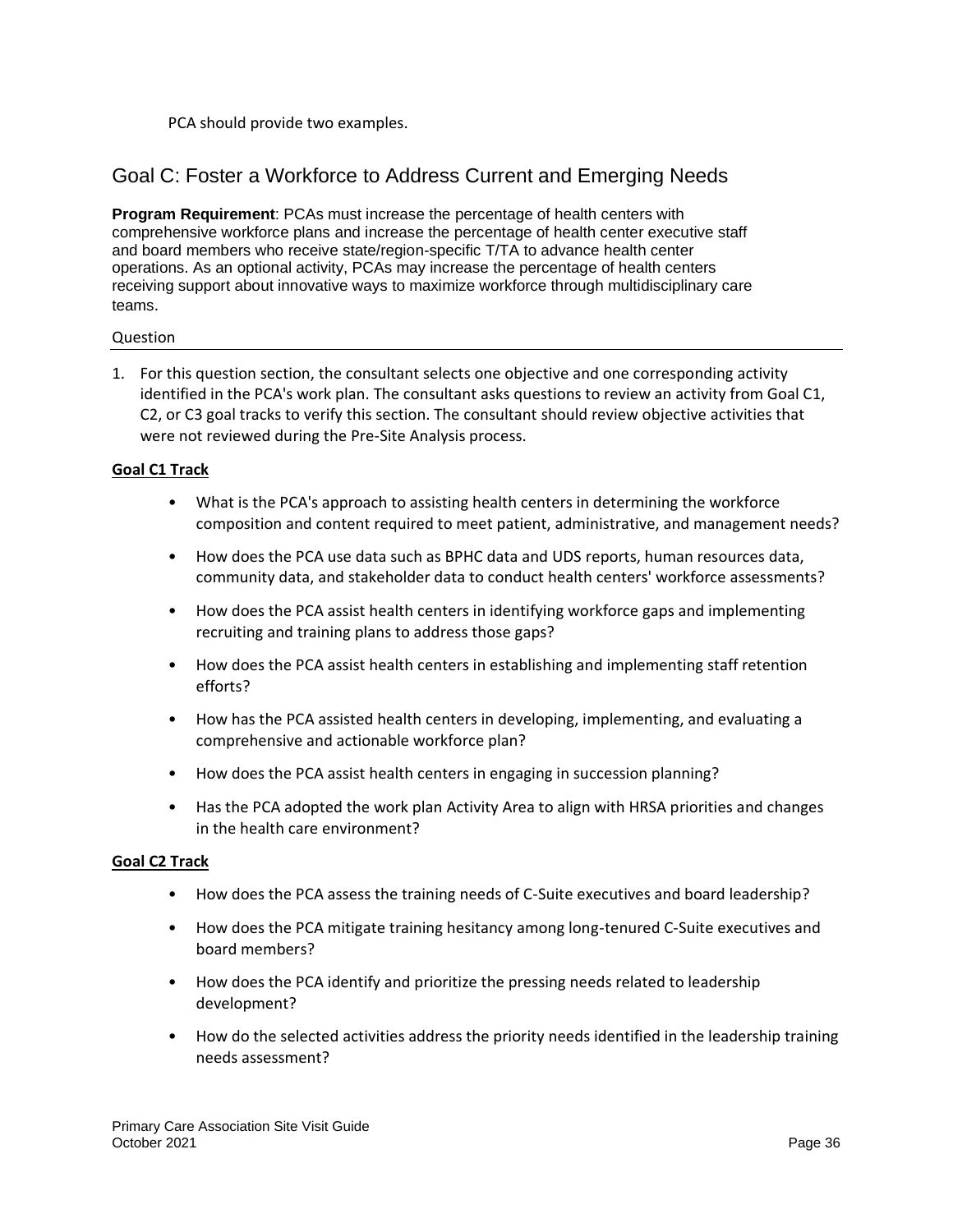• What opportunities does the PCA provide to C-Suite executives and board leadership to apply practically their newly acquired skills?

#### **Goal C3 Track (Optional Goal Track)**

The PCA may not have chosen this objective as part of its work plan.

- What is the PCA's process for facilitating the implementation of multidisciplinary care teams?
- How does the PCA assist health centers in assessing their readiness for and resources available to establish multidisciplinary teams?
- What assistance does the PCA provide to health centers to determine the configuration and structure of multidisciplinary teams?
- What performance indicators have the PCA implemented to assist health centers in assessing the efficacy and quality of multidisciplinary care teams in areas such as care planning, case selection, and patient-centered decision-making processes?
- How has the widespread implementation of telehealth affected the PCA's approach to assisting health centers in establishing multidisciplinary teams?
- 2. Using the objective chosen from the Goal C1, C2, or C3 tracks to respond to the following:
	- What factors contributed to achieving the activity's outcome?
	- What other resources did the PCA use to compliment this activity and assure it helped to achieve the Target Goal for the Activity Area?
	- What factors restricted the achievement of the activity's outcome?
	- How does the PCA identify areas for improvement? If applicable, what areas of improvement has the PCA identified? How has the PCA incorporated those improvements?
	- How does the PCA determine the activity's success?
	- How did the PCA ensure that the activity was available and accessible to existing and potential health centers regardless of their PCA membership status or look-alike designation?

#### **For Regional PCAs ONLY**

- 3. For this Question section, the consultant selects one objective from Goal B1 or B2 tracks, (not selected in Question 1 or 2) and one corresponding Activity Area identified in the PCA's work plan. The consultant may refer to the most recent UDS data and HRSA PO when selecting the Activity Area. Once identifying the activity, the consultant asks:
	- How do Regional PCA activities in this objective complement or enhance T/TA activities conducted by state PCAs? PCA should provide two examples.
	- How does the Regional PCA ensure there is no duplication of effort with the state PCAs?

Ask the Regional PCA to show any tracking documents or tools.

Primary Care Association Site Visit Guide October 2021 **Page 37** • What unique benefits for this goal does the Regional PCA offer in addition to the state PCAs?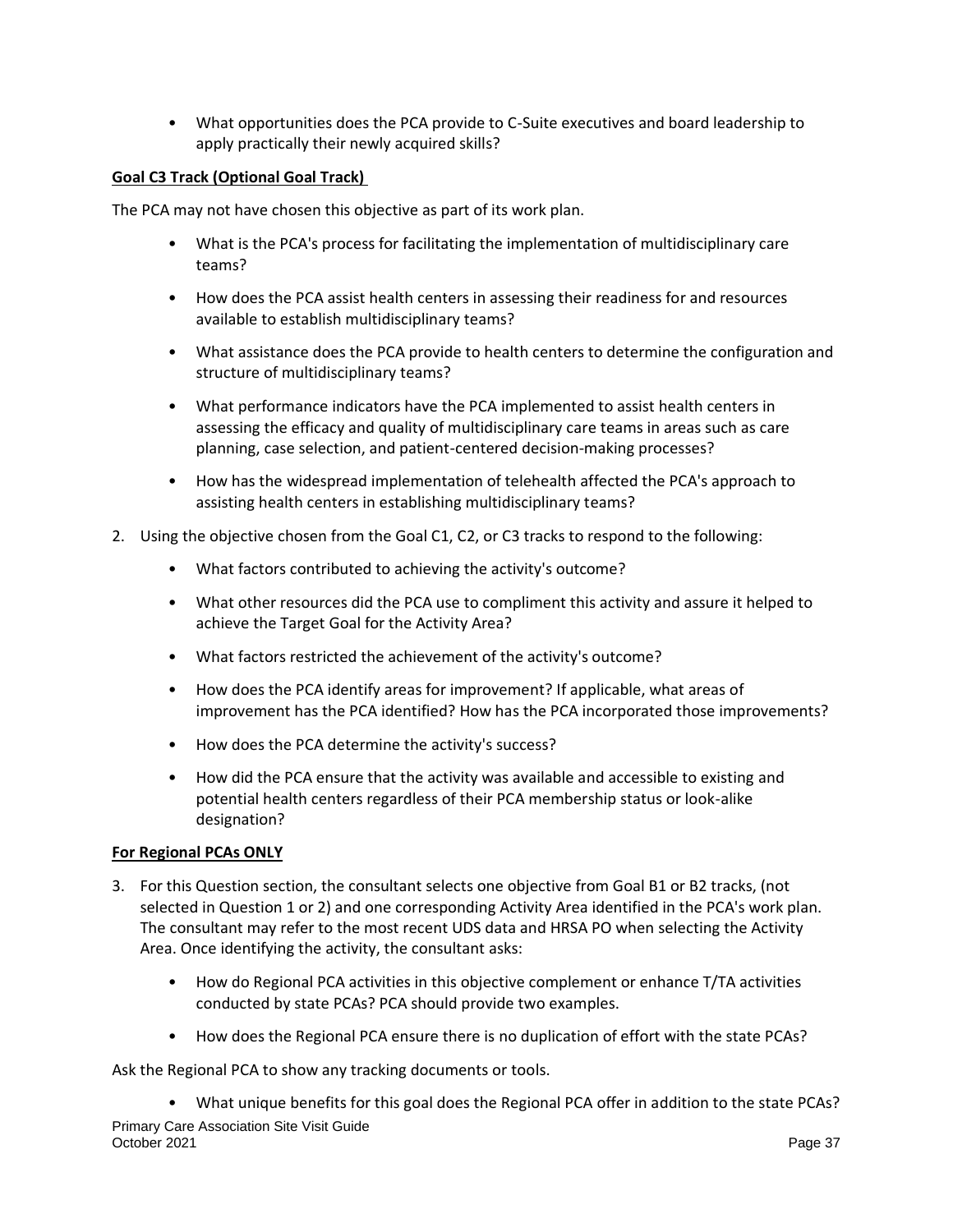PCA should provide two examples.

- How often does the Regional PCA communicate with the state PCAs about work plan coordination efforts for this objective?
- Does the Regional PCA request feedback from state PCAs on the T/TA it conducts?

#### **PCA should provide two examples**

• What collaborative efforts for feedback are in place for this objective?

#### **PCA should provide two examples**

## <span id="page-41-0"></span>Goal D: Enhance Emergency Preparedness and Response

**Program Requirement**: Increase must propose activities to increase the percentage of health centers that have formal agreements with the PCA to develop, exercise, maintain, and implement systems to ensure timely and accurate PCA reporting on health center operational status during disasters and public health emergencies. In addition, PCAs must propose activities to increase the percentage of health centers that receive state/region-specific T/TA on leveraging CMS requirements and HRSA resources to effectively align with federal, state, tribal, regional, and local emergency preparedness systems to ensure continuity of care during disasters and public health.

#### Question

1. For this question section, the consultant selects one objective and one corresponding activity identified in the PCA's work plan. The consultant asks the questions below to analyze Goal D1 or D2 goal tracks to verify this section.

#### **Goal D1 and D2 Track**

- How are the emergency preparedness needs of health centers assessed before, during, and after an emergency?
- How does the PCA ensure continuity of care and communication during emergencies?
- How does the PCA coordinate at the regional, state, and community levels, before, during, and after an emergency?
- If available, have the PCA demonstrate the emergency processes or tools used to engage health centers before, during, and after an emergency.
- 2. For this question section, the consultant selects one objective and one corresponding activity identified in the PCA's work plan. The consultant will ask questions to review an activity from Goal D1 or D2 goal tracks to verify this section. The consultant should review objective activities that were not reviewed during the Pre-Site Analysis process.
	- Did the PCA explain the activity's purpose and expected outcome?
	- What factors contributed to achieving the activity's outcome?
	- What other resources did the PCA use to compliment this activity and assure it helped to achieve the Target Goal for the Activity Area?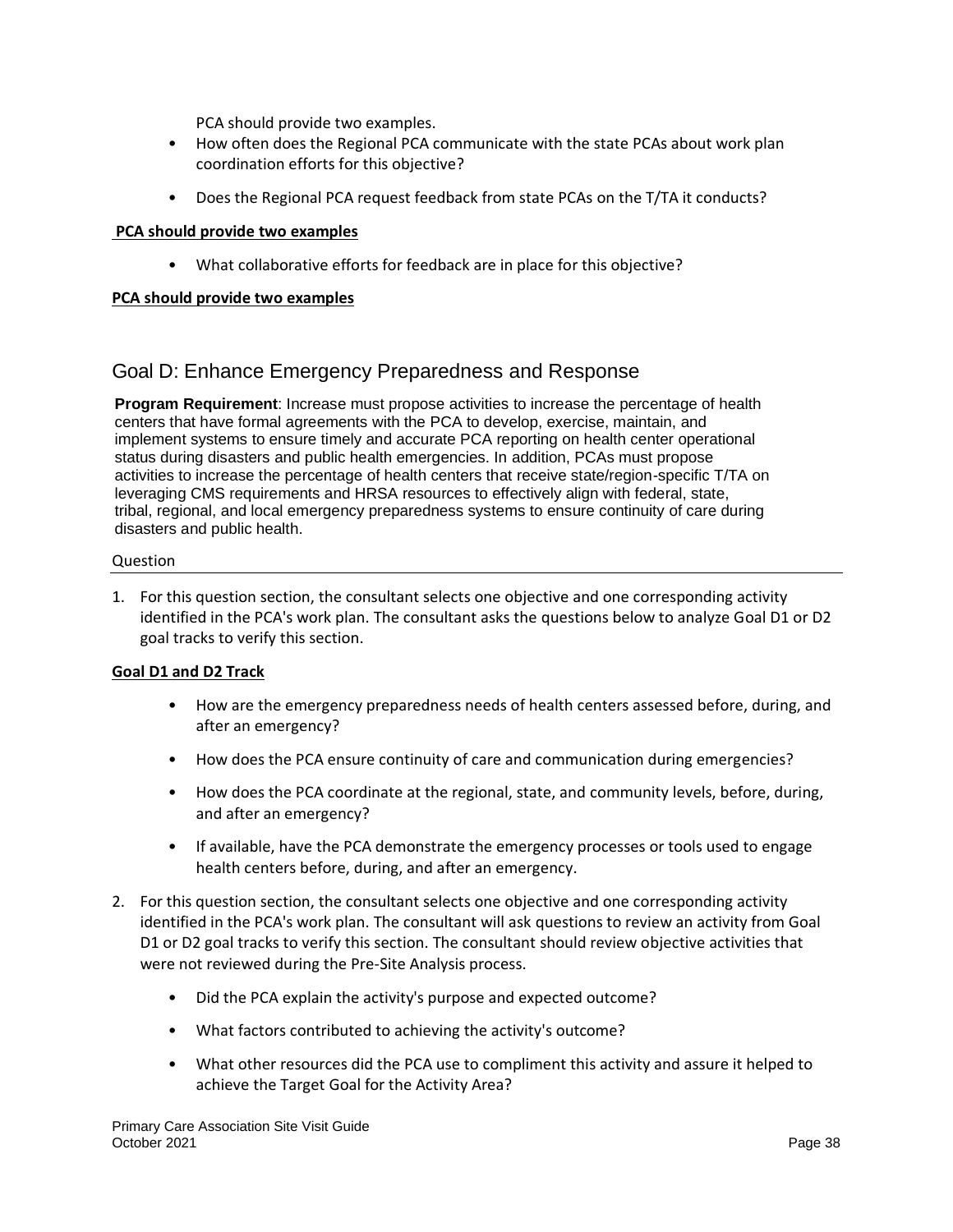- What factors restricted the achievement of the activity's outcome?
- How does the PCA identify areas for improvement? If applicable, what areas of improvement has the PCA identified? How has the PCA incorporated those improvements?
- How does the PCA determine the activity's success?
- How did the PCA ensure that the activity was available and accessible to existing and potential health centers regardless of their PCA membership status or look-alike designation?

#### **For Regional PCAs ONLY**

- 3. For this question section, the consultant selects one objective from Goal D1 or D2 tracks, (not selected in Question 1 or 2) and one corresponding Activity Area identified in the PCA's work plan. The consultant may refer to the most recent UDS data and HRSA PO when selecting the Activity Area. Once identifying the activity, the consultant asks:
	- How do Regional PCA activities in this objective complement and enhance T/TA activities conducted by state PCAs?

#### **PCA should provide two examples**

- How does the Regional PCA ensure there is no duplication of effort with the state PCAs? Ask the Regional PCA to show any tracking documents or tools.
- What unique benefits for this goal does the Regional PCA offer in addition to the state PCAs? PCA should provide two examples.
- How often does the Regional PCA communicate with the state PCAs about work plan coordination efforts for this objective?
- Does the Regional PCA request feedback from state PCAs on the T/TA it conducts?

#### **PCA should provide two examples**

• What collaborative efforts for feedback are in place for this objective?

## <span id="page-42-0"></span>Goal E: Advance Health Center Clinical Quality and Performance

**Program Requirement**: Improve health outcomes in the state or region on diabetes control and other UDS clinical measures based on identified needs. Activities must demonstrate a plan to improve results on the selected clinical measures with a focus on reducing health disparities, social risk factors, increasing patient engagement in care, and building community partnerships to address social determinants of health, such as housing, education, and transportation.

#### Question

1. For this question section, the consultant selects one objective and one corresponding activity identified in the PCA's work plan. The consultant asks the questions below to analyze Goal E1, E2, E3, E4, or E5 Track to verify this section.

#### **Goal E1, E2, E3, E4, and E5 Track**

• What is the PCA's approach to ongoing surveillance of the health care environment related to this Activity Area? What data sources did the PCA use?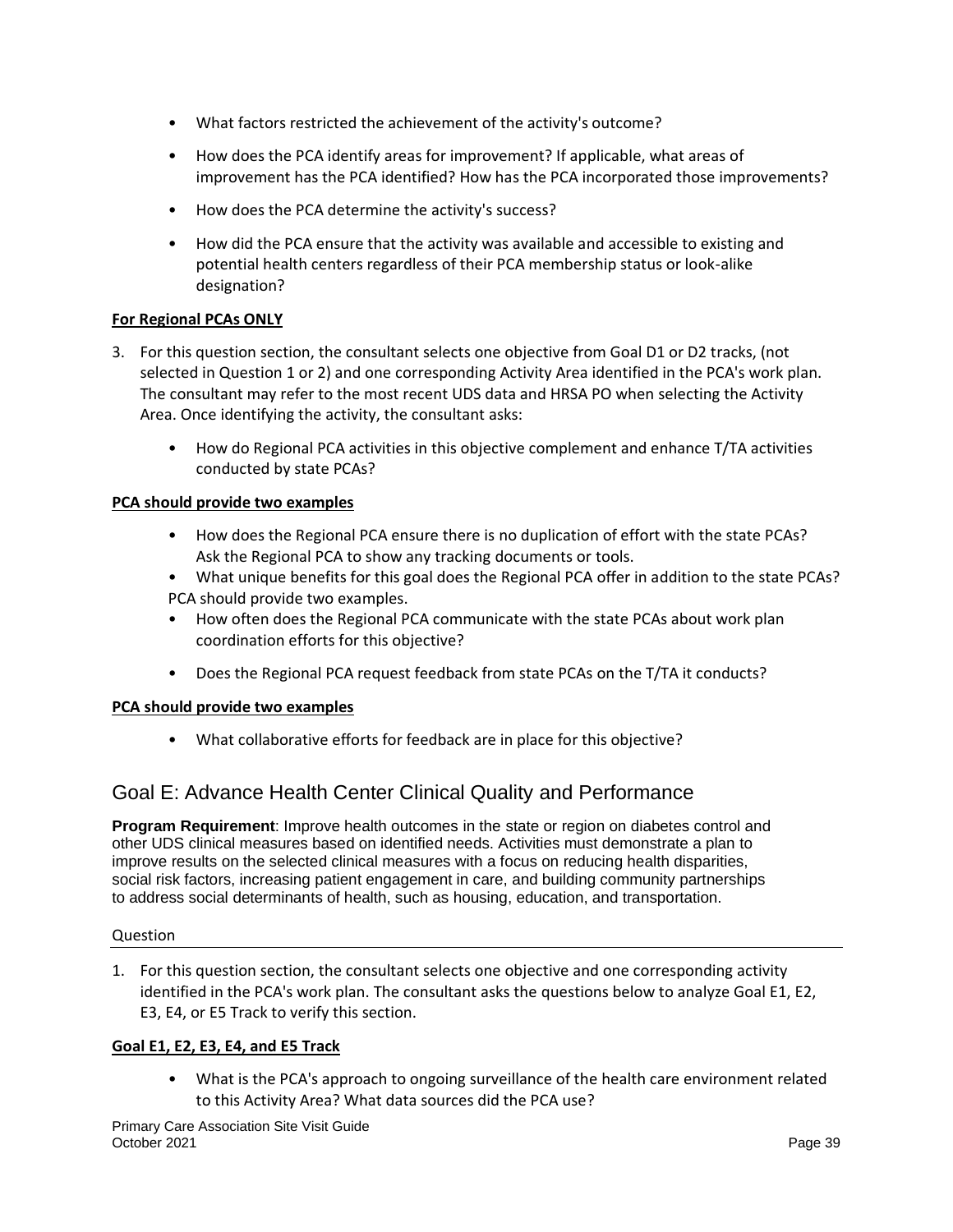- How did the PCA identify and prioritize the pressing needs related to this Activity Area?
- How do the Activity Area activities address the high priority needs identified in the health care environment?
- Has the PCA adapted the work plan Activity Area based on HRSA priorities and changes in the health care environment?
- How is the PCA using BPHC data (e.g., conditions reports, UDS) to inform its proposed activities in the Activity Area?

#### **PCA may demonstrate any data tracking or organization tools.**

- 2. For this question section, the consultant selects one objective and one corresponding activity identified in the PCA's work plan. The consultant asks questions to review an activity from Goal E1, E2, E3, E4, or E5 Track to verify this section. The consultant should review objective activities that were not reviewed during the Pre-Site Analysis process.
	- Did the PCA explain the activity's purpose and expected outcome?
	- What factors contributed to achieving the activity's outcome?
	- What other resources did the PCA use to compliment this activity and assure it helped to achieve the Target Goal for the Activity Area?
	- What factors restricted the achievement of the activity's outcome?
	- How does the PCA identify areas for improvement? If applicable, what areas of improvement has the PCA identified? How has the PCA incorporated those improvements?
	- How does the PCA determine the activity's success?
	- How did the PCA ensure that the activity was available and accessible to existing and potential health centers regardless of their PCA membership status or look-alike designation?

#### **For Regional PCAs ONLY**

- 3. For this Question section, the consultant selects one objective from Goal D1 or D2 tracks, (not selected in Question 1 or 2) and one corresponding Activity Area identified in the PCA's work plan. The consultant may refer to the most recent UDS data and/or HRSA PO when selecting the Activity Area. Once identifying the activity, the consultant asks:
	- How do Regional PCA activities in this objective complement or enhance T/TA activities conducted by state PCAs?

#### **PCA should provide two examples**

• How does the Regional PCA ensure there is no duplication of effort with the state PCAs?

Ask the Regional PCA to show any tracking documents or tools.

• What unique benefits for this goal does the Regional PCA offer in addition to the state PCAs?

#### **PCA should provide two examples**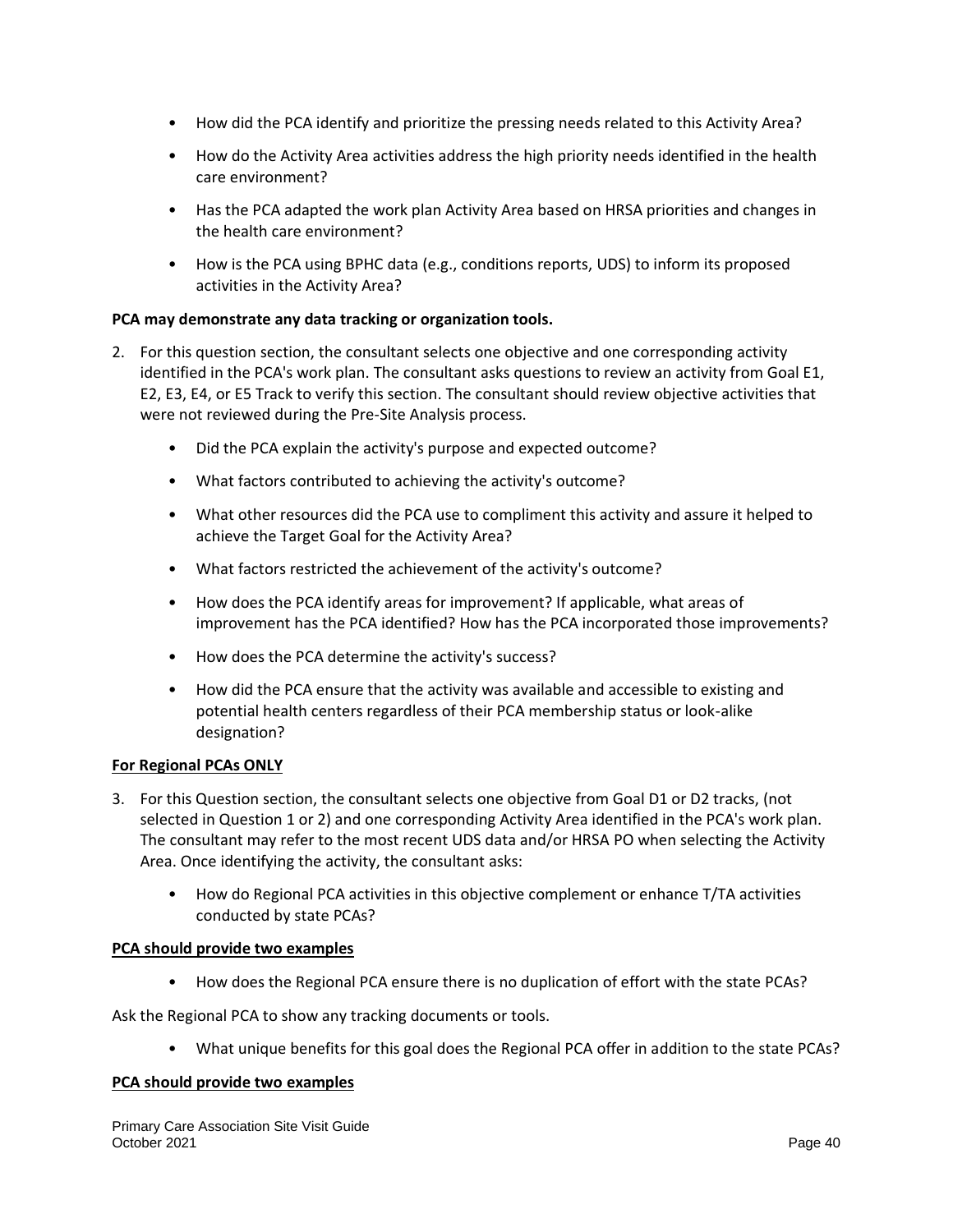- How often does the Regional PCA communicate with the state PCAs about work plan coordination efforts for this objective?
- Does the Regional PCA request feedback from state PCAs on the T/TA it conducts?

#### **PCA should provide two examples**

• What collaborative efforts for feedback are in place for this objective? PCA should provide two examples.

## <span id="page-44-0"></span>Goal F: Supplemental Funding

#### F1: Workforce Enhancement

**Program Requirement**: PCAs must identify PCA workforce T/TA activities that will strengthen and support achievement of Health Professions Education & Training (HP-ET) goals. PCAs should show how they have enhanced health centers' capabilities to recruit, develop, and retain their workforce by exposing health and allied health professions students, trainees, and residents to education and training programs at health centers by the end of their project period. Activities must demonstrate a plan to identify a full-time workforce development staff member, administer and provide T/TA on the Readiness to Train Assessment Tool (RTAT), assist health centers in identifying potential barriers that may prevent them from advancing HP-ET, provide analysis of key factors to identify overarching challenges, and to identify and provide T/TA to help address identified barriers.

F2: Other Supplemental Funding (e.g., COVID 19, EHE)

#### Question

- 1. For this question section, the consultant selects one objective and one corresponding activity identified in the PCA's work plan for COVID-19 and for EHE, where applicable. The consultant asks the questions below to analyze Goal F1 and F2 Track to verify this section.
	- What is the PCA's approach to ongoing surveillance of the health care environment related to this Activity Area? What data sources did the PCA use?
	- How did the PCA identify and prioritize the pressing needs related to this Activity Area?
	- How do the Activity Area activities address the high priority needs identified in the health care environment?
	- Has the PCA adapted the work plan Activity Area based on HRSA priorities and changes in the health care environment?
	- How is the PCA using BPHC data (e.g., conditions reports or UDS.) to inform its proposed activities in the Activity Area?

#### **PCA may demonstrate any data tracking or organization tools.**

2. For this Question section, the consultant selects one objective and one corresponding activity identified in the PCA's work plan. The consultant asks the questions below to review an activity from Goal F1 and F2 Track to verify this section. The consultant should review objective activities that were not reviewed during the Pre-Site Analysis process.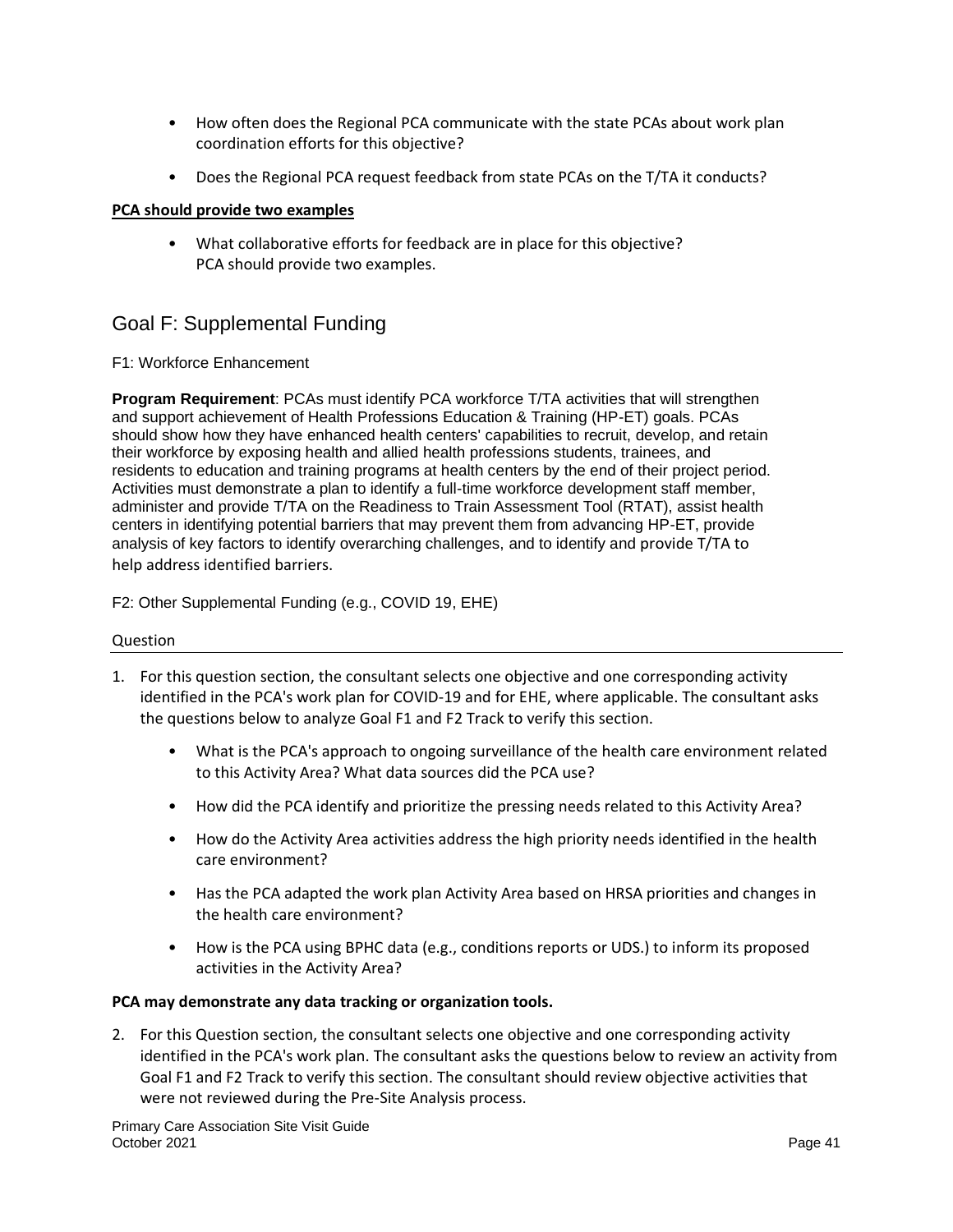- Did the PCA explain the activity's purpose and expected outcome?
- What factors contributed to achieving the activity's outcome?
- What other resources did the PCA use to compliment this activity and ensure it helped achieve the activity area's target goal?
- What factors restricted the achievement of the activity's outcome?
- How does the PCA identify areas for improvement? If applicable, what areas of improvement has the PCA identified? How has the PCA incorporated those improvements?
- How does the PCA determine the activity's success?
- How did the PCA ensure that the activity was available and accessible to existing and potential health centers regardless of their PCA membership status or look-alike designation?

## <span id="page-45-0"></span>**Appendix H: Exit Conference—(Site Visit Verification Result Form)**

The site visit concludes with an Exit Conference attended by everyone who participated in the site visit process. The consultant summarizes the general findings from all aspects reviewed during the onsite process and discusses any follow up actions or steps, if applicable.

The PCA can refer to following table as the consultant provides the results of the site visit.

**This is not the Site Visit Report.** 

| <b>Program Verification Review</b>                                                                                                                                                                                                                                                                                                                                                                                                                                                                                                                                                                                                                                                                                                                                                                                                                                                                                                           | <b>Verification Status</b>        |
|----------------------------------------------------------------------------------------------------------------------------------------------------------------------------------------------------------------------------------------------------------------------------------------------------------------------------------------------------------------------------------------------------------------------------------------------------------------------------------------------------------------------------------------------------------------------------------------------------------------------------------------------------------------------------------------------------------------------------------------------------------------------------------------------------------------------------------------------------------------------------------------------------------------------------------------------|-----------------------------------|
| <b>Goal A</b><br><b>Objective A1:</b> Comprehensive Services—Increase the percentage of<br>health centers that have successfully implemented Health Center<br>Program supplemental funding.<br><b>Objective A2: Health Center Program Development—Increase the</b><br>number of new, existing, and potential health centers that have been<br>supported through strategic development technical assistance.<br><b>Objective A3: Service Integration (Optional)—Increase the</b><br>percentage of health centers that are fully integrating comprehensive<br>services into primary care (e.g., primary medical, oral, mental,<br>substance use disorder, vision, enabling services).<br><b>Objective A4: Innovation (Optional)—Create an objective that</b><br>defines a state/regional barrier to increasing access and propose to<br>test a potential approach to overcoming the barrier and evaluate its<br>effectiveness and scalability. | Verified<br>- Not Verified        |
| <b>Goal B</b><br><b>Objective B1: Readiness for Value-Based Care Delivery-Increase</b>                                                                                                                                                                                                                                                                                                                                                                                                                                                                                                                                                                                                                                                                                                                                                                                                                                                       | <b>Verified</b><br>- Not Verified |
| the percentage of health centers that are at a high level of readiness<br>for, or already engaged in value-based care delivery.                                                                                                                                                                                                                                                                                                                                                                                                                                                                                                                                                                                                                                                                                                                                                                                                              |                                   |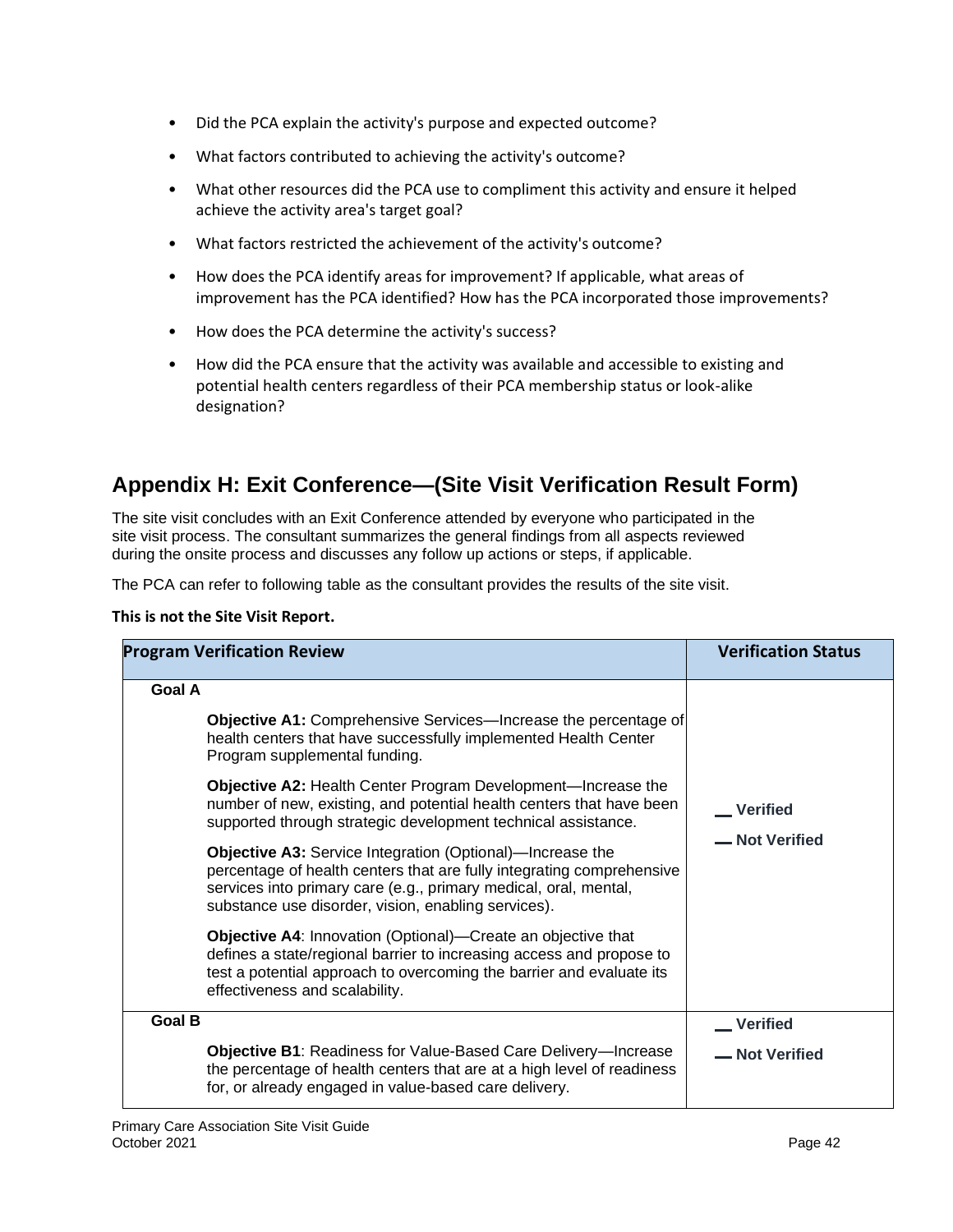| <b>Program Verification Review</b>                                                                                                                                                                                                                                                                                                                                           | <b>Verification Status</b>       |
|------------------------------------------------------------------------------------------------------------------------------------------------------------------------------------------------------------------------------------------------------------------------------------------------------------------------------------------------------------------------------|----------------------------------|
| <b>Objective B2: Innovation (Optional)—Create an objective that</b><br>defines a state/regional barrier to accelerating value-based care with<br>no readily available solution and propose to test a potential approach<br>to overcoming the barrier and evaluate its effectiveness and<br>scalability.                                                                      |                                  |
| <b>Goal C</b>                                                                                                                                                                                                                                                                                                                                                                |                                  |
| Objective C1: Workforce Planning-Increase the percentage of<br>health centers with comprehensive workforce plans.                                                                                                                                                                                                                                                            |                                  |
| <b>Objective C2:</b> Executive Development-Increase the percentage of<br>health center executive staff and board members that receive<br>state/region-specific T/TA to advance health center operations.                                                                                                                                                                     | Verified<br><b>_Not Verified</b> |
| <b>Objective C3: Workforce Advancement (Optional)—Increase the</b><br>percentage of health centers receiving support about innovative ways<br>to maximize workforce through multidisciplinary care teams.                                                                                                                                                                    |                                  |
| <b>Goal D</b>                                                                                                                                                                                                                                                                                                                                                                |                                  |
| <b>Objective D1: Continuity of Care and Communication during</b><br>Emergencies-Increase the percentage of health centers that have<br>formal agreements with the PCA to develop, exercise, maintain, and<br>implement systems to ensure timely and accurate PCA reporting on<br>health center operational status during disasters and/or public health<br>emergencies       | <b>Verified</b><br>-Not Verified |
| Objective D2: Emergency Preparedness-Increase the percentage<br>of health centers that receive state/region specific T/TA on leveraging<br>CMS requirements and HRSA resources to effectively align with<br>federal, state, tribal, regional, and local emergency preparedness<br>systems to ensure continuity of care during disasters and/or public<br>health emergencies. |                                  |
| <b>Goal E</b>                                                                                                                                                                                                                                                                                                                                                                |                                  |
| Objective E1: Quality Care: Diabetes-Improve the performance of<br>health centers in the state or region on the diabetes clinical<br>quality measure. (Hemoglobin A1c >9%)                                                                                                                                                                                                   |                                  |
| <b>Objective E2:</b> Quality Care: Applicant Choice—Improve the<br>performance of health centers in the state or region on one of the<br>following clinical quality measures: control of hypertension,<br>depression screening, or HIV testing                                                                                                                               | Verified                         |
| <b>Objective E3: Quality Care: Applicant Choice (Optional)—Improve</b><br>the performance of health centers on a clinical quality measure.                                                                                                                                                                                                                                   | -Not Verified                    |
| Objective E4: Social Risk Factors-Increase the percentage of<br>health centers that collect data on social determinants of health                                                                                                                                                                                                                                            |                                  |
| <b>Objective E5: Community Partnership (Optional)—Increase the</b><br>percentage of health centers that partner with community<br>organizations to propose innovative solutions to address social<br>determinants of health                                                                                                                                                  |                                  |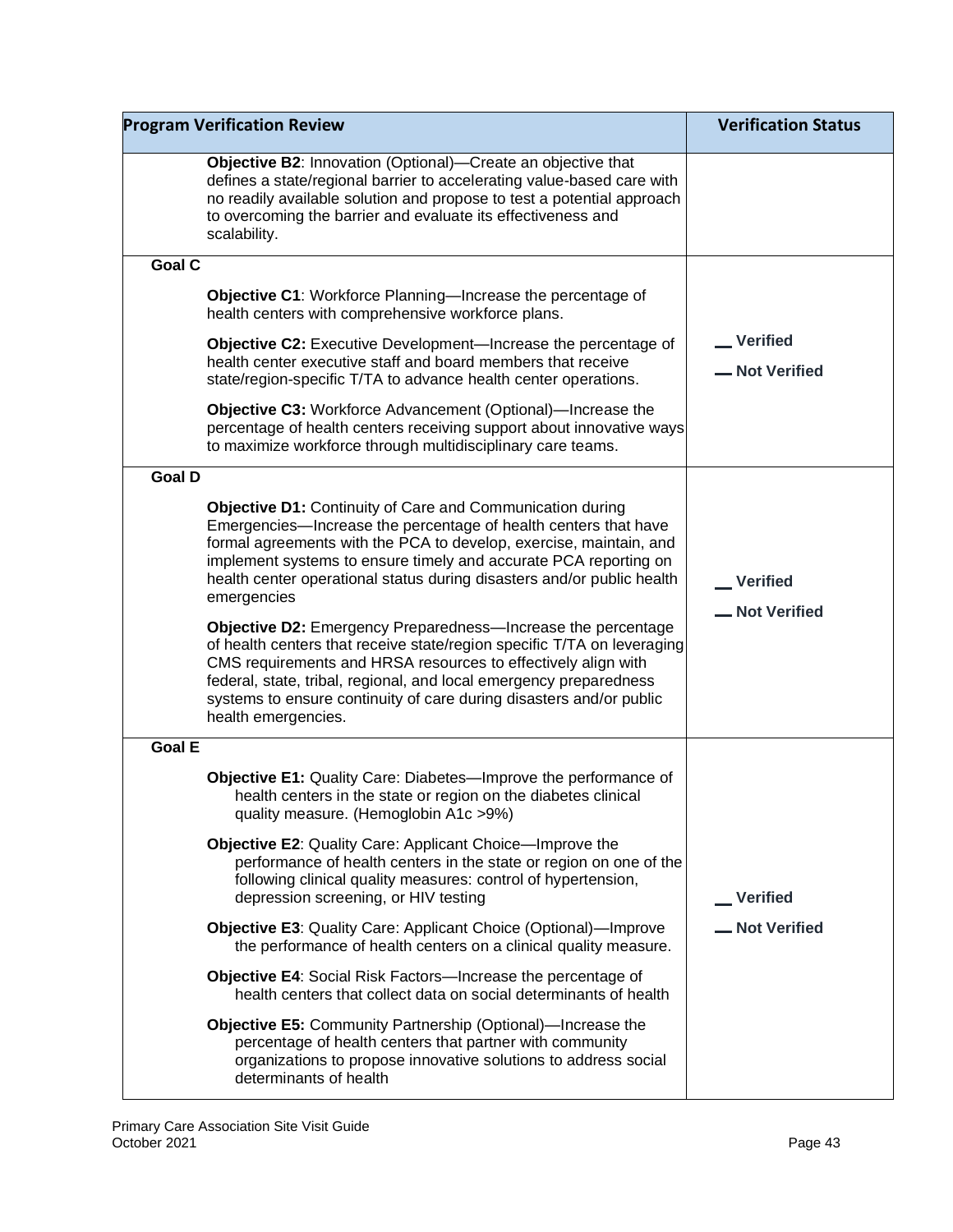| <b>Program Verification Review</b>                                                                                                                                                                                                                                                                                 | <b>Verification Status</b>          |
|--------------------------------------------------------------------------------------------------------------------------------------------------------------------------------------------------------------------------------------------------------------------------------------------------------------------|-------------------------------------|
| <b>Goal F</b><br><b>Objective F1: Supplemental Funding Activities-Identify PCA</b><br>workforce T/TA activities that will strengthen and support<br>achievement of Health Professions Education & Training (HP-ET)<br>goals.<br>Objective F2: Supplemental Funding Activities -COVID 19, EHE<br>(where applicable) | __ Verified<br><b>_Not Verified</b> |
| <b>Publication Plan</b>                                                                                                                                                                                                                                                                                            | _ Verified<br>Not Verified          |
| <b>Budget and Contracts</b>                                                                                                                                                                                                                                                                                        | __Verified<br>_ Not Verified        |
| Tracking T/TA and T/TA Evaluation                                                                                                                                                                                                                                                                                  | _Verified<br>_ Not Verified         |
| Information on Available Resources                                                                                                                                                                                                                                                                                 | Verified<br>_ Not Verified          |
| <b>Review of Position Descriptions</b>                                                                                                                                                                                                                                                                             | Verified<br>Not Verified            |
| Special Populations and Newly Funded                                                                                                                                                                                                                                                                               | _Verified<br>Not Verified           |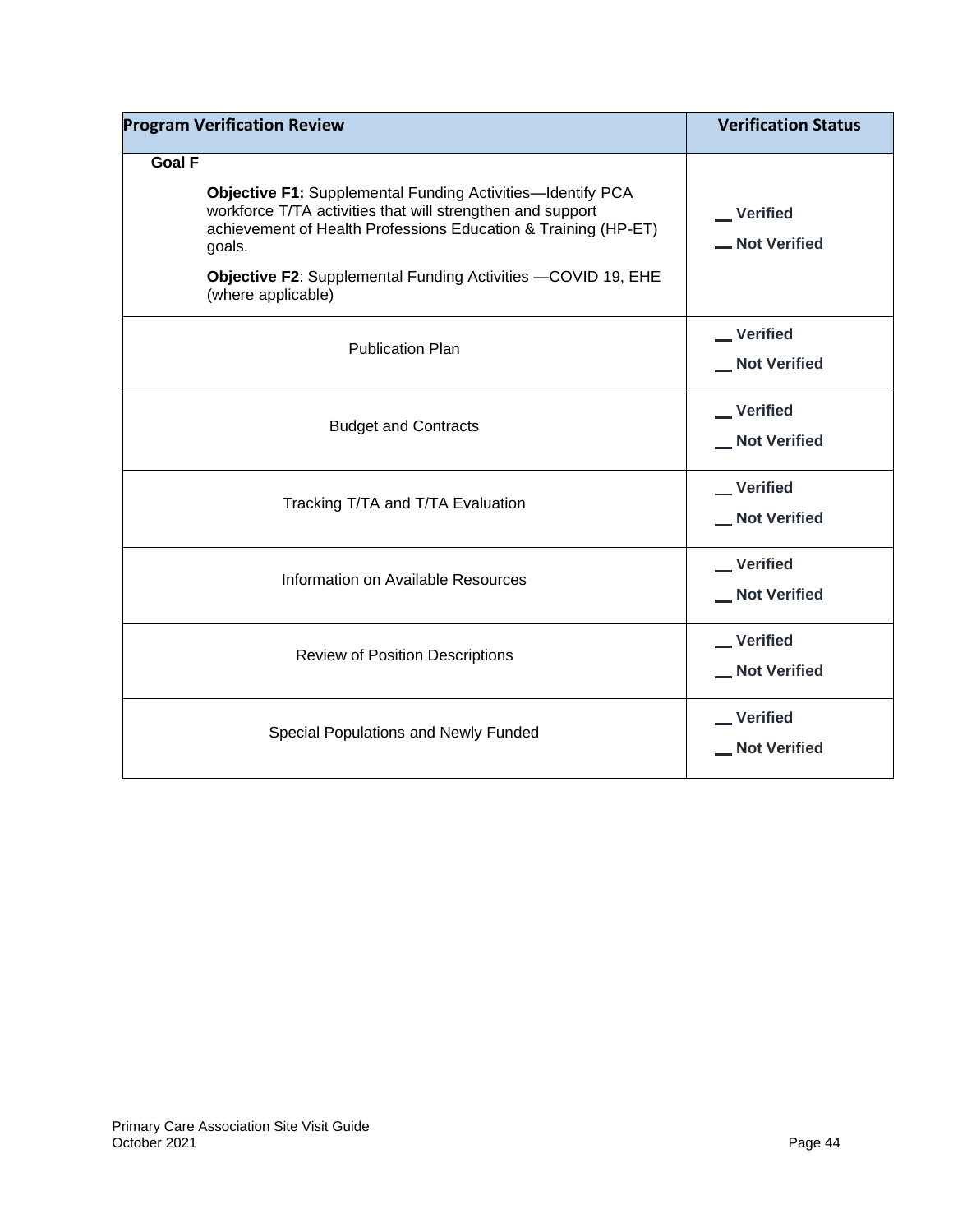#### **Performance Improvement Areas:**

- The consultant lists all PIAs and the section in which they fall in the guide.
- The final consultant report provides in-depth details.

#### **Promising Practices**

• The consultant lists a few promising practices identified during the site visit and the section they fall in the guide.

• The final consultant report provides in-depth details.

#### **Health Center Interviews**

• The consultant provides a brief verbal summary of key themes and remarks from the health center interviews.

• The final consultant report provides in-depth details.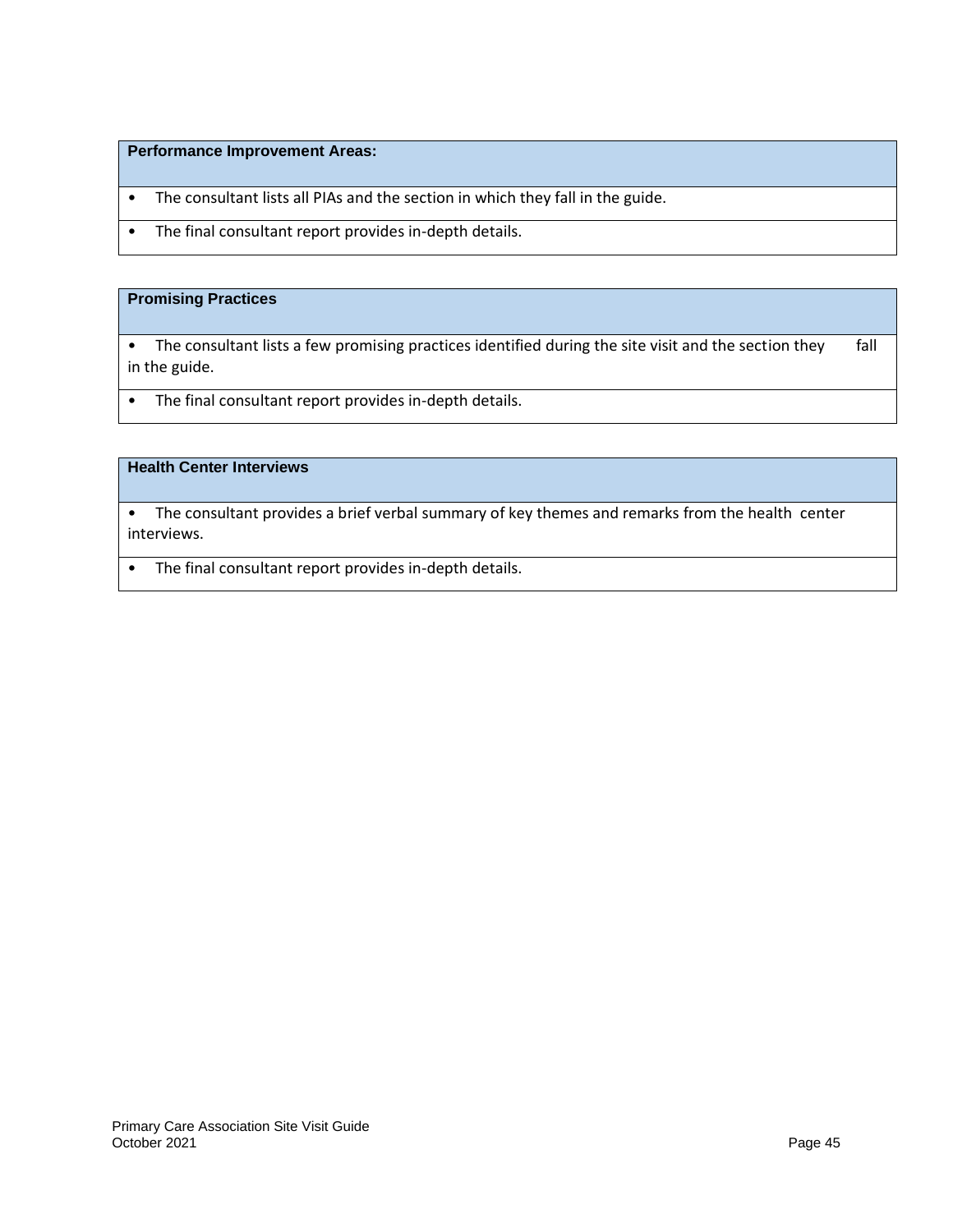## <span id="page-49-0"></span>**Appendix I: PCA Site Visit Report Template**

| <b>PCA Information</b>                        |              |
|-----------------------------------------------|--------------|
| PCA Name:                                     |              |
| Project Director:                             |              |
| Site Visit Dates:                             |              |
| Physical Site Visit Location or Virtual Link: |              |
| Consultant                                    |              |
| Project Officer                               |              |
| <b>Site Visit Participants: Name</b>          | <b>Title</b> |
|                                               |              |
|                                               |              |
|                                               |              |
|                                               |              |
|                                               |              |
|                                               |              |
|                                               |              |
|                                               |              |
|                                               |              |
|                                               |              |
|                                               |              |
|                                               |              |
|                                               |              |
|                                               |              |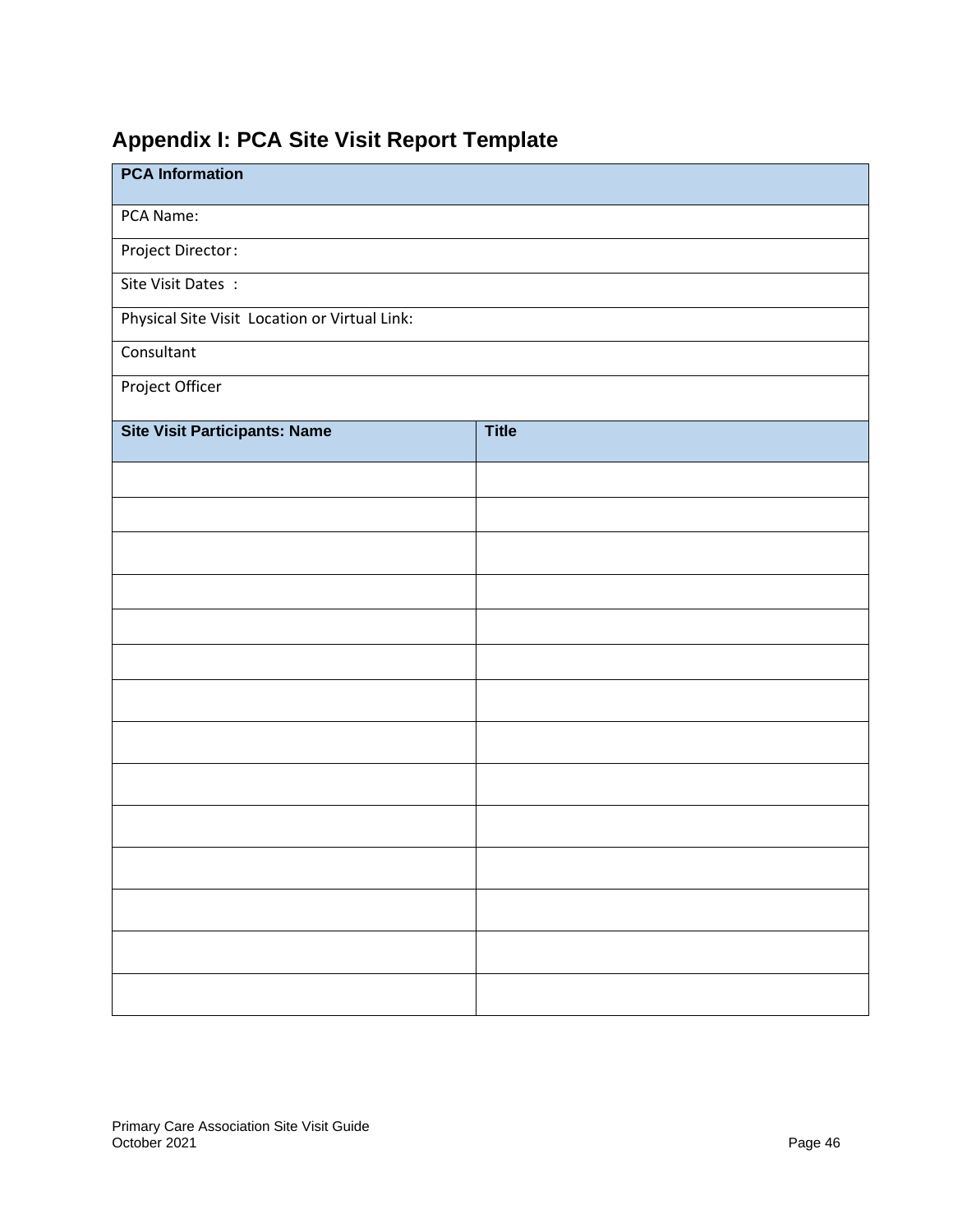#### **Pre-Site Visit Analysis**

#### **Health Center Interview Responses**

The consultant provide the results (an average rating) for each question from the Health Center Interviews in the cells provided below. Please write N/A in any cells that are not used. If applicable, provide a summary of trends from the interviews below.

#### All responses should remain anonymous**.**

| <b>Rating:</b> | <b>Rating:</b> | <b>Rating:</b> | <b>Rating:</b> | <b>Rating:</b> |
|----------------|----------------|----------------|----------------|----------------|
| <b>Rating:</b> | <b>Rating:</b> | <b>Rating:</b> | <b>Rating:</b> | <b>Rating:</b> |
| <b>Rating:</b> | <b>Rating:</b> | <b>Rating:</b> | <b>Rating:</b> | Rating:        |

**Summary:**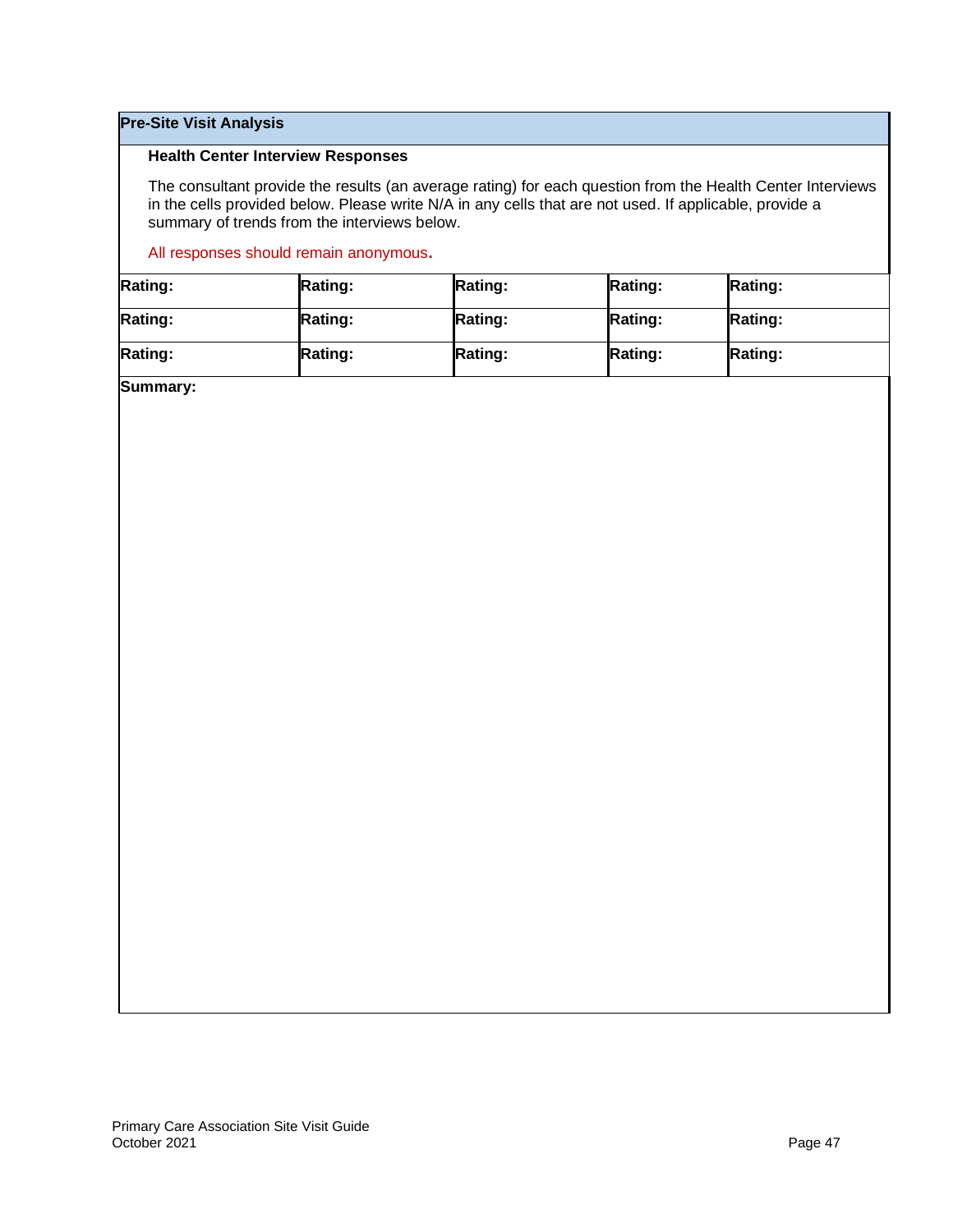| <b>Pre-Site Visit Activities Analysis</b>                                                                                                                                                                                                                                       |                                                         |
|---------------------------------------------------------------------------------------------------------------------------------------------------------------------------------------------------------------------------------------------------------------------------------|---------------------------------------------------------|
| <b>Instructions</b>                                                                                                                                                                                                                                                             |                                                         |
| The consultant must review all pre-site visit documents and conduct pre-site visit<br>analysis before the virtual site visit. For this section, the consultant reviews the<br>information discovered and responses received to the Pre-Site Analysis questions<br>(Appendix E). |                                                         |
| For each question below, the consultant must analyze and determine whether each<br>question is VERIFIED OR NOT VERIFIED using Pre-Site visit evidence provided by<br>the PCA and PO.                                                                                            | <b>Verification</b><br><b>Status</b><br><b>Verified</b> |
| <b>VERIFIED:</b> If the PCA has provided sufficient evidence to satisfy this section,<br>$\bullet$<br>the consultant must write MET in the text box on the right and give a justification<br>summary in the text box labeled response.                                          | <b>Not Verified</b>                                     |
| <b>NOT VERIFIED:</b> If the PCA has not provided sufficient evidence to satisfy this<br>$\bullet$<br>section, the consultant must write NOT MET in the text box on the right and give<br>a justification summary in the text box labeled response.                              |                                                         |
| The consultant must follow up during the onsite visit process if unable to verify<br>these questions during pre-site visit analysis.                                                                                                                                            |                                                         |

|                  | <b>Pre-Site General Verification</b>                                                                                                                                                                                                                                                                                                                                                                                                                                                                   |  |
|------------------|--------------------------------------------------------------------------------------------------------------------------------------------------------------------------------------------------------------------------------------------------------------------------------------------------------------------------------------------------------------------------------------------------------------------------------------------------------------------------------------------------------|--|
| 1.               | After reviewing the PCA work plan and the needs assessment section of the<br>most recent application, do the T/TA activities address needs identified in the<br>PCA's application? Does the response section of the application describe a plan<br>to regularly solicit and incorporate input on T/TA plans and resources from<br>existing and potential health centers (including those serving special and<br>vulnerable populations, newly funded populations, and newly funded health<br>centers)? |  |
| <b>Response:</b> |                                                                                                                                                                                                                                                                                                                                                                                                                                                                                                        |  |
| 2.               | In reviewing the PCA budget details and narrative, is the PCA budget<br>reasonable for the PCA's planned activities and staffing plan for the budget<br>period? Does the purpose and scope of contracts or agreements support the<br>accomplishment of the PCA Notice of Funding Opportunity (NOFO) program<br>requirements? Does the timeframe for the contract or agreement match the<br>BPHC funding project period?                                                                                |  |
| <b>Response:</b> |                                                                                                                                                                                                                                                                                                                                                                                                                                                                                                        |  |
| 3.               | Does the PCA have a publication plan available for review? Does the plan<br>clearly identify the publications the PCA created or disseminated? Please<br>provide examples of publications completed or upcoming.<br>If the PCA does not have a publication plan available for review, please<br>write not applicable or N/A in the verification cell to the right.                                                                                                                                     |  |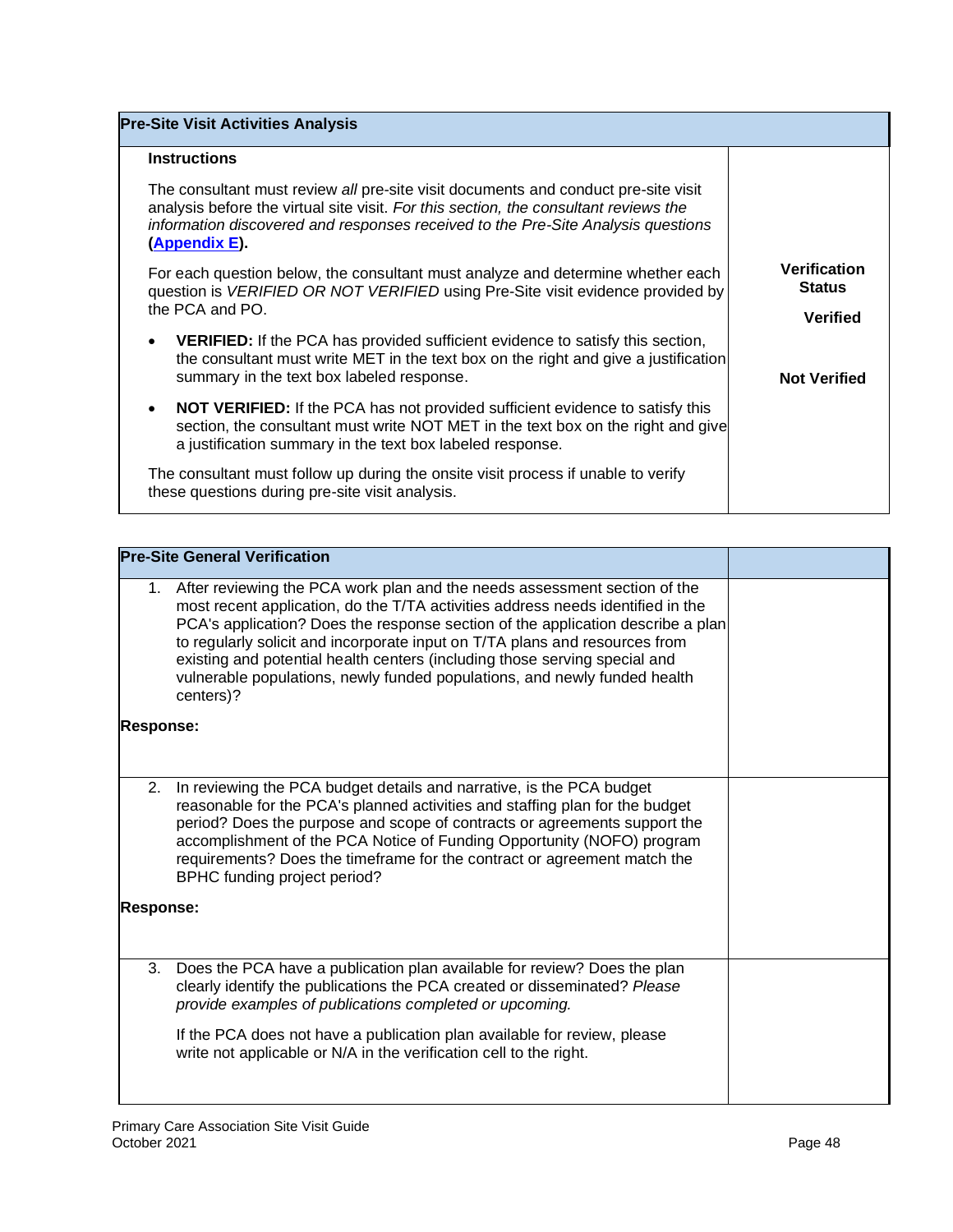| <b>Response:</b> |                                                                                                                                                                                                                                                                                                                                                                                                                        |  |
|------------------|------------------------------------------------------------------------------------------------------------------------------------------------------------------------------------------------------------------------------------------------------------------------------------------------------------------------------------------------------------------------------------------------------------------------|--|
| 4.               | In reviewing the position description(s) and biographical sketches, have any<br>key management positions changed since the most recent PCA application?<br>What positions changed and why? Do the position descriptions support the<br>accomplishment of PCA NOFO requirements? In your opinion, do staff have<br>the qualifications for each position? The response should be stated in fewer<br>than five sentences. |  |
| <b>Response:</b> |                                                                                                                                                                                                                                                                                                                                                                                                                        |  |

#### **On-Site -PCA Background and PCA Showcase**

**Project Background** - Provide a background of the organization and activities conducted during the site visit. Also, provide highlights from the PCA Showcase presentation. *The response should be stated in 5 – 10 sentences.* 

#### **Summary:**

| <b>Instructions</b><br>The consultant must complete the site visit report after the visit. For this section, the<br>consultant should review the responses received in the On-Site or Virtual Visit<br>Analysis section (Appendix G).<br>For each question below, the consultant must analyze and determine whether each<br>question is <i>VERIFIED OR NOT VERIFIED</i> using onsite visit evidence provided by<br><b>Verification Status</b><br>the PCA or PO.<br><b>Verified</b><br><b>VERIFIED:</b> If the PCA has provided sufficient evidence to satisfy this section,<br>the consultant must write MET in the text box on the right and give a justification<br>summary in the text box labeled response.<br><b>Not Verified</b><br><b>NOT VERIFIED:</b> If the PCA has not provided sufficient evidence to satisfy this<br>section, the consultant must write NOT MET in the text box on the right and<br>give a justification summary in the text box labeled response.<br>Each question should have a response of $5 - 10$ sentences. | <b>On-Site or Virtual Activities Analysis</b> |  |
|------------------------------------------------------------------------------------------------------------------------------------------------------------------------------------------------------------------------------------------------------------------------------------------------------------------------------------------------------------------------------------------------------------------------------------------------------------------------------------------------------------------------------------------------------------------------------------------------------------------------------------------------------------------------------------------------------------------------------------------------------------------------------------------------------------------------------------------------------------------------------------------------------------------------------------------------------------------------------------------------------------------------------------------------|-----------------------------------------------|--|
|                                                                                                                                                                                                                                                                                                                                                                                                                                                                                                                                                                                                                                                                                                                                                                                                                                                                                                                                                                                                                                                |                                               |  |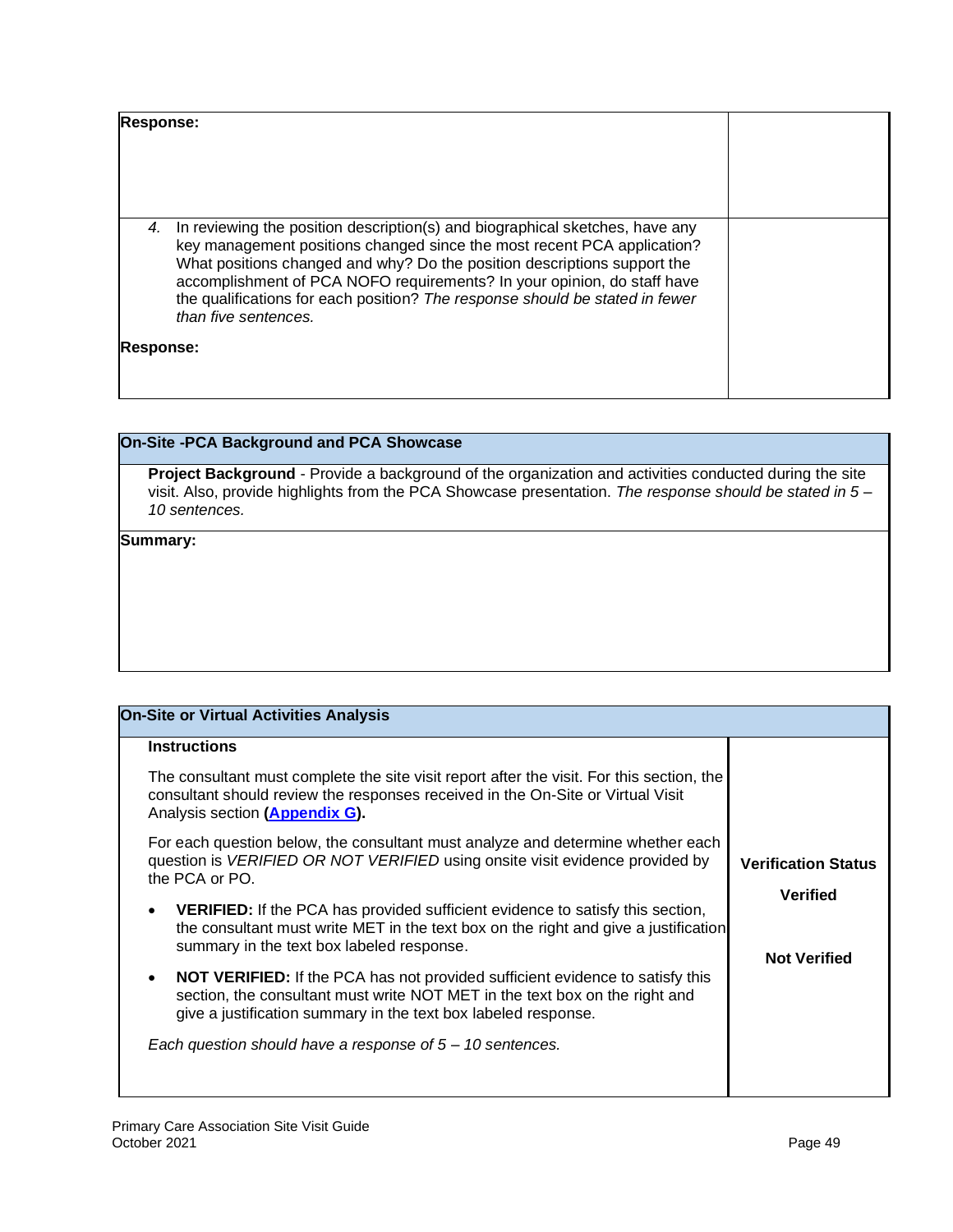|                  | <b>General Verification Questions</b>                                                                                                                                                                                                                                                                                                                                                                                             |  |
|------------------|-----------------------------------------------------------------------------------------------------------------------------------------------------------------------------------------------------------------------------------------------------------------------------------------------------------------------------------------------------------------------------------------------------------------------------------|--|
|                  | 1. Is the PCA tracking the completion of work plan activities? How? When<br>monitoring the health care environment, does the PCA aggregate the data from<br>different sources? How?                                                                                                                                                                                                                                               |  |
| <b>Response:</b> |                                                                                                                                                                                                                                                                                                                                                                                                                                   |  |
|                  | 2. Does the PCA regularly solicit input on its T/TA plans and resources? How?<br>Does the PCA perform evaluations of T/TA activities? How?                                                                                                                                                                                                                                                                                        |  |
| <b>Response:</b> |                                                                                                                                                                                                                                                                                                                                                                                                                                   |  |
| 3.               | Provide details about how the PCA ensures that all interested health centers<br>(regardless of PCA membership or funding status) receive resources. Does the<br>PCA connect with non-member health centers and look-alikes? How? What<br>communication channels does the PCA use to publicize T/TA opportunities?<br>Did the consultant see the online platforms the PCA uses to communicate with<br>health centers? Describe it. |  |
| <b>Response:</b> |                                                                                                                                                                                                                                                                                                                                                                                                                                   |  |
|                  | 4. How has the PCA coordinated with their special or vulnerable population<br>National Training and Technical Assistance Partners? How is the PCA<br>addressing the unique health needs and barriers to care for special and<br>vulnerable populations in their state (or region)? Has the PCA coordinated with<br>newly funded health centers in their state or region to address their needs and<br>barriers to care? How?      |  |
| <b>Response:</b> |                                                                                                                                                                                                                                                                                                                                                                                                                                   |  |

| <b>Goal A: Increase Access to Comprehensive Primary Care</b>                                                                                                                                                                                                                                                                                                                                                                 |  |
|------------------------------------------------------------------------------------------------------------------------------------------------------------------------------------------------------------------------------------------------------------------------------------------------------------------------------------------------------------------------------------------------------------------------------|--|
| Conduct analysis and determine whether this section is VERIFIED OR NOT<br>VERIFIED using the pre-site verification analysis conducted (Appendix $E$ ) and the<br>onsite verification analysis conducted (Appendix G).                                                                                                                                                                                                        |  |
| Please write <i>VERIFIED OR NOT VERIFIED</i> in the text box to the right and record<br>the justification for the decision below. Also, identify any Performance Improvement<br>Areas (PIAs) for the corresponding question.                                                                                                                                                                                                 |  |
| Each question should have a response of $5 - 10$ sentences.                                                                                                                                                                                                                                                                                                                                                                  |  |
| <b>Objective A1: Comprehensive Services—Increase the percentage of health</b><br>centers that have successfully implemented the Health Center Program<br>supplemental funding. (PCAs covering Alabama, Arkansas, Kentucky, Mississippi,<br>Missouri, Oklahoma, South Carolina, and other states in the targeted jurisdictions<br>for Ending the HIV Epidemic are required to select HIV prevention supplemental<br>funding). |  |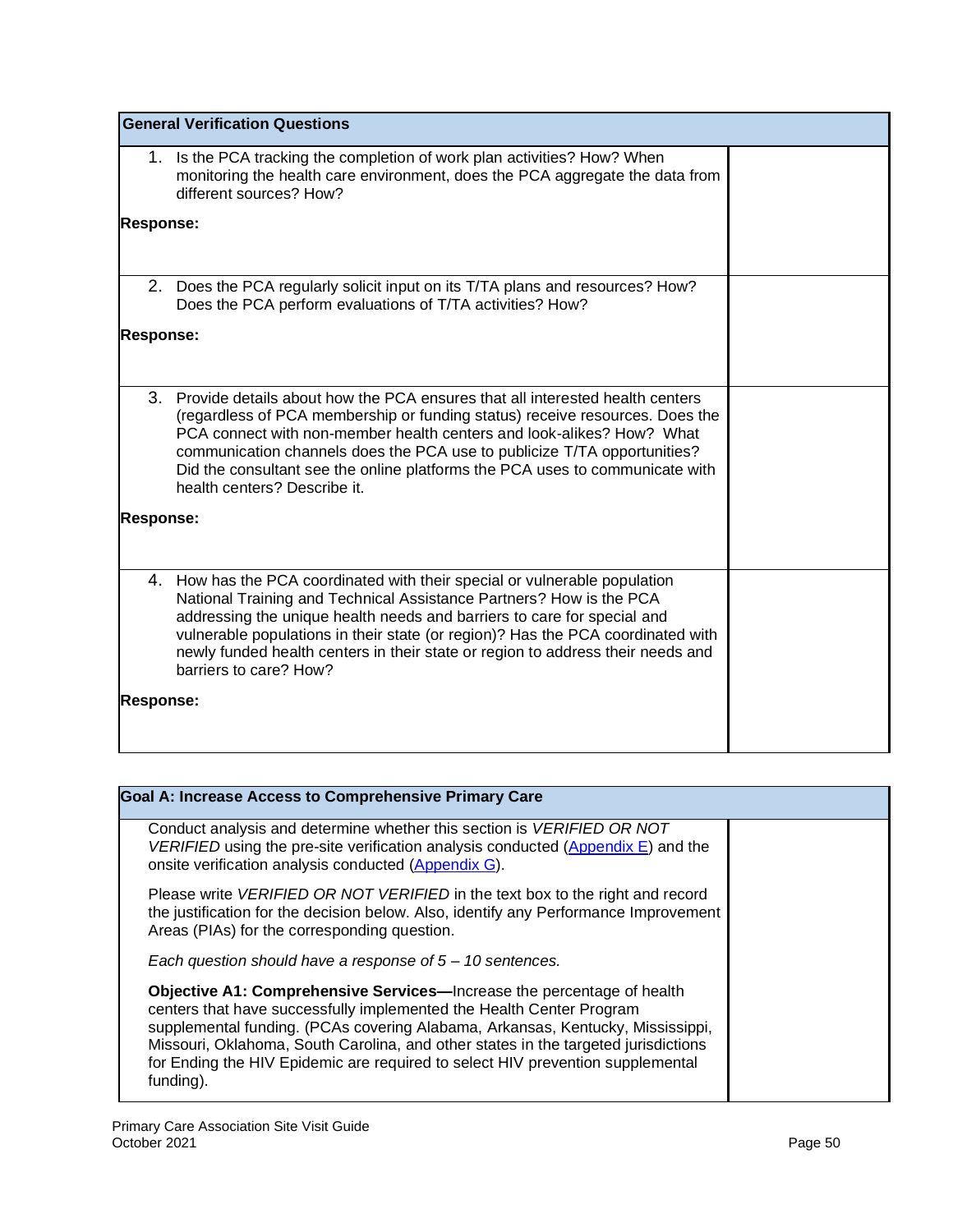| Objective A2: Health Center Program Development-Increase the number of<br>new, existing, and potential health centers that have been supported through<br>strategic development technical assistance.                                                     |  |
|-----------------------------------------------------------------------------------------------------------------------------------------------------------------------------------------------------------------------------------------------------------|--|
| Objective A3: Service Integration (Optional)—Increase the percentage of health<br>centers that are fully integrating comprehensive services into primary care (e.g.,<br>primary medical, oral, mental, substance use disorder, vision, enabling services) |  |
| Question 1: Pre Site Visit Response (Question 1):                                                                                                                                                                                                         |  |
|                                                                                                                                                                                                                                                           |  |
| Question 2: Pre Site Visit Response (Question 2):                                                                                                                                                                                                         |  |
|                                                                                                                                                                                                                                                           |  |
|                                                                                                                                                                                                                                                           |  |
|                                                                                                                                                                                                                                                           |  |
| Question 1: On-Site Response (Question 1):                                                                                                                                                                                                                |  |
|                                                                                                                                                                                                                                                           |  |
| Question 2: On-Site Response (Question 2):                                                                                                                                                                                                                |  |
|                                                                                                                                                                                                                                                           |  |
|                                                                                                                                                                                                                                                           |  |
|                                                                                                                                                                                                                                                           |  |
| Question 3: On-Site Response (Regional PCAs Only):                                                                                                                                                                                                        |  |
|                                                                                                                                                                                                                                                           |  |
|                                                                                                                                                                                                                                                           |  |
|                                                                                                                                                                                                                                                           |  |
|                                                                                                                                                                                                                                                           |  |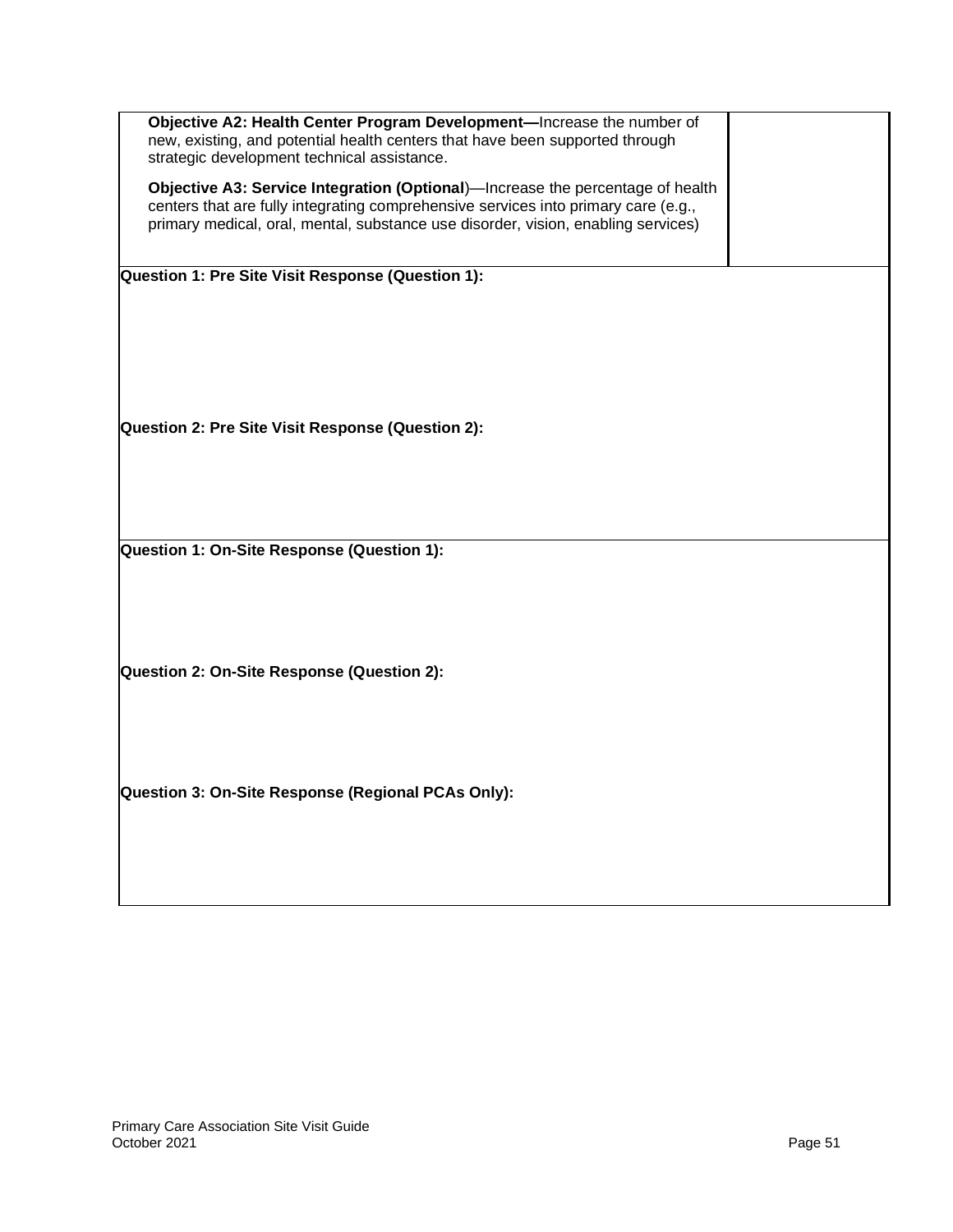| Goal B: Accelerate Value-Based Care Delivery                                                                                                                                                                                                                                                  |  |  |  |
|-----------------------------------------------------------------------------------------------------------------------------------------------------------------------------------------------------------------------------------------------------------------------------------------------|--|--|--|
| Conduct analysis and determine whether this section is VERIFIED OR NOT<br>VERIFIED using the pre-site verification analysis conducted (Appendix $E$ ) and the<br>onsite verification analysis conducted (Appendix G).                                                                         |  |  |  |
| Please write VERIFIED OR NOT VERIFIED in the text box to the right and record<br>the justification for the decision below. Also, identify any PIAs for the corresponding<br>question.                                                                                                         |  |  |  |
| Each question should have a response of $5 - 10$ sentences.                                                                                                                                                                                                                                   |  |  |  |
| Objective B1: Readiness for Value-Based Care Delivery-Increase the<br>percentage of health centers that are at a high level of readiness for, or already<br>engaged in value-based care delivery                                                                                              |  |  |  |
| Objective B2: Innovation (Optional)—Create an objective that defines a<br>state/regional barrier to accelerating value-based care with no readily available<br>solution and propose to test a potential approach to overcoming the barrier and<br>evaluate its effectiveness and scalability. |  |  |  |
| Question 1: Pre Site Visit Response (Question 1):                                                                                                                                                                                                                                             |  |  |  |
| Question 2: Pre Site Visit Response (Question 2):                                                                                                                                                                                                                                             |  |  |  |
| Question 1: On-Site Response (Question 1):                                                                                                                                                                                                                                                    |  |  |  |
| Question 2: On-Site Response (Question 2):                                                                                                                                                                                                                                                    |  |  |  |
| Question 3: On-Site Response (Regional PCAs Only):                                                                                                                                                                                                                                            |  |  |  |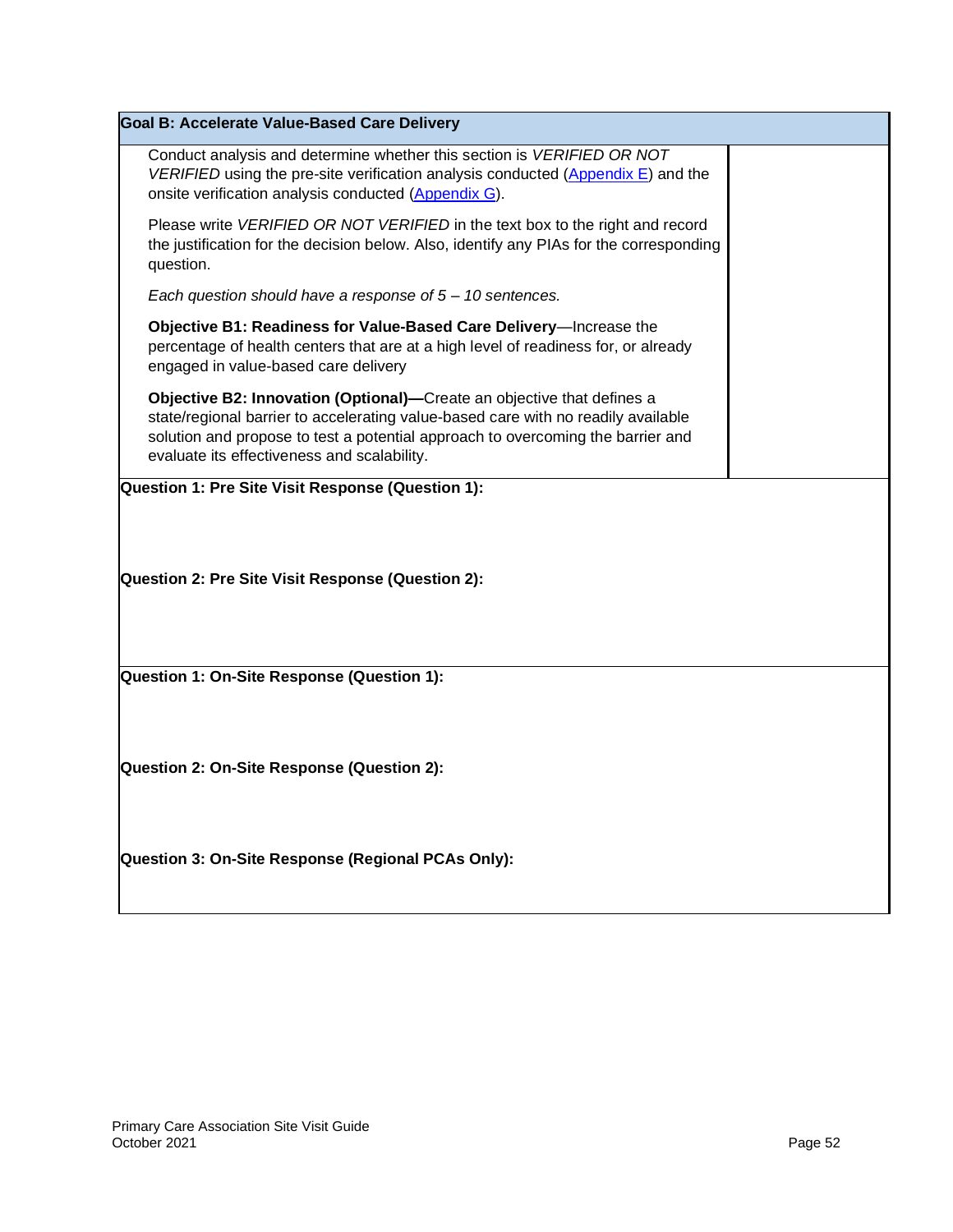| Goal C: Foster a Workforce to Address Current and Emerging Needs                                                                                                                                                   |  |  |  |
|--------------------------------------------------------------------------------------------------------------------------------------------------------------------------------------------------------------------|--|--|--|
| Conduct analysis and determine whether this section is VERIFIED OR NOT<br>VERIFIED using the pre-site verification analysis conducted (Appendix E) and the<br>onsite verification analysis conducted (Appendix G). |  |  |  |
| Please write VERIFIED OR NOT VERIFIED in the text box to the right and record<br>your justification for the decision below.                                                                                        |  |  |  |
| Each question should have a response of $5 - 10$ sentences.                                                                                                                                                        |  |  |  |
| Objective C1: Workforce Planning-Increase the percentage of health centers<br>with comprehensive workforce plans.                                                                                                  |  |  |  |
| Objective C2: Executive Development-Increase the percentage of health center<br>executive staff and board members that receive state/region-specific T/TA to<br>advance health center operations                   |  |  |  |
| Objective C3: Workforce Advancement (Optional) - Increase the percentage of<br>health centers receiving support about innovative ways to maximize workforce<br>through multidisciplinary care teams.               |  |  |  |
| Question 1: Pre Site Visit Response (Question 1):                                                                                                                                                                  |  |  |  |
| Question 2: Pre Site Visit Response (Question 2):                                                                                                                                                                  |  |  |  |
| Question 1: On-Site Response (Question 1):                                                                                                                                                                         |  |  |  |
| Question 2: On-Site Response (Question 2):                                                                                                                                                                         |  |  |  |
| Question 3: On-Site Response (Regional PCAs Only):                                                                                                                                                                 |  |  |  |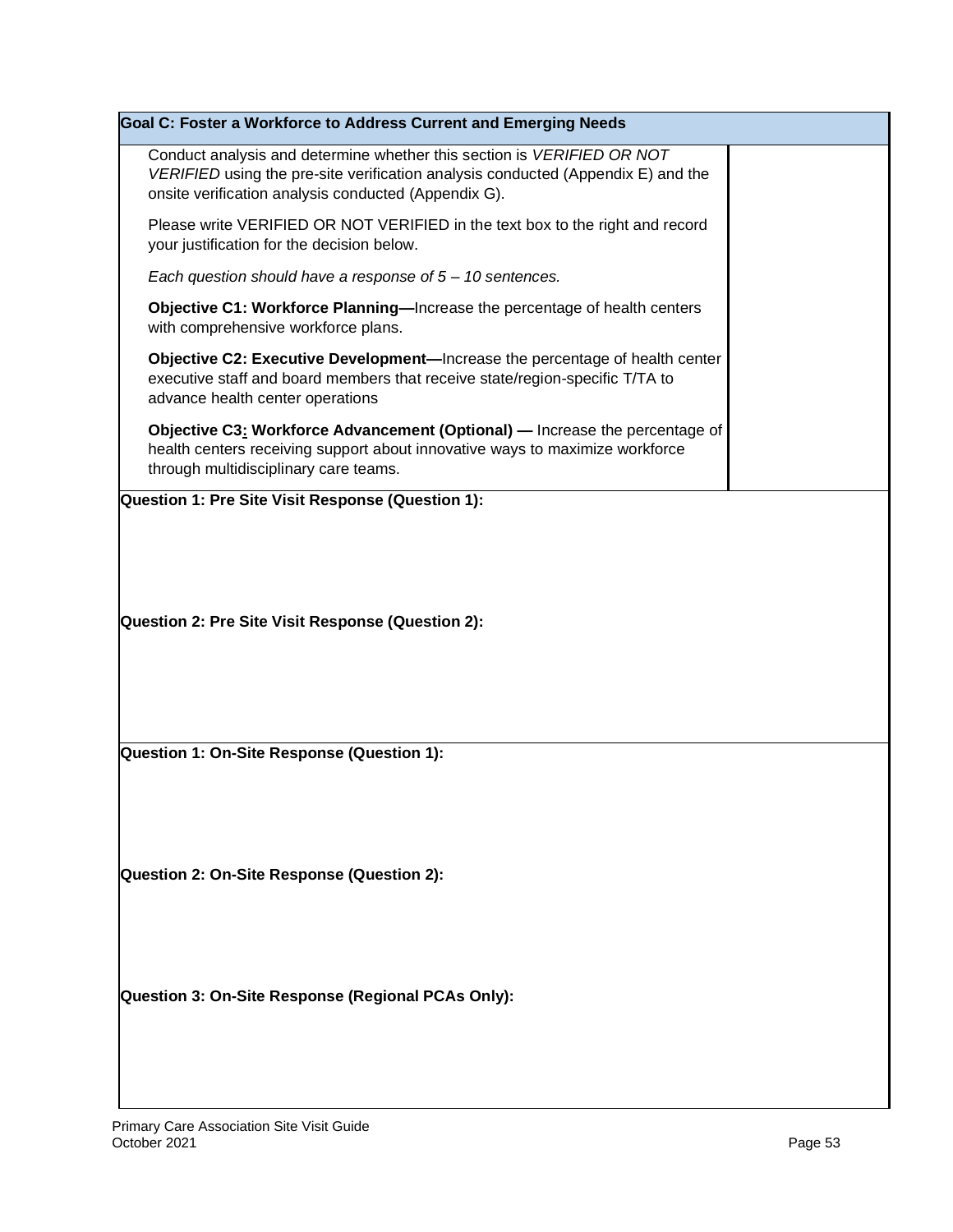| <b>Goal D: Enhance Emergency Preparedness and Response</b>                                                                                                                                                                                                                                                                                                                |  |  |  |  |
|---------------------------------------------------------------------------------------------------------------------------------------------------------------------------------------------------------------------------------------------------------------------------------------------------------------------------------------------------------------------------|--|--|--|--|
| Conduct analysis and determine whether this section is VERIFIED OR NOT<br>VERIFIED using the pre-site verification analysis conducted $(Appendix E)$ and the<br>onsite verification analysis (Appendix G).                                                                                                                                                                |  |  |  |  |
| Please write VERIFIED OR NOT VERIFIED in the text box to the right and record<br>your justification for the decision below. Also, identify any Performance<br>Improvement Areas (PIAs) for the corresponding question.                                                                                                                                                    |  |  |  |  |
| Each question should have a response of $5 - 10$ sentences.                                                                                                                                                                                                                                                                                                               |  |  |  |  |
| Objective D1: Continuity of Care and Communication during Emergencies-<br>Increase the percentage of health centers that have formal agreements with the<br>PCA to develop, exercise, maintain, and implement systems to ensure timely and<br>accurate PCA reporting on health center operational status during disasters and/or<br>public health emergencies.            |  |  |  |  |
| Objective D2: Emergency Preparedness—Increase the percentage of health<br>centers that receive state/region specific T/TA on leveraging CMS requirements and<br>HRSA resources to effectively align with federal, state, tribal, regional, and local<br>emergency preparedness systems to ensure continuity of care during disasters<br>and/or public health emergencies. |  |  |  |  |
| Question 1: Pre Site Visit Response (Question 1):                                                                                                                                                                                                                                                                                                                         |  |  |  |  |
| Question 2: Pre Site Visit Response (Question 2):                                                                                                                                                                                                                                                                                                                         |  |  |  |  |
| Question 1: On-Site Response (Question 1):                                                                                                                                                                                                                                                                                                                                |  |  |  |  |
| Question 2: On-Site Response (Question 2):                                                                                                                                                                                                                                                                                                                                |  |  |  |  |
| Question 3: On-Site Response (Regional PCAs Only):                                                                                                                                                                                                                                                                                                                        |  |  |  |  |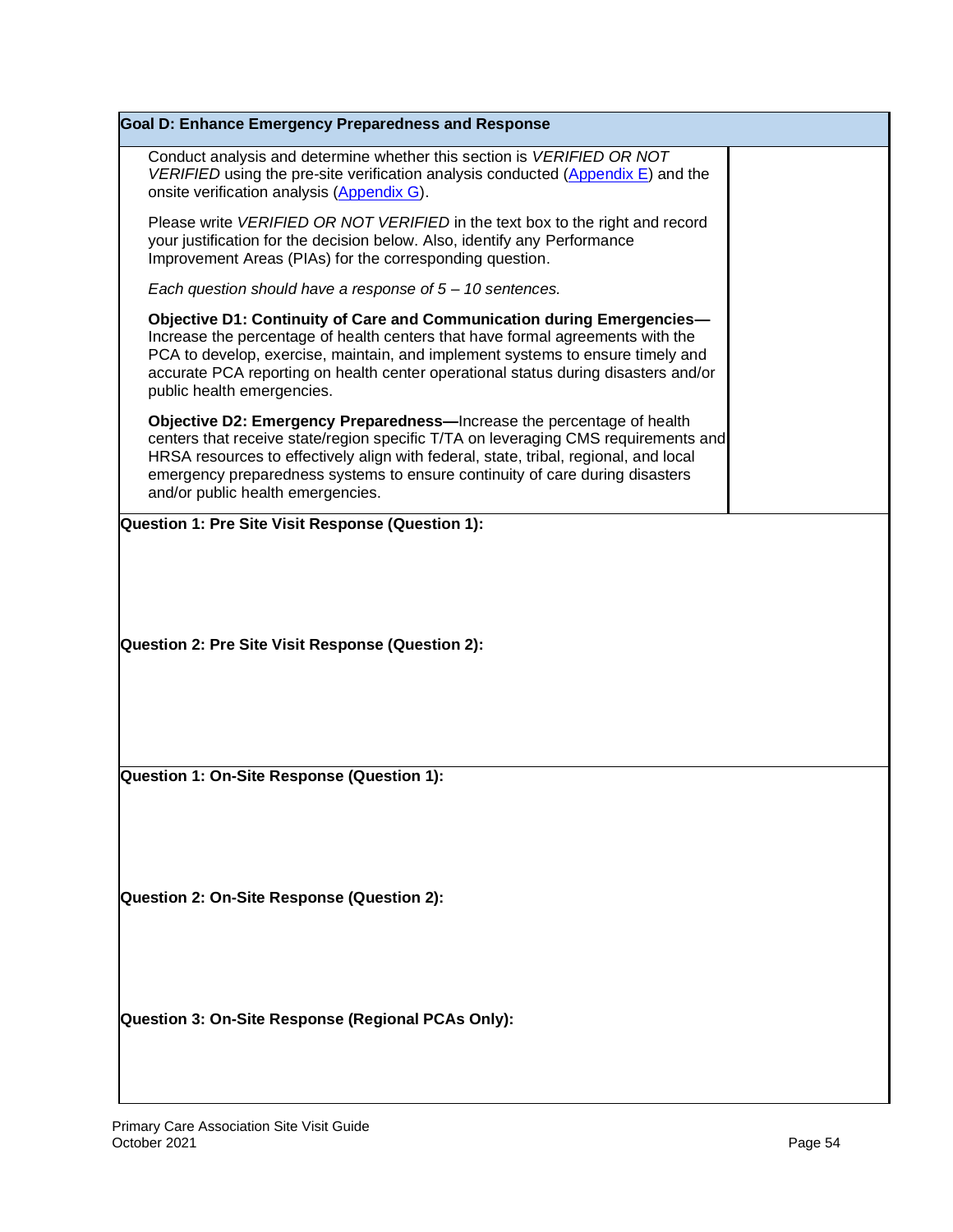| Goal E: Advance Health Center Clinical Quality and Performance                                                                                                                                                                        |  |
|---------------------------------------------------------------------------------------------------------------------------------------------------------------------------------------------------------------------------------------|--|
| Conduct analysis and determine whether this section is VERIFIED OR NOT<br>VERIFIED using the pre-site verification analysis conducted (Appendix E) and the<br>onsite verification analysis (Appendix G).                              |  |
| Please write VERIFIED OR NOT VERIFIED in the text box to the right and record<br>your justification for the decision below. Also, identify any Performance<br>Improvement Areas (PIAs) for the corresponding question.                |  |
| Each question should have a response of $5 - 10$ sentences.                                                                                                                                                                           |  |
| Objective E1: Quality Care: Diabetes-Improve the performance of health centers<br>in the state or region on the diabetes clinical quality measure. (Hemoglobin A1c<br>>9%                                                             |  |
| Objective E2: Quality Care: Applicant Choice-Improve the performance of<br>health centers in the state or region on one of the following clinical quality<br>measures: control of hypertension, depression screening, or HIV testing. |  |
| Objective E3: Quality Care: Applicant Choice (Optional)—Improve the<br>performance of health centers on a clinical quality measure. (Choose from any UDS<br>clinical quality measure).                                                |  |
| Objective E4: Social Risk Factors-Increase the percentage of health centers<br>that collect data on social determinants of health.                                                                                                    |  |
| Objective E5: Community Partnership (Optional)-Increase the percentage of<br>health centers that partner with community organizations to propose innovative<br>solutions to address social determinants of health.                    |  |
| Question 1: Pre Site Visit Response (Question 1):                                                                                                                                                                                     |  |
| Question 2: Pre Site Visit Response (Question 2):                                                                                                                                                                                     |  |
| Question 1: On-Site Response (Question 1):                                                                                                                                                                                            |  |
| Question 2: On-Site Response (Question 2):                                                                                                                                                                                            |  |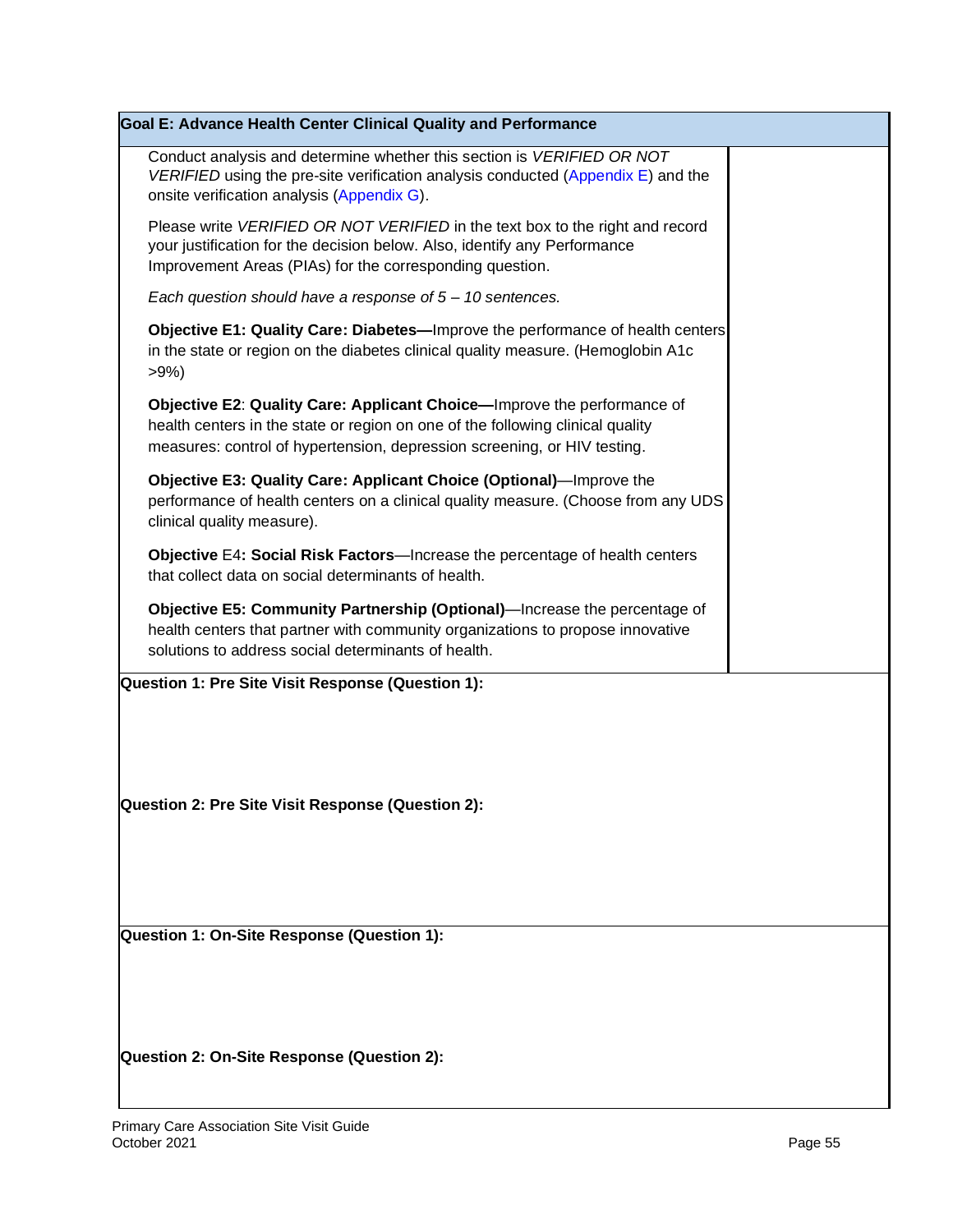## **Question 3: On-Site Response (Regional PCAs Only):**

## **Goal F: Supplemental Funding**

| Conduct analysis and determine whether this section is VERIFIED OR NOT<br>VERIFIED using the pre-site verification analysis conducted (Appendix E) and the<br>onsite verification analysis (Appendix G).              |  |
|-----------------------------------------------------------------------------------------------------------------------------------------------------------------------------------------------------------------------|--|
| Please write VERIFIED OR NOT VERIFIED in the text box to the right and record<br>your justification for the decision below. Also, identify any PIAs for the<br>corresponding question.                                |  |
| Each question should have a response of $5 - 10$ sentences.                                                                                                                                                           |  |
| Objective F1: Workforce Enhancement-Expand workforce training and<br>technical assistance (T/TA) activities as part of the Health Professions<br>Education & Training (HP-ET) initiative.                             |  |
| Objective F2: Other Supplemental Funding                                                                                                                                                                              |  |
| COVID 19—Support health centers with COVID-19 prevention, preparedness,<br>and/or response, including strengthening health center operations and capacity to<br>ensure access to comprehensive primary care services. |  |
| EHE-Support enhanced statewide HIV prevention efforts among health centers in<br>the seven states that have substantial rural HIV burden.                                                                             |  |
| Question 1: Pre Site Visit Response (Question 1):<br>Question 2: Pre Site Visit Response (Question 2):                                                                                                                |  |
| Question 1: On-Site Response (Question 1):                                                                                                                                                                            |  |
| Question 2: On-Site Response (Question 2):                                                                                                                                                                            |  |
|                                                                                                                                                                                                                       |  |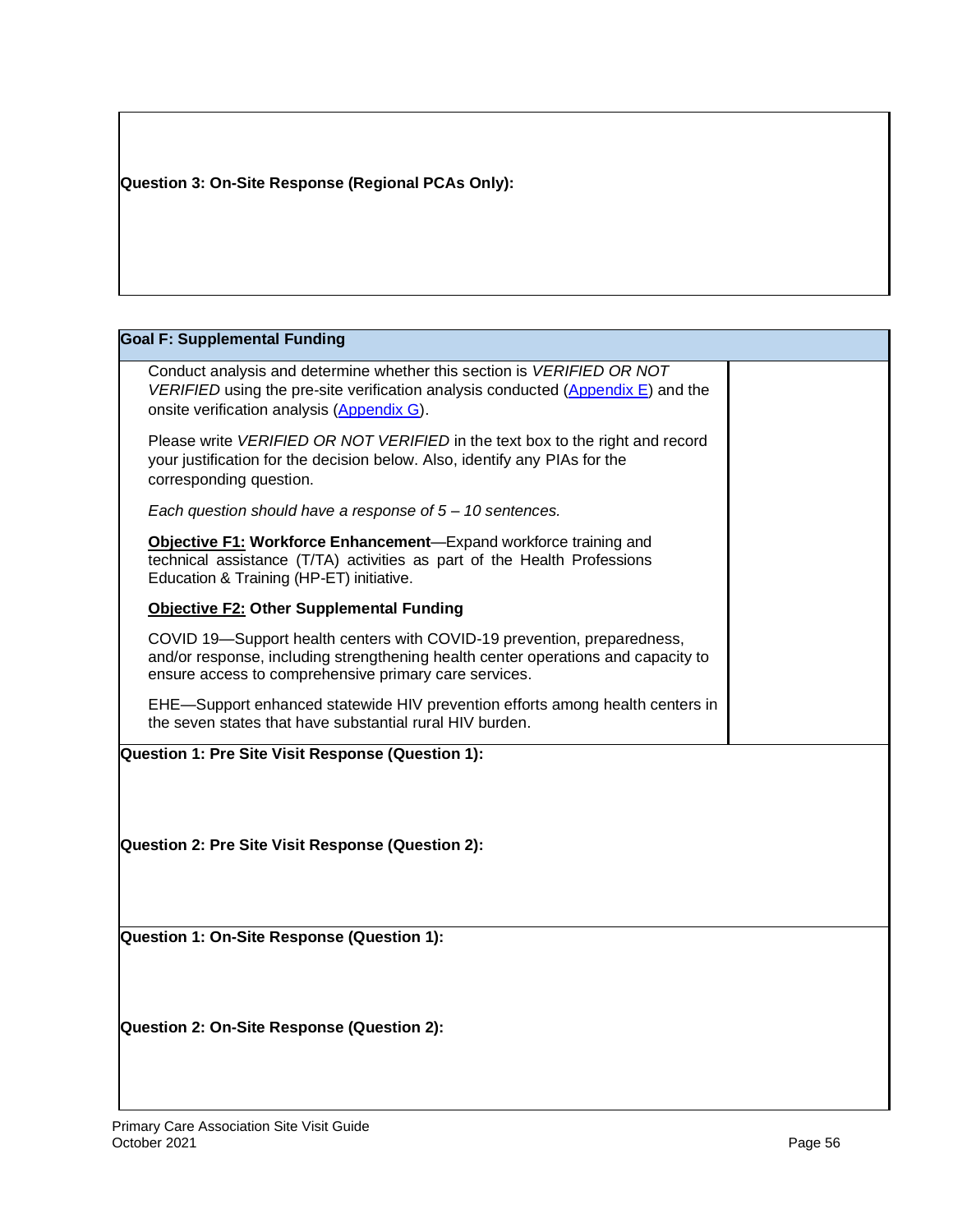### **Innovations or Promising Practices**

The consultant should refer to the MSCG/BPHC training for consultants on promising practices for instructions on collecting and documenting promising practices. If promising practices were not identified, write *No Promising Practice Identified* for this goal.

*Provide a response of 5 – 10 sentences.* 

**Goal A: Goal B: Goal C: Goal D: Goal E: Goal F:**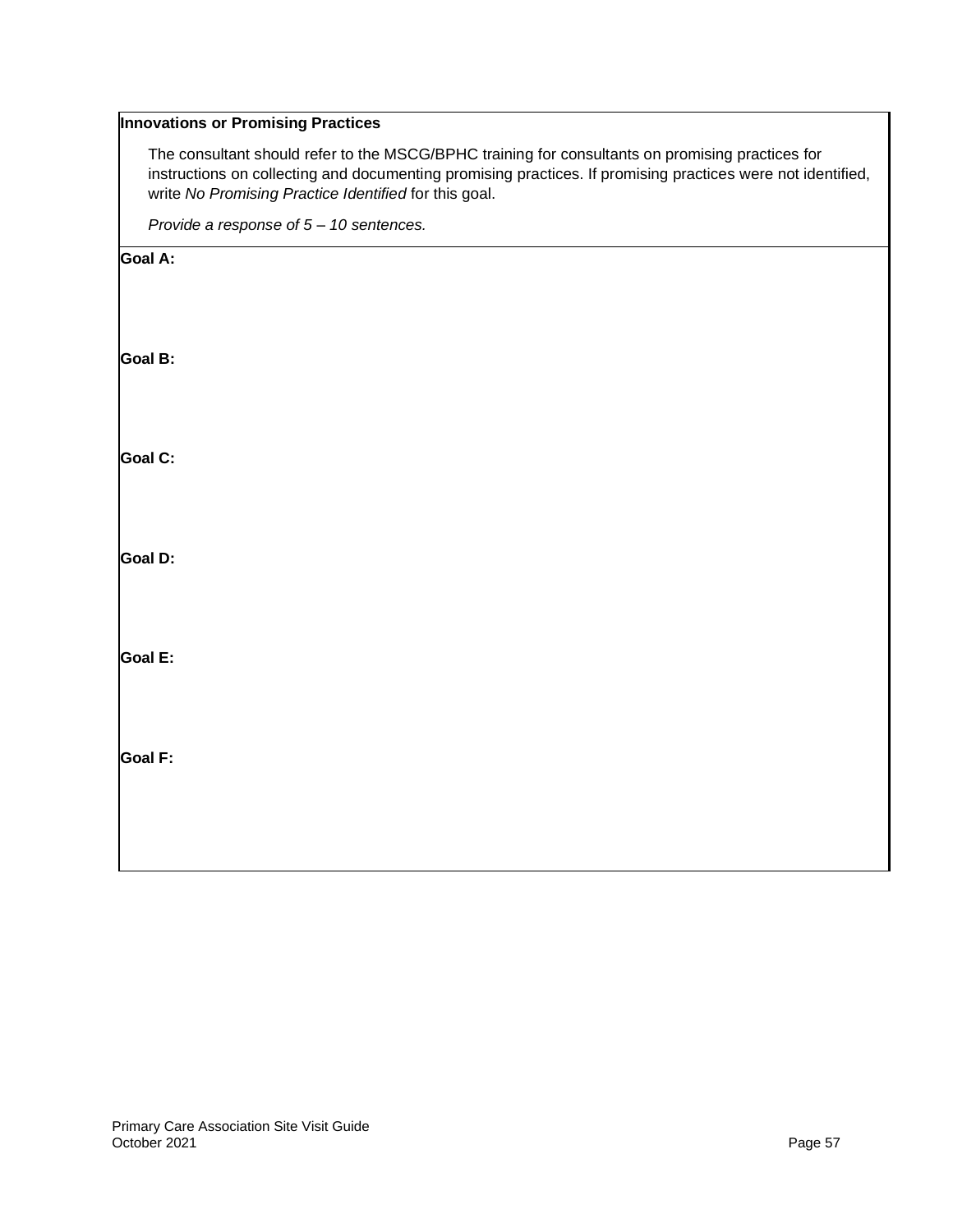| <b>Additional Onsite Issues or Concerns</b> |  |  |  |
|---------------------------------------------|--|--|--|
| <b>Response:</b>                            |  |  |  |
|                                             |  |  |  |
|                                             |  |  |  |
|                                             |  |  |  |
|                                             |  |  |  |
|                                             |  |  |  |
|                                             |  |  |  |
|                                             |  |  |  |
|                                             |  |  |  |
|                                             |  |  |  |
|                                             |  |  |  |
|                                             |  |  |  |
|                                             |  |  |  |
|                                             |  |  |  |
|                                             |  |  |  |
|                                             |  |  |  |
| <b>Consultant Name and</b>                  |  |  |  |
| Signature:                                  |  |  |  |
| <b>Report Completion Date:</b>              |  |  |  |
|                                             |  |  |  |